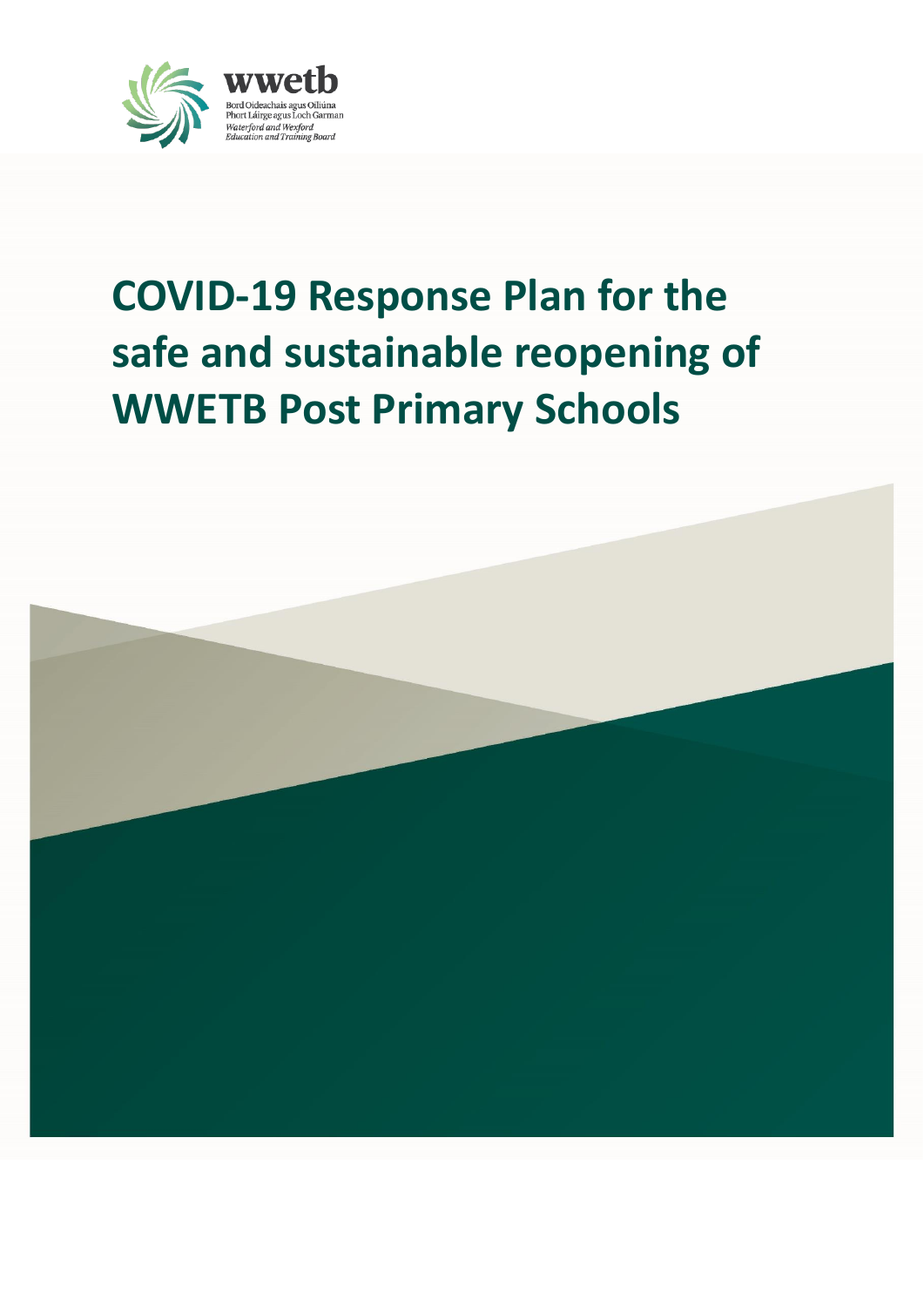### **Table of Contents:**

- 1) Introduction
- 2) What is a School COVID-19 Response Plan?
- 3) School COVID-19 Policy
- 4) Planning and Preparing for Return to School
	- 4.1) Induction Training
	- 4.2) Procedure for Returning to Work (RTW)
	- 4.3) Lead Worker Representative (LWR)
	- 4.4) Display signage
	- 4.5) Making changes to school layout
	- 4.6) Update Safety and Risk Assessment
	- 4.7) Access to the School and Contact Log
- 5) Control Measures To prevent Introduction and Spread of COVID-19 in Schools
	- 5.1) Know the Symptoms of COVID-19
	- 5.2) Respiratory Hygiene
	- 5.3) Hand Hygiene
	- 5.4) Physical Distancing
	- 5.5) Use of PPE in Schools
- 6) Impact of COVID-19 on certain school activities
- 7) Hygiene and Cleaning in School
- 8) Dealing with a suspected case
- 9) Staff Duties
- 10) Absence Management
- 11) Employee Assistance and Wellbeing Programme

This is a living document and may be reviewed and amended to take into account new guidance from [www.Gov.ie,](http://www.gov.ie/) [www.dbei.ie](http://www.dbei.ie/) , [www.hse.ie,](http://www.hse.ie/) [www.hpsc.ie,](http://www.hpsc.ie/) [www.hsa.ie;](http://www.hsa.ie/) [www.education.ie](http://www.education.ie/) or agreements with education partners as appropriate for post primary schools.

### **Appendices**

- **Appendix 1** COVID-19 School Policy Statement
- **Appendix 2** Pre-Return to Work Questionnaire COVID-19
- **Appendix 3** Lead Worker Representative
- **Appendix 4** Risk Assessment
- **Appendix 5** School Contact Tracing Log
- **Appendix 6** Checklist for School Managers
- **Appendix 7** Checklist for Managing a Suspected Case of COVID-19
- **Appendix 8** Checklist for Lead Worker Representative
- **Appendix 9** Checklist for Cleaning
- **Appendix 10** Details of school-specific control measures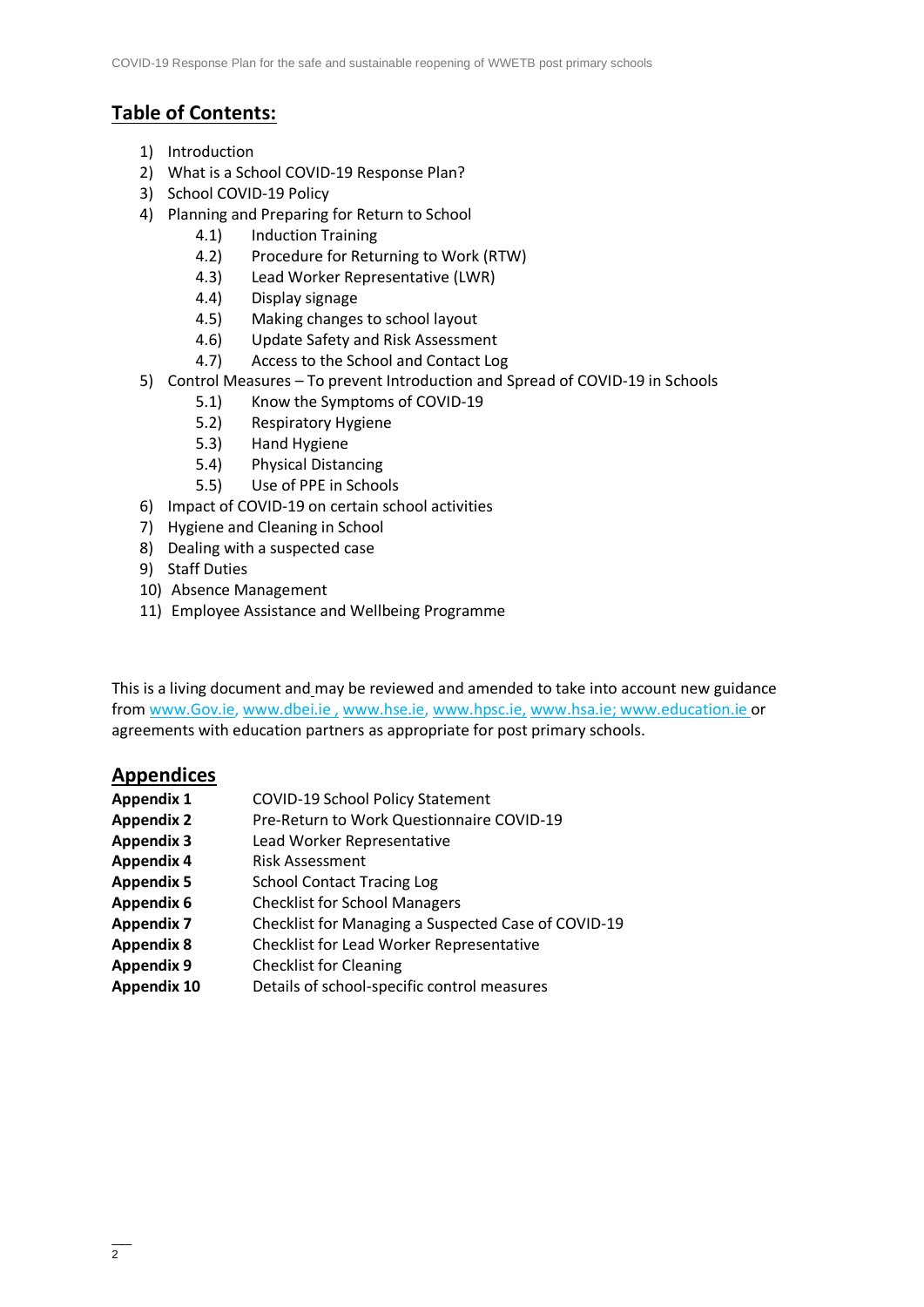# **1) Introduction**

The Minister for Education has published "The Roadmap for the Full Return to School" on the 27<sup>th</sup> July. It sets out what the operation of schools will look like and the range of supports which will be available in a COVID-19 context.

It has been developed in line with public health advice issued by the Health Protection Surveillance Centre (HPSC) and in compliance with the "Return to Work Safely Protocols" developed by the Department of Business, Enterprise and Innovation and the Department of Health with guidance documents provided by the Health and Safety Authority (HSA). Each workplace is required to have a COVID-19 Response Plan. In addition to being places of learning, schools are also places of work. This document sets out the information that post primary schools need to implement a School COVID-19 Response Plan, including a COVID-19 policy, lead worker representative/s (LWR) and a process to deal with a suspected case of COVID-19.

The purpose of this document is to provide clear and helpful guidance for the safe operation of post primary schools through the prevention, early detection and control of COVID-19. It provides key messages to minimise the risk of COVID-19 for staff, students, families and the wider community while recognising the importance of education for the health and wellbeing of students and society as a whole.

This document focuses on the practical steps which can be taken in post primary schools to minimise the risk of infection while recognising that no interpersonal activity is without risk of transmission of infection at any time. The documentation and templates in this booklet are supported by the public health advice provided by the Health Protection Surveillance Centre (HPSC) for the safe reopening of schools and educational facilities.

That report is available [here.](https://assets.gov.ie/82096/38b543b3-3245-4227-8f6a-7a167e684adb.pdf)

Further advice from the HPSC on the use of face coverings in educational settings was received on the 6th August. This advice is availabl[e here.](https://assets.gov.ie/83506/86fba2a7-26da-4c19-bce3-b0d01aaaf59b.pdf)

One of the key challenges is to balance the need for a practical and sensible level of caution with the need to provide a supportive environment for teaching and learning. This document identifies the steps schools can take to do everything practical to avoid the introduction of COVID-19 into the school and the steps that can be taken to reduce the likelihood of the spread within the school itself in the event that COVID-19 is introduced to the school.

The Department has worked intensively with the education partners to develop consistent plans, advice, protocols and guidance for schools, including the School COVID-19 Response plan. There is a suite of documentation available to support schools to reopen safely and fully including guidance on learning, school programmes and wellbeing for the 2020/21 school year. There is also information on funding, staffing and resources to schools to support COVID-19 measures. Schools are advised to familiarise themselves with these documents. All of the documents will be available at **[gov.ie/backtoschool](http://www.gov.ie/backtoschool)**

In addition the Department has a communication plan for school reopening which focuses on ensuring that schools, school communities and all stakeholders will have the relevant information to support the reopening and continued operation of schools. There is a particular focus on supporting parents and students through the appropriate use of media channels, through schools themselves and on **gov.ie**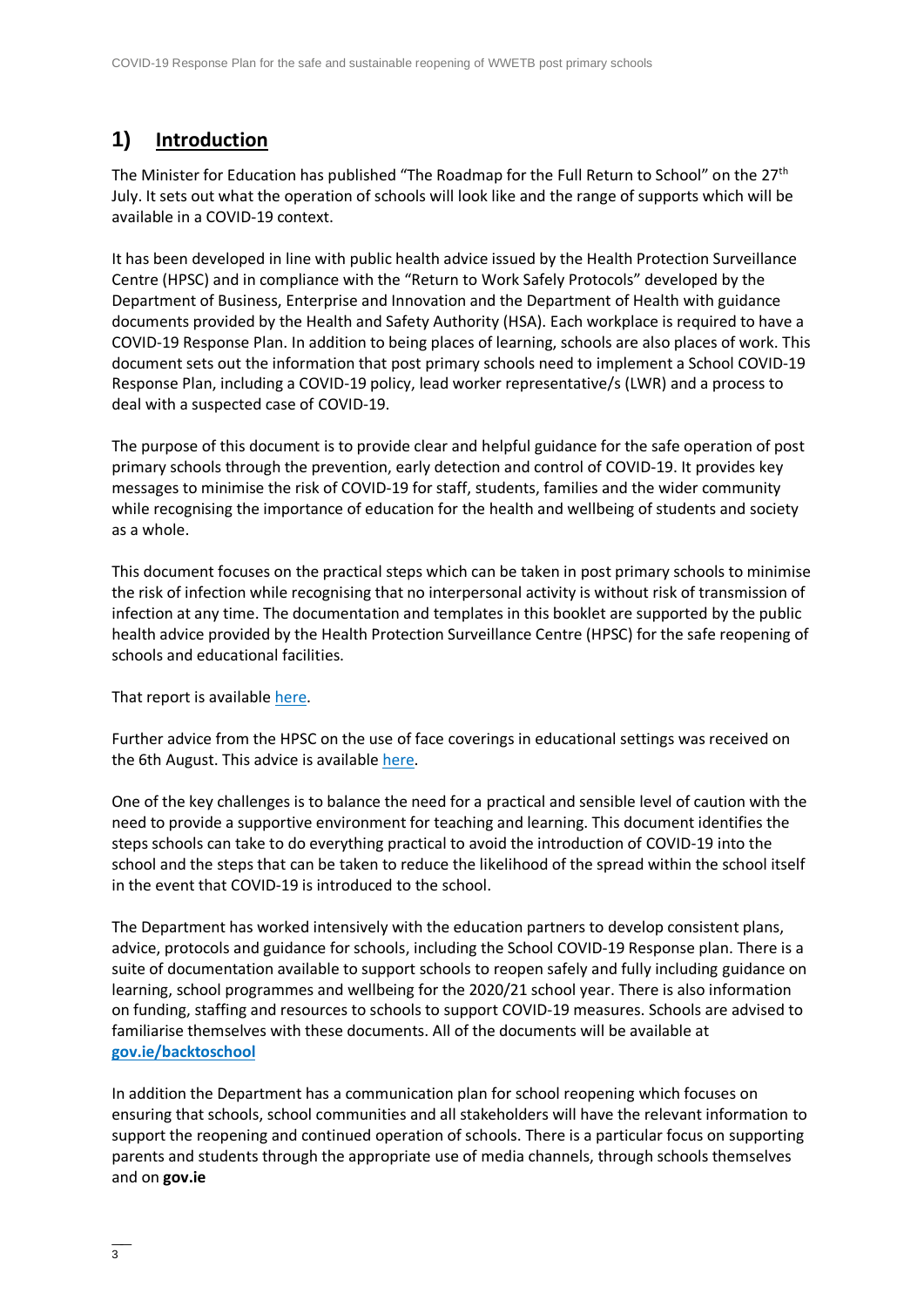### **2) What is a COVID-19 Response Plan?**

A COVID-19 Response Plan is designed to support the staff and Board of Management (BOM)/Education Training Board (ETB) in putting measures in place that aim to prevent the spread of COVID-19 in the school environment

The COVID-19 Response Plan details the policies and practices necessary for a school to meet the Government's '*Return to Work Safely Protocol'*, the Department of Education plan for school reopening that will aim to prevent the introduction and spread of COVID-19 in the school environment.

It is important that the resumption of school based teaching and learning and the reopening of schools complies with the public health advice and guidance documents prepared by the Department. Doing so minimises the risk to students, staff and others. The response plan supports the sustainable reopening of school where the overriding objective is to protect the health of staff and students while promoting the educational and development needs of the children in the school. The COVID-19 response plan is a living document and will be updated in line with the public health advice and any other relevant agreement with education partners as appropriate for post primary schools.

In line with the Return to Work Safely Protocol, the key to a safe and sustainable return to work, and reopening of schools requires strong communication and a shared collaborative approach between WWETB, staff, students and parents.

The assistance and cooperation of all staff, students, parents, contractors and visitors is critical to the success of the plan.

*Every effort is made to ensure the accuracy of the information provided in this document. However, should errors or omissions be identified, please notify us so that appropriate measures can be taken to rectify same.*

# **3) School COVID-19 Policy**

A COVID-19 policy outlines the commitment of the school to implement the plan and help prevent the spread of the virus. The policy will be signed and dated by the chairperson and principal of the BOM/ETB and brought to the attention of the staff, students, parents and others. Schools must have a COVID-19 policy in place prior to the reopening of schools for the 2020/21 school year. The individual School COVID-19 policy can be found at *Appendix 1.*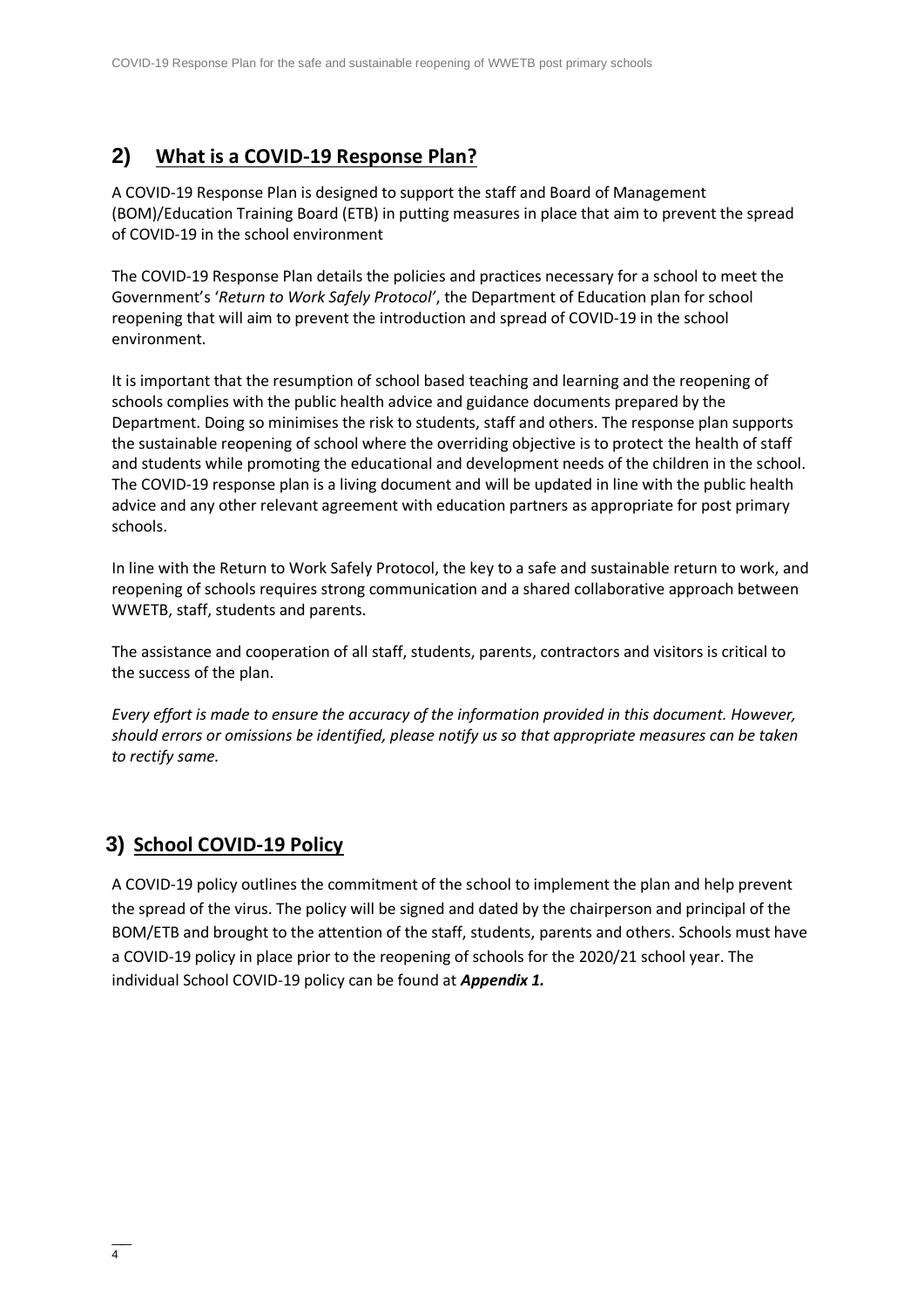# **4) Planning and Preparing for Return to School**

WWETB aims to facilitate the resumption of school-based teaching and learning and the return to the workplace of staff. The return to the workplace must be done safely and in strict adherence to the public health advice and any guidance issued by the Department of Education.

Details for the safe reopening of the schools and the applicable controls are outlined in this document.

Before reopening schools for the 2020/21 school year each school will need to have processes in place to include the following:

- Means of keeping up to date with public health advice, changes to any Government plans for the safe reopening of society and Department of Education updates;
- Means of passing on this information in a timely manner to staff, students, parents and others as required;
- Ensured that staff have reviewed the training materials provided by the Department of Education *(details at Section 4.1)*;
- Provided staff with access to the Return to Work (RTW) form (*details at Section 4.2)*;
- Identified a Lead Worker representative *(details at Section 4.3)*;
- Displayed posters and other signage to prevent introduction and spread of COVID-19 *(details at Section 4.4)*;
- Made the necessary changes to the school layout to support the redesign of classrooms to support physical distancing *(details at Section 4.5)*;
- Removed unnecessary clutter to facilitate ongoing cleaning of the school but take into account the importance of having educational materials to create a stimulating learning environment;
- Updated the health and safety risk assessment *(details at Section 4.6)*;
- Made necessary arrangements to restrict access to the school and maintain records of contacts to the school *(details at 4.7)*;
- Reviewed the school buildings to check the following:
	- Does the water system need flushing at outlets following low usage to prevent Legionella disease;
	- Has school equipment and mechanical ventilation been checked for signs of deterioration or damage before being used again;
	- Have bin collections and other essential services resumed.

There are checklists in place to assist schools on the details of what is needed for these arrangements in the appendices of this plan.

### **4.1) Induction Training**

All staff will undertake and complete COVID-19 Induction Training prior to returning to the school building. The aim of such training is to ensure that staff have full knowledge and understanding of the following:

- Latest up to-date advice and guidance on public health
- COVID-19 symptoms
- What to do if a staff member or pupil develops symptoms of COVID-19 while at school
- Outline of the COVID-19 response plan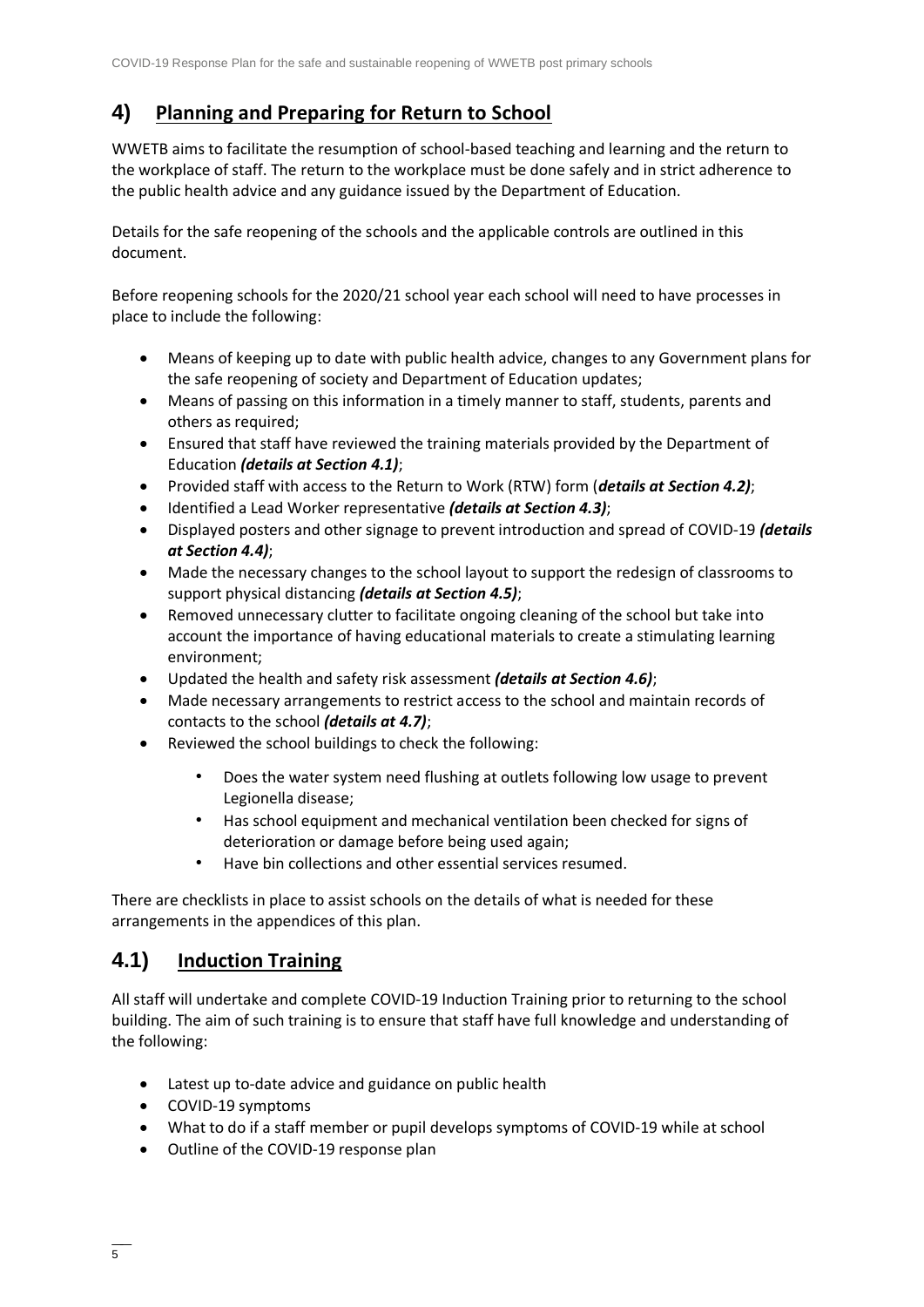Staff will be kept fully informed of the control measures in place in the school and their duties and responsibilities in preventing the spread of COVID-19 and will be updated with any changes to the control measures or guidance available from the public health authorities.

If a staff member is unsure about any aspect of the COVID-19 Response Plan, the associated control measures, or his/her duties, he/she should immediately seek guidance from the Principal who is supported in this role by WWETB.

Induction Training for reopening schools in the new school year has been developed by the Department and is availabl[e here.](https://www.gov.ie/en/publication/dd7fb-induction-training-for-reopening-schools/)

A national information campaign to support parents and students will happen in advance of schools reopening on issues such as COVID-19 awareness and to help minimise the risk of introduction and spread of the virus in schools. Information for parents and students is availabl[e here.](https://www.gov.ie/en/publication/a04fc-advice-for-students-and-their-families/)

### **4.2) Procedure for Returning to Work (RTW)**

In order to return to the workplace, staff must complete a **Return to Work (RTW)** form, which is available electronically or from the principal. A hard copy is attached also at *Appendix 2.*

A RTW form should be completed and returned **3 days** before returning to work.

On receipt of the completed form the principal will provide details of the **Induction Training** for completion by staff prior to the return to the workplace and details of any additional health and safety measures in place in the school to facilitate the staff member's return to the school facility.

There are some school staff who may be unable to return to school. Current public health guidelines have identified these people as being in groups who are defined as being at **very high risk**.

### **People at very high risk [\(extremely vulnerable\):](https://www2.hse.ie/conditions/coronavirus/people-at-higher-risk.html)**

The list of people in very high risk groups include people who:

- are over 70 years of age even if fit and well
- have had an organ transplant
- are undergoing active chemotherapy for [cancer](https://www2.hse.ie/conditions/coronavirus/cancer-patients.html)
- are having radical radiotherapy for lung cancer
- have cancers of the blood or bone marrow such as leukaemia, lymphoma or myeloma who are at any stage of treatment
- are having immunotherapy or other continuing antibody treatments for cancer
- are having other targeted cancer treatments which can affect the immune system, such as protein kinase inhibitors or PARP inhibitors
- have had bone marrow or stem cell transplants in the last 6 months, or who are still taking immunosuppression drugs
- have severe respiratory conditions including cystic fibrosis, [severe asthma,](https://www2.hse.ie/conditions/coronavirus/asthma.html) pulmonary fibrosis, lung fibrosis, interstitial lung disease and [severe COPD](https://www2.hse.ie/conditions/coronavirus/copd.html)
- have a condition that means they have a very high risk of getting infections (such as SCID, homozygous sickle cell)
- are [taking medicine that makes you much more likely to get infections](https://www2.hse.ie/conditions/coronavirus/weak-immune-system.html) (such as high doses of steroids or immunosuppression therapies)
- have a serious heart condition and are pregnant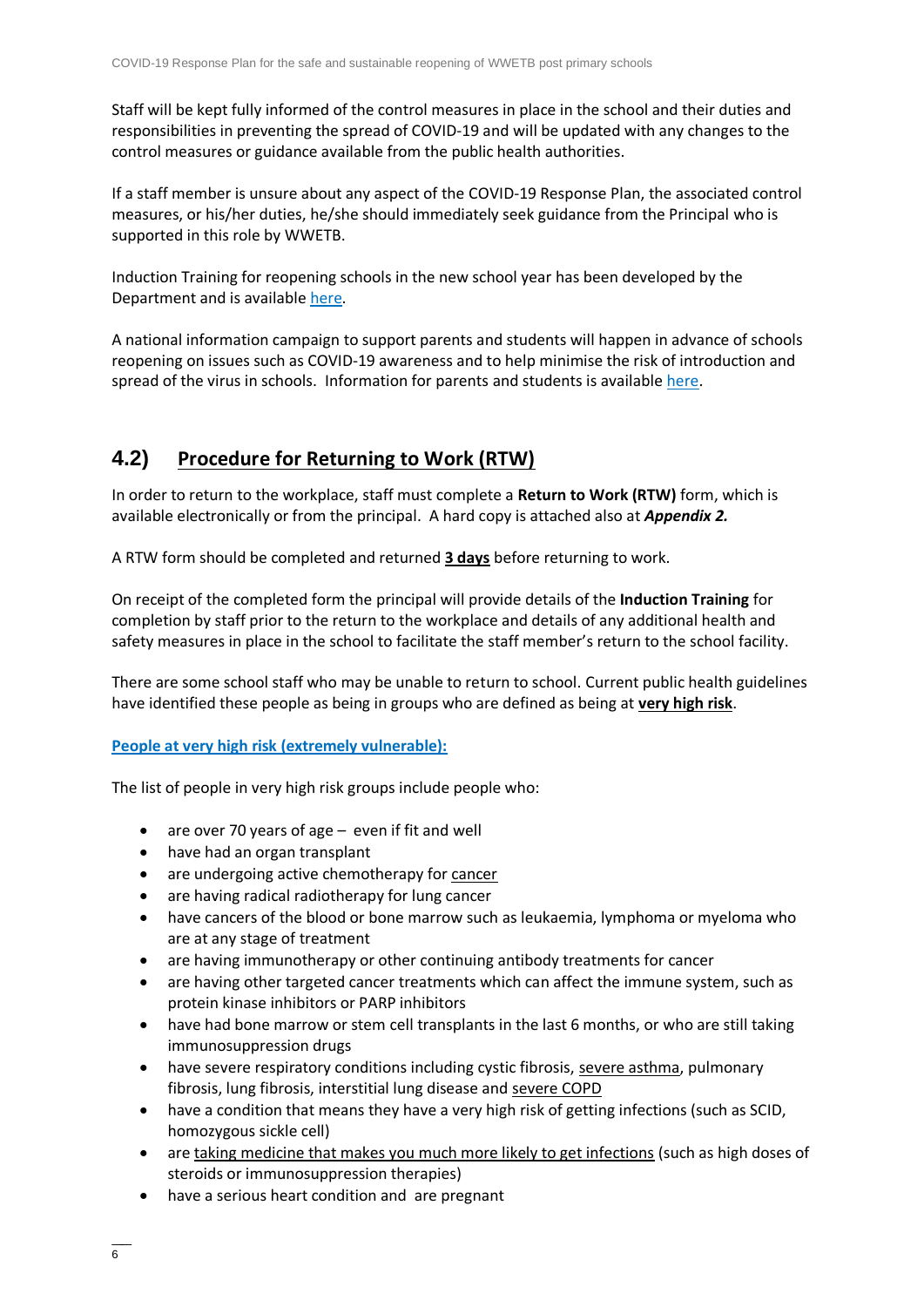The advice for this group is available from the HSE. Details of the arrangements that will apply for these staff, which will be in accordance with those applying for the public service generally, are outlined in the following circulars:

**CL0049/2020** Coronavirus (COVID-19): Arrangements for Teachers and Special Needs Assistants employed in recognised Primary and Post Primary schools

**CL0050/2020** Coronavirus (COVID-19): Arrangements for staff other than Teachers and SNAs who are employed by ETBs

**CL0054/2020** Coronavirus (COVID-19): Arrangements for certain employees of recognised Primary and Post Primary schools in the Free Education Scheme and of ETBs, employed using grant funding (School Secretary • Caretaker • Cleaner • Bus Escort)

All of these circulars may be found [here.](https://www.gov.ie/en/publication/7acad-reopening-our-post-primary-schools/#additional-guidelines-and-procedures)

### **4.3) Lead Worker Representative**

The protocol provides for the appointment of a Lead Worker Representative (LWR) in each workplace. The LWR will work in collaboration with the employer to assist in the implementation of measures to prevent the spread of COVID -19 and monitor adherence to those measures and to be involved in communicating the health advice around COVID-19 in the workplace.

This section sets out how the provisions will operate in respect of schools. These arrangements will operate for the 2020/21 school year and will be kept under review.

Responsibility for the development and implementation of the COVID-19 Response Plan and the associated control measures lies with the Board of Management/ Education and Training Board and school management.

Strong communication and a shared collaborative approach is key to protecting against the spread of COVID-19 in schools, and looking after the health, safety and wellbeing of staff and students. Adherence to the Return to Work Protocol will only be achieved if everyone has a shared obligation in implementing the measures contained within the Protocol in their place of work.

If a staff member has any concerns or observations in relation to the COVID-19 Response Plan, control measures or the adherence to such measures by staff, students or others, they should contact the LWR who will engage with school management.

The role of LWR is separate to that of the Safety Representative under the health and safety legislation. However the Safety Representative may act as the LWR if selected to do so by the staff.

In summary, the role of the LWR is to:

- Represent all staff in the workplace regardless of role, and be aware of specific issues that may arise in respect of different staff cohorts;
- Keep up to date with the latest COVID-19 public health advice;
- Work collaboratively with school management to ensure, so far as is reasonably practicable, the safety, health and welfare of employees in relation to COVID-19;
- Consult with school management on the control measures required to minimise the risk of staff and students being exposed to COVID-19;
- Promote good hygiene practices, in conjunction with school management, such as washing hands regularly and maintaining good respiratory etiquette along with maintaining social distancing in accordance with public health advice;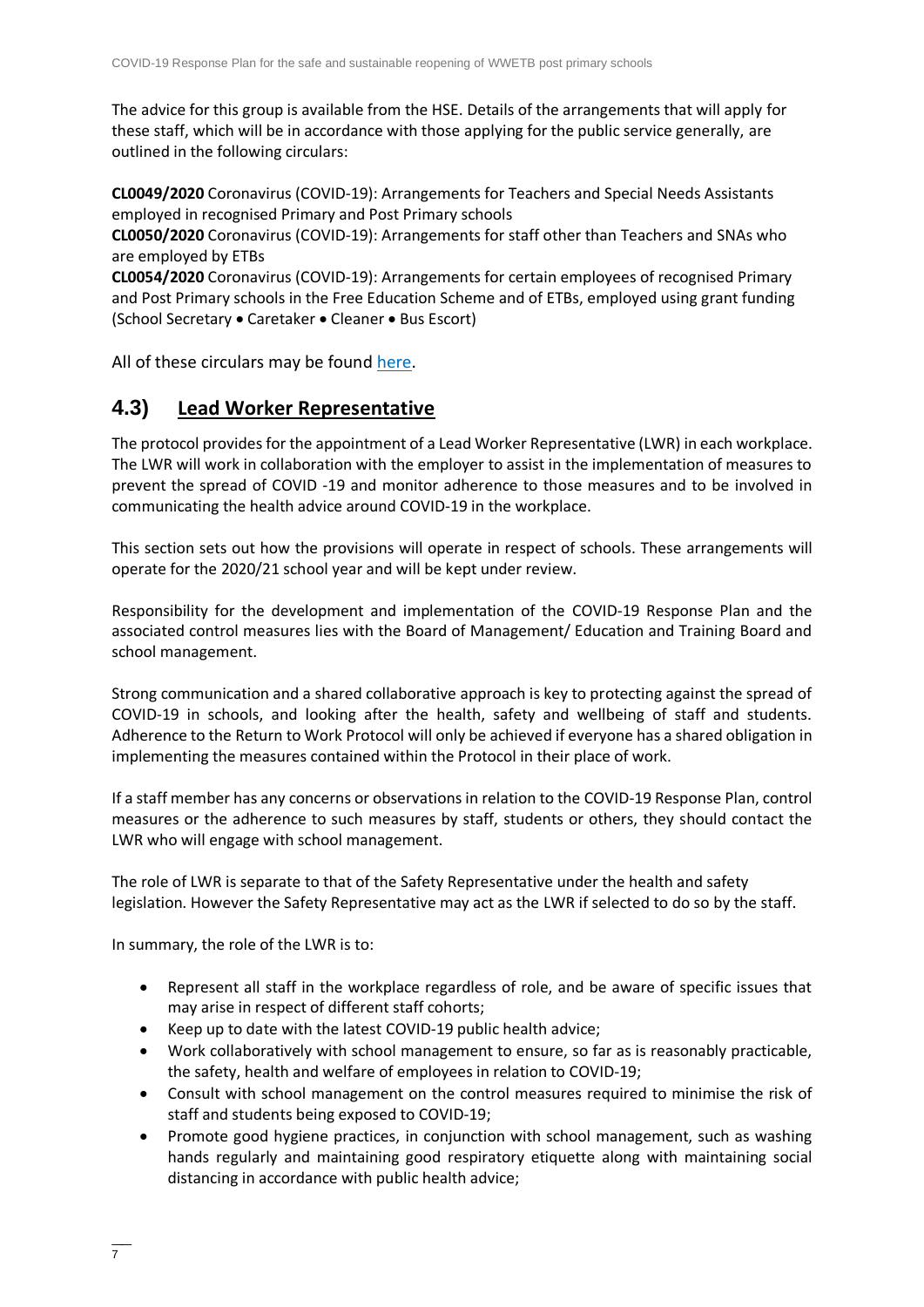- Assist school management with the implementation of measures to suppress COVID-19 in the workplace in line with the Return to Work Safely Protocol and current public health advice;
- Monitor, in conjunction with school management, adherence to measures put in place to prevent the spread of COVID-19;
- Conduct reviews of safety measures that are in place to address and suppress COVID-19 in the workplace. Reviews (including an examination of the workplace) should be conducted on a regular basis (at least twice per week);
- Report any issues of concern immediately to school management and keep records of such issues and actions taken to rectify them;
- Consult with the school management on the school's COVID-19 Response Plan in the event of someone developing COVID-19 while in school including the location of an isolation area and a safe route to that area;
- Following any incident, assess with the school management any follow up action that is required;
- Consult with colleagues on matters relating to COVID-19 in the workplace;
- Make representations to school management on behalf of their colleagues on matters relating to COVID-19 in the workplace.

If a staff member has any concerns or observations in relation to the COVID-19 response plan, control measures or the adherence to such measures by staff, students or other s/he should contact the LWR/s who will engage with the Principal/ETB.

The names and contact details of the Lead Worker Representative/s for individual WWETB schools are provided in the *Appendix 3.*

All staff, students, parents, contractors and visitors have a responsibility, both as individuals and collectively to have due regard for their own health and safety and that of others and to assist with the implementation of the COVID-19 Response Plan and associated control measures.

Full details of the arrangements which apply for the LWR in post primary schools is set out at *Appendix 3***.**

# **4.4) Signage**

Schools will be required to display signage outlining the signs and symptoms of COVID-19 and to support good hand and respiratory hygiene. The Department will provide printed posters to schools with age appropriate key health messages – hand washing, sneeze and cough etiquette etc.

### **Note: Signage is under development by the Department. This will be made available to all schools and staff in advance of school reopening.**

The signage can be found [here.](https://www.gov.ie/en/publication/2da43-signage-for-reopening-of-schools/)

Schools can then arrange to display the posters in prominent areas such as offices, corridors, staffroom area, classrooms and toilets.

### **4.5) Making Changes to School Layout**

Maintaining physical distancing in the school environment is recommended as one of the key control measures to minimize the risk of the introduction and spread of COVID-19. Further information on how physical distancing can be used in the school environment is found at *Section 5.4* below including a link to the "*[Framework to maintain Physical Distancing in the Classroom in Post Primary](https://assets.gov.ie/83472/ca0e3029-2d43-4e77-8181-bc3dc89455d2.pdf)  Schools [with a full return of all students for the 2020/21 School Year.](https://assets.gov.ie/83472/ca0e3029-2d43-4e77-8181-bc3dc89455d2.pdf)*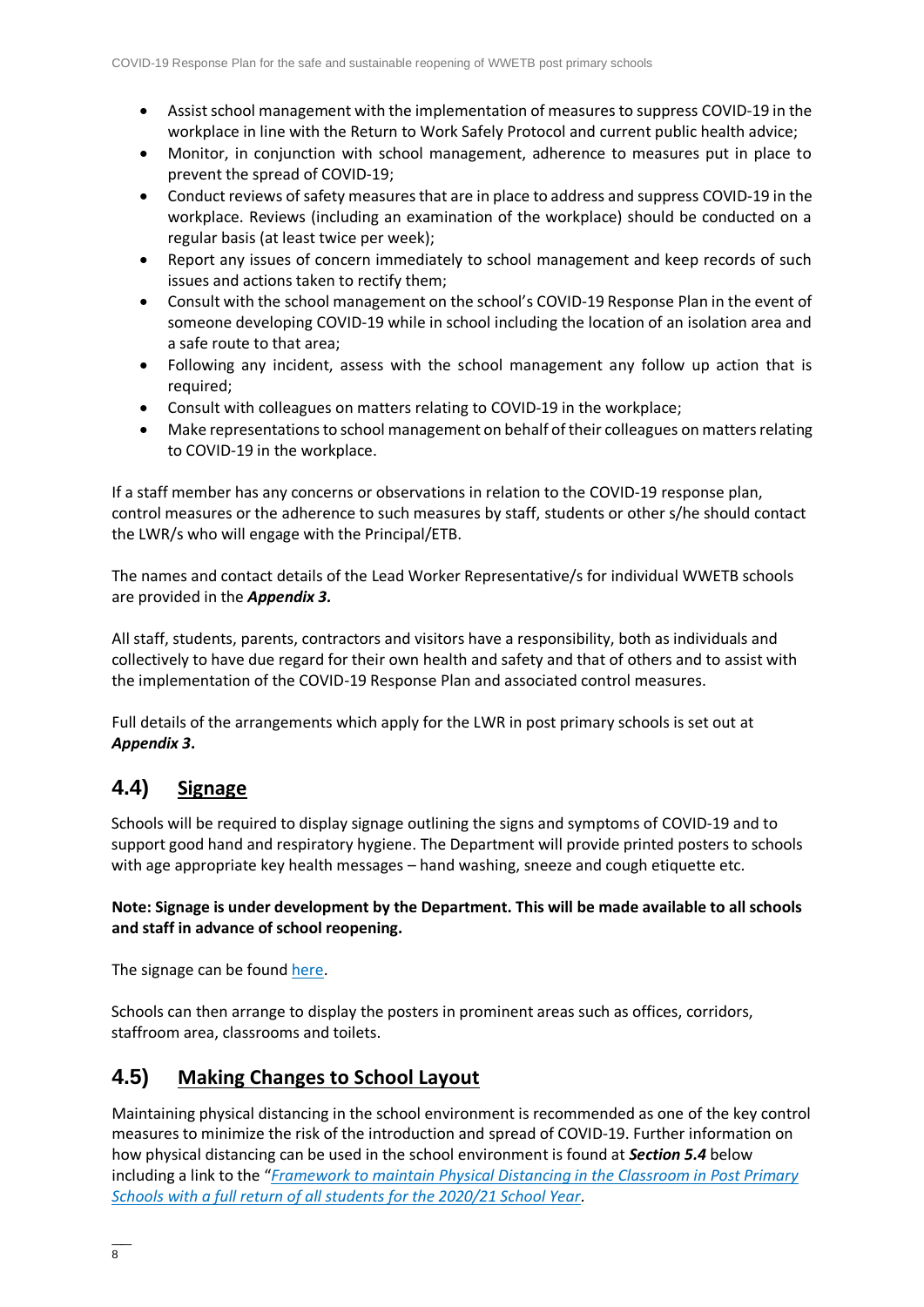Schools are required to reconfigure classrooms and other areas to support physical distancing in line with the guidance in advance of school reopening.

### **4.6) Health and Safety Risk Assessment**

COVID-19 represents a hazard in the context of health and safety in the school environment. A template risk assessment to identify the control measures required to mitigate the risk of COVID-19 in school settings is attached at *Appendix 4.* All WWETB schools have undergone a COVID-19 risk assessment, details of which are available from the school principal.

It is important that schools review their emergency procedures involving, fire safety, first aid, accidents and dangerous occurrences to consider any new risks that arise due to the school's COVID-19 Response Plan. Any changes to the schools existing emergency procedures should be documented and incorporated into the school's safety statement.

Schools should also review their existing risk assessments to consider any new risks that arise due to the school's COVID-19 Response Plan. Any changes to the school's current risk assessments should also be documented and be incorporated into the schools statement.

### **First Aid/emergency procedure**

The standard First Aid/emergency procedure shall continue to apply in schools. In an emergency or in case of a serious incident, schools should call for an ambulance or the fire brigade on 112/999 giving details of location and type of medical incident.

### **4.7) Access to School and Contact Log**

Access to the school building will be in line with agreed school procedures.

Arrangement for necessary visitors such as contractors and parents will be restricted to essential purposes and limited to those who have obtained prior approval from the principal. The Department of Education Inspectorate may also need to visit schools and centres for education to support them as appropriate in the implementation of public health advice relating to creating a safe learning and working environment for all.

The prompt identification and isolation of potentially infectious individuals is a crucial step in restricting the spread of the virus and protecting the health and safety of the individuals themselves and other staff, contractors and visitors at the workplace. A detailed sign in/sign out log of those entering the school facilities should be maintained. The school should maintain a log of staff and students contacts. A sample contact log is available at *Appendix 5***.** 

The Data Protection Commission has provided guidance on the data protection implications of the return to work protocols. This advice can be found here:

[https://www.dataprotection.ie/en/news-media/data-protection-implications-return-work-safely](https://www.dataprotection.ie/en/news-media/data-protection-implications-return-work-safely-protocol)[protocol](https://www.dataprotection.ie/en/news-media/data-protection-implications-return-work-safely-protocol)

Schools are reminded that all school records and data must be maintained and processed in compliance with the GDPR and the Data Protection Acts. The responsibility for compliance with the legislation rests with each school (or ETB) in their role as data controller.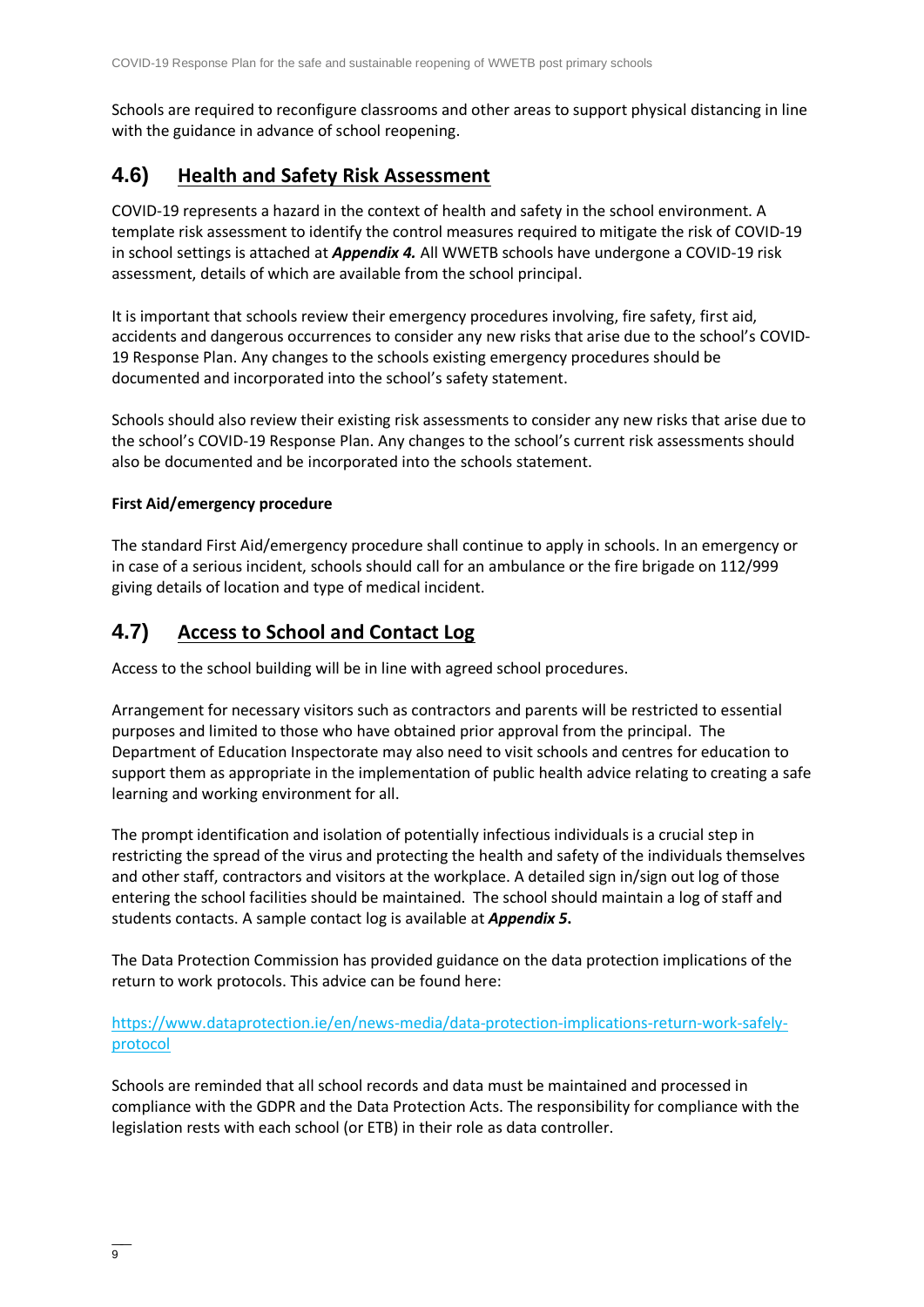# **5) Control Measures - To prevent Introduction and Spread of COVID-19 in Schools**

One of the key messages to manage the risks of COVID-19 is to do everything practical to avoid the introduction of COVID-19 into the school. If infection is not introduced it cannot be spread. The risk of spreading the infection once introduced exists in all interpersonal interactions; student - student, teacher - teacher and teacher- student, and must be managed in all settings.

A range of essential control measures have been implemented to reduce the risk of the spread of COVID -19 virus and to protect the safety, health and welfare of staff, students, parents and visitors as far as possible within the school. The control measures shall continue to be reviewed and updated as required on an ongoing basis.

It is critical that staff, students, parents and visitors are aware of, and adhere to, the control measures outlined and that they fully cooperate with all health and safety requirements.

*Staff, should note that they have a legal obligation under Section 13 of the Safety, Health and Welfare at Work Act 2005 to comply with health and safety requirements and to take reasonable care for the health and safety of themselves, their colleagues and other parties within the workplace.* 

### *How to Minimise the Risk of Introduction of COVID-19 into schools:*

Promote awareness of COVID-19 symptoms (*details at Section 5.1*);

- Advise staff and students that have symptoms not to attend school, to phone their doctor and to follow HSE guidance on self-isolation;
- Advise staff and students not to attend school if they have been identified by the HSE as contact for a person with COVID-19 and to follow the HSE advice on restriction of movement;
- Advise staff and students that develop symptoms at school to bring this to the attention of the principal (or deputy principal if the principal is unavailable) promptly;
- Ensure that staff and students know the protocol for managing a suspected case of COVID-19 in school *(details at Section 8);*
- Advise everyone entering the school building that they needs to perform hand hygiene with a hand sanitiser;
- Advise all relevant parties that visitors to the school during the day should be by prior arrangement with the principal and should be received at a specific contract point;
- Physical distancing of 2 metres should be maintained between staff and visitors where possible.

### **5.1) Know the Symptoms of COVID-19**

In order to prevent the spread of COVID-19 it is important to know and recognise the symptoms. They are:

- ✓ High temperature
- ✓ Cough
- $\checkmark$  Shortness of breath or breathing difficulties
- $\checkmark$  Loss of smell, of taste or distortion of taste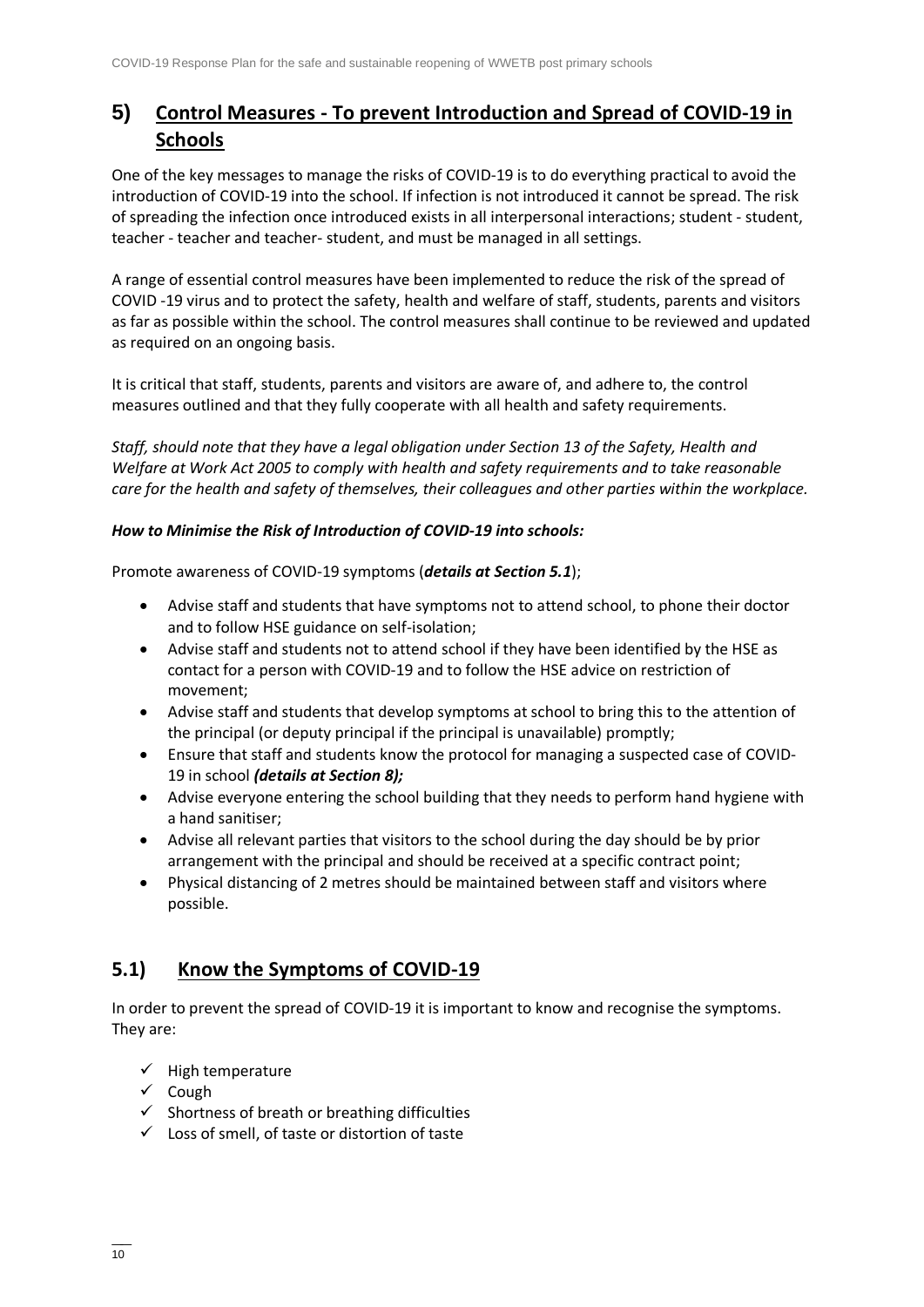### **5.2) Respiratory Hygiene**

Make sure you, and the people around you, follow good respiratory hygiene. This means covering your mouth and nose with a tissue or your bent elbow when you cough or sneeze. Then dispose of the used tissue immediately and safely into a nearby bin.

By following good respiratory hygiene, you protect the people around you from viruses such as cold, flu and COVID-19.

### **5.3) Hand Hygiene**

Staff and students should understand why hand hygiene is important as well as when and how to wash their hands.

Schools should promote good hygiene and display posters throughout the schools on how to wash your hands. Follow the HSE guidelines on handwashing:

<https://www2.hse.ie/wellbeing/how-to-wash-your-hands.html>

- Hand hygiene can be achieved by hand washing or use of a hand sanitiser (when hands look clean).
- Use of hand hygiene facilities including wash hand basins needs to be managed so as to avoid congregation of people waiting to use wash hand basins and hand sanitisers.
- Hand sanitiser dispensers can be deployed more readily at exit and entry points of schools and classrooms and care should be taken to clean up any hand sanitizer spills to prevent risks of falls.
- Warm water is preferable to hot or cold water for hand washing but if the plumbing system only supplies cold water, a soap that emulsifies easily in cold water should be used.
- Wash hand basins, running water, liquid soap and hand drying facilities should be provided in all toilets, kitchens and any food preparation areas.
- Hand washing facilities should be maintained in good condition and supplies of soap and towels should be topped up regularly to encourage everyone to use them.
- Hot air dryers are an acceptable alternative for hand drying but must be regularly maintained. There is no evidence that hand dryers are associated with increased risk of transmission of COVID-19.
- Posters displaying hand washing techniques and promoting hand washing should be placed on walls adjacent to washing facilities and can be laminated or placed in a plastic sleeve.
- Hand sanitiser is suitable for use for hand hygiene when hands are not visibly soiled (look clean).
- Evidence of effectiveness is best for alcohol based hand rubs but non-alcohol based hand rubs can be used too.
- When hand rubs/gels are being used in school care should be taken to ensure that students do not ingest them as they are flammable and toxic.

### **Frequency of Hand Hygiene**

Students and staff should perform hand hygiene:

- On arrival at school;
- Before eating or drinking;
- After using the toilet;
- After petting animals;
- After playing outdoors;
- When their hands are physically dirty;
- When they cough or sneeze.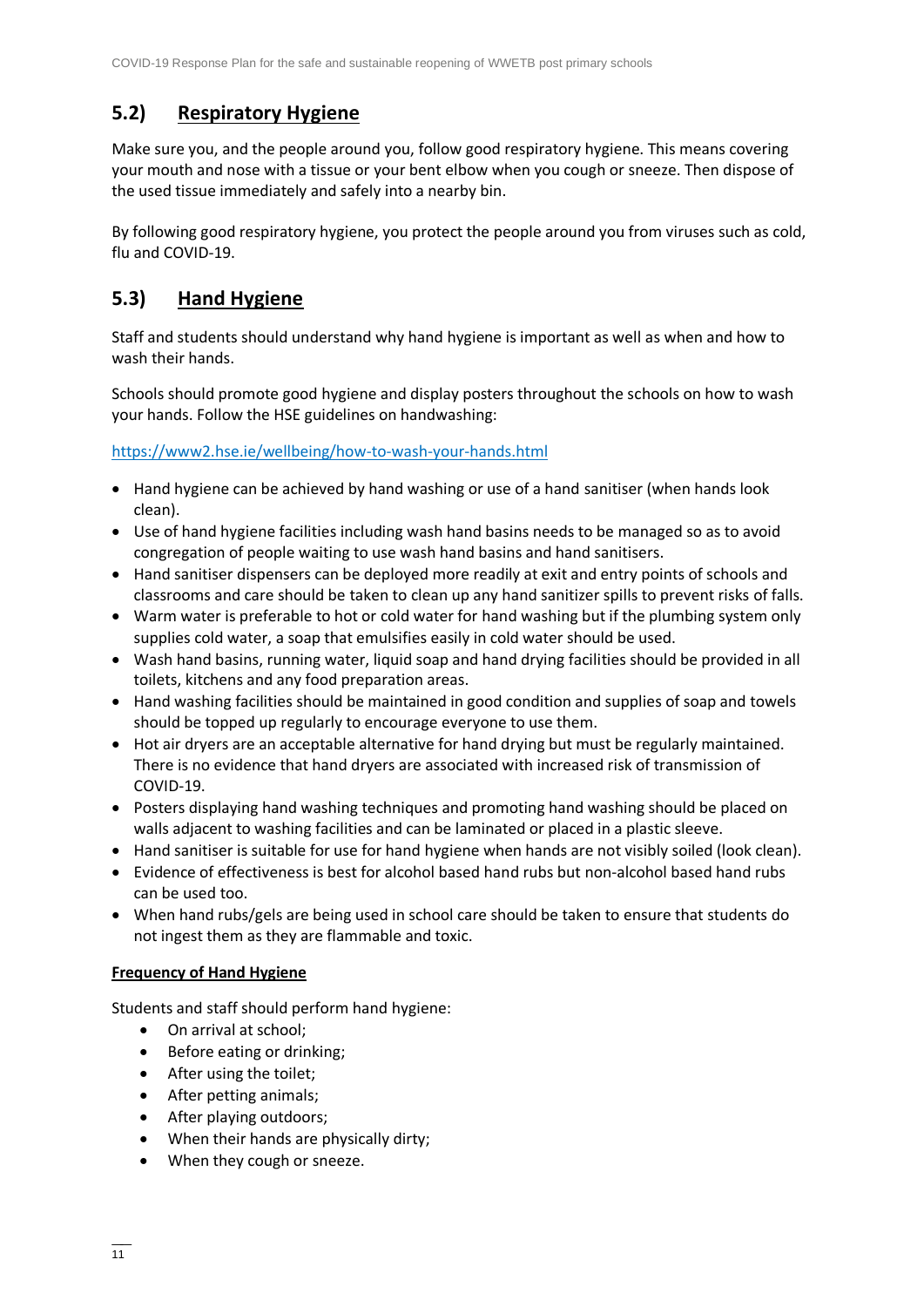The Department has arranged for a drawdown framework to be established to enable schools purchase hand-sanitisers and any other necessary PPE supplies for use in the school. WWETB has procured required supplies as per Department guidelines utilising the drawdown framework and funding provided.

### **5.4) Physical Distancing**

Physical distancing can be usefully applied in a post primary school setting allowing for some flexibility when needed. It must be applied in a practical way to recognise that the learning environment cannot be dominated by a potentially counterproductive focus on this issue. Care should be taken to avoid generating tension or potential conflict and some flexibility in the implementation of measures may be required at time.

It is also recognised that it is not always possible for staff to maintain physical distance from students and it is not appropriate that they would always be expected to do so where this could have a detrimental impact on the student.

**However, where possible staff should maintain a minimum of 1 m distance and where possible 2m. They should also take measures to avoid close contact at face to face level such as remaining standing rather than sitting beside/crouching down**.

Physical distancing falls into two categories:

- Increasing separation
- Decreasing interaction

#### *Increasing separation*

Given that each school setting is different in terms of (i) location; (ii) physical layout (iii) available space within the school; and (iv) student numbers; schools themselves are best placed to decide on the appropriate reconfigurations / operational changes necessary to maintain physical distancing.

In recognition that a 'one size fits all' approach would not be appropriate as schools themselves are best placed to decide on the appropriate configuration for their school, the Department has developed a *Framework to maintain Physical Distancing in the Classroom in Post Primary Schools with a full return of all Students for the 2020/21 School Year.* The Framework sets out a suite of available measures that must be implemented at individual school level to the greatest possible extent.

The suite of measures set out in the Framework are:

- 1. Reconfigure class spaces to maximise physical distancing;
- 2. Utilising and reconfiguring all available space in the school in order to maximise physical distancing;
- 3. Review Timetables;
- 4. Reconfiguring Classes;
- 5. Consider Use of Live Streaming within the School; and
- 6. Accessing available spaces within the local community

A link to the "Framework to maintain Physical Distancing in the Classroom in Post Primary Schools with a full return of all Students for the 2020/21 School Year" is provided [here.](https://assets.gov.ie/83472/ca0e3029-2d43-4e77-8181-bc3dc89455d2.pdf)

You can see a link to illustrated classroom layouts to maintain social distancing [here.](https://s3-eu-west-1.amazonaws.com/govieassets/81947/e89b3523-78ee-45cb-ae14-c13d143b889b.pdf)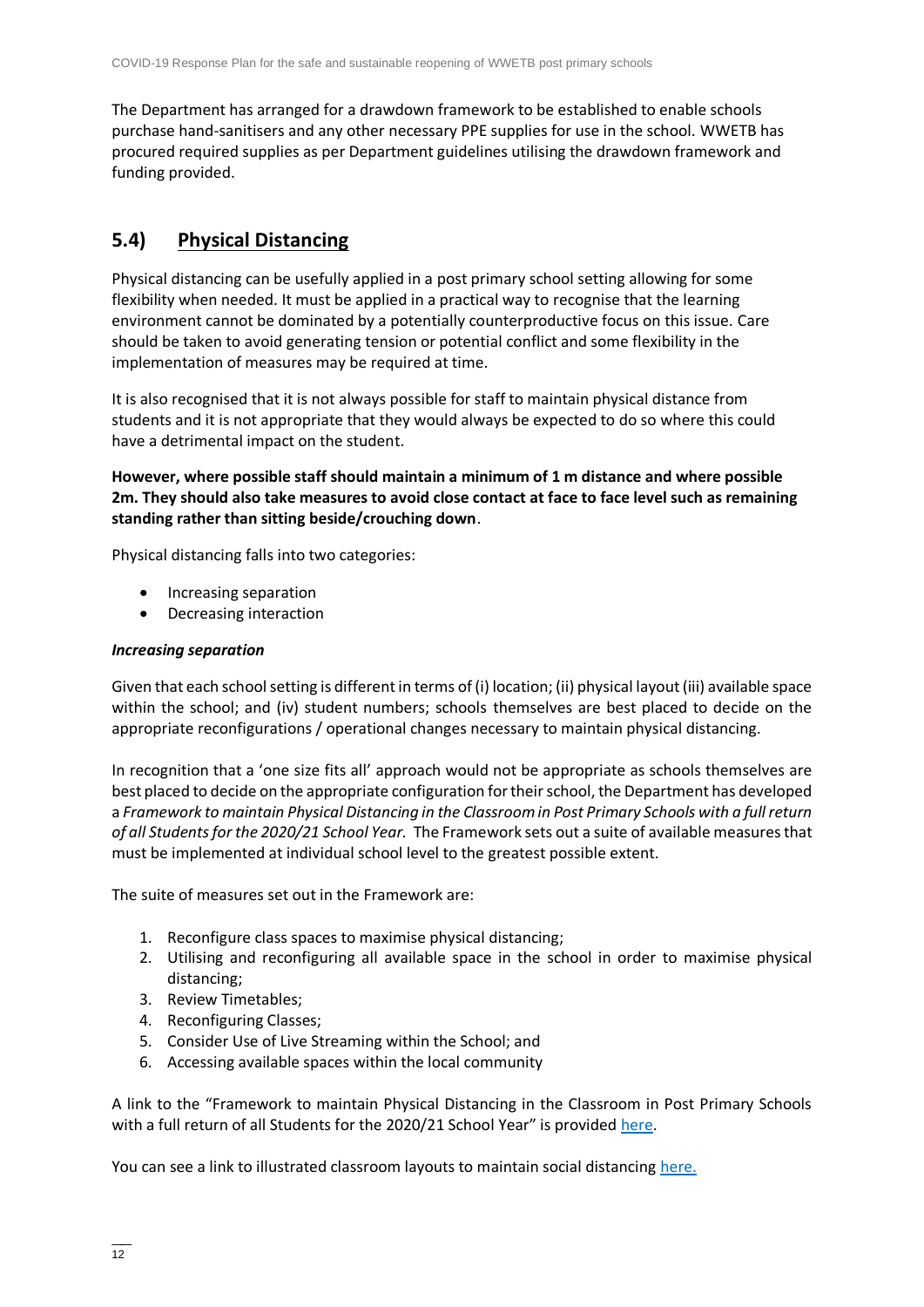### *Decreasing interaction*

- The extent to which decreasing interaction is possible in a post primary school will depend on the school setting and a common-sense approach is required recognising the limits to which this can be achieved between students.
- In post primary schools physical distancing of 2m where possible or at least 1m should be maintained between desks or between individual students or staff.
- As far as possible and practical, students would remain in the classroom and teachers would move between rooms.
- As far as possible and practical students would be assigned to a main class cohort which would remain in the classroom for most subjects, with teachers moving between rooms.
- Where possible and practical double classes should be planned to minimise movement during the day.
- Where students have an elective subject, they would move quickly into the new class and would be seated with members of their class cohort, observing as much physical distance as possible.
- Hand washing and/or sanitising would be required when moving between classes by teachers and students.
- Physical distancing between the teacher and class would be observed.
- Where movement of class groups between rooms is required it should be planned to minimise interaction with other class groups.
- Limit interaction on arrival and departure and in hallways and other shared areas.
- Social physical contact (hand to hand greetings, hugs) should be discouraged.
- Where students need to move about within the classroom to perform activities (access to a shared resource) it should be organized to the greatest degree possible to minimise congregation at the shared resource.
- Staff and students should avoid sharing of personal items.
- Where teaching and learning involves use of keyboards or tablets, the contact surface of the device should be cleaned regularly and hand hygiene encouraged.

#### **Physical Distancing outside of the classroom and within the school**

#### *School drop off/collection*

- Arrangements for dropping off/collecting students should be arranged to maintain physical distancing of 2m where possible.
- Walking/cycling to school should be encouraged as much as possible.
- Aim of any arrangements is to avoid congregation of people at the school gates where physical distancing requirements may not be respected.
- Staggered drop off/pick up times should be arranged where feasible.
- If schools have additional access points, consideration may be given to whether they can be used to reduce congestion.
- Students should head straight to their designated learning space/classroom.

#### *Staff*

- A distance of 2m is recommended for physical distancing by staff. This is particularly relevant to distancing between adults when they are not engaged in teaching such as the staff room and arriving to work.
- If 2m cannot be maintained in staff groups, as much as distance as is possible and updated guidance on face covering should be observed.
- At post primary level consideration could be given to formation of staff "pods" or teams who work together and take breaks together.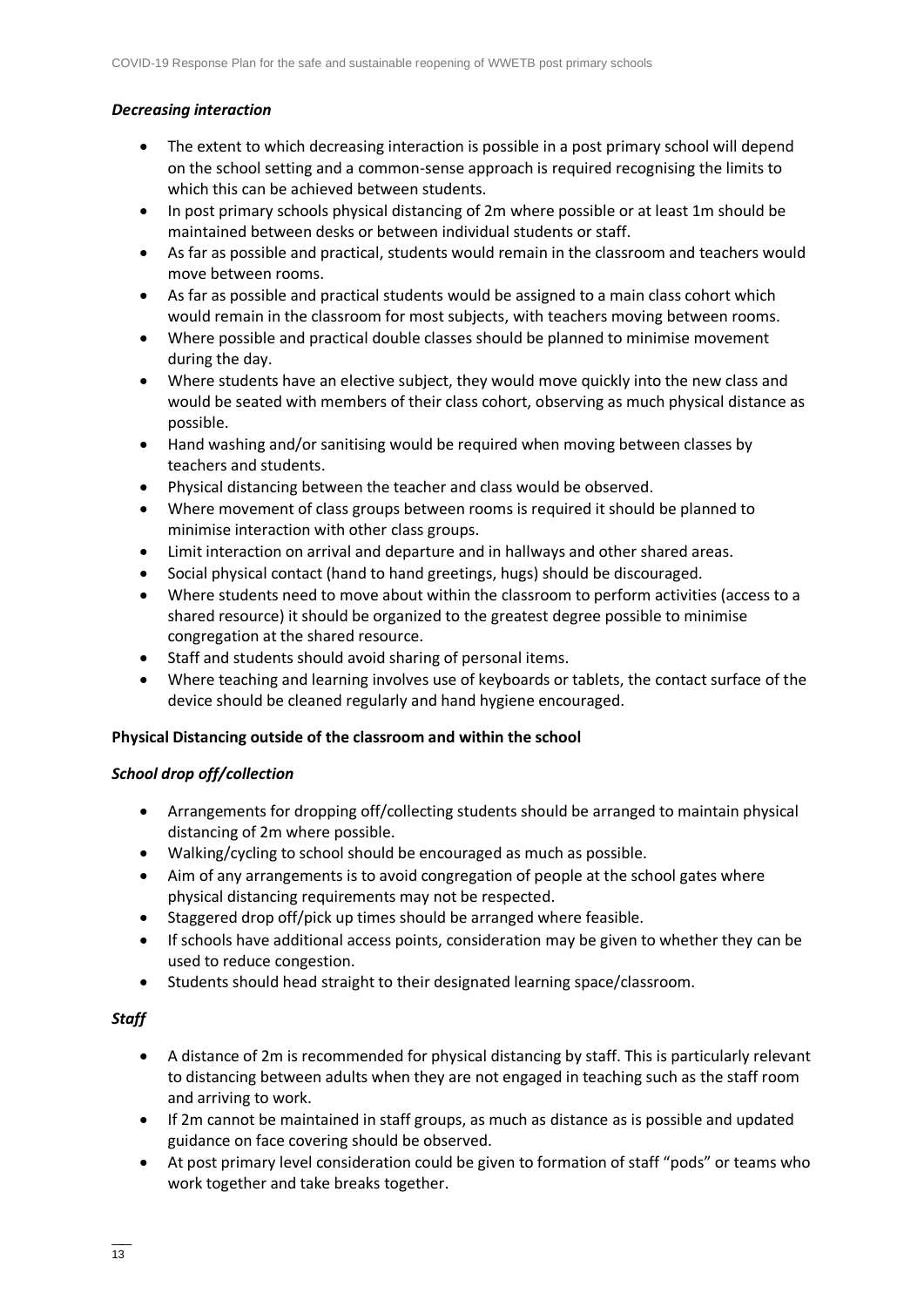- Staff meetings should be held remotely or in small groups or in large spaces to facilitate physical distancing.
- Implement no hand shaking policy.
- Minimise gathering at the beginning or end of the school day.

#### *Canteen*

- Ensure physical distancing is applied in canteen facilities
- Stagger canteen use and extend serving times where possible to align with class groupings.
- Implement a queue management system.
- Make sure students clean their hands before and after entering the canteen area.

### *Corridors and Stairwells*

Briefly passing someone in a hall is very unlikely to contribute significantly to the spread of infection if people do not have physical contact and avoid informal group discussions.

### **5.5) Use of PPE in Schools**

The Department has published "Guidance to Post Primary Schools on PPE consumables and equipment" on **[gov.ie/backtoschool.](http://www.gov.ie/backtoschool)** This provides schools with the information needed on the appropriate quantities of PPE consumables and equipment to support the full and safe reopening of schools.

The updated advice from the HPSC to the Department of Education has recommended that face coverings should be worn by staff members where it is not possible to maintain a physical distance of 2 metres from other staff, parents, essential visitors or pupils. The Department has accepted this recommendation. Accordingly, it is now a requirement for face coverings to be worn by staff members where it is not possible to maintain a physical distance of 2 metres from other staff, parents, essential visitors or pupils.

PPE will also need to be used at certain work activities or work areas. These might include roles such as:

- Performing intimate care
- Where a suspected case of COVID-19 is identified while the school is in operation
- Where staff are particularly vulnerable to infection but are not in the list of those categorised as people in very high risk groups, or may be living with people who are in a very high risk category;
- Administering first aid
- Parent Teacher meetings

Where staff provide healthcare to children with medical needs in the school environment they should apply standard precautions as per usual practice.

#### **Reception Areas**

Consideration should be given to the use of Perspex in reception areas where it is not possible for staff to maintain a physical distance of 2m from other staff or students. Minor works funding grant can be used for this purpose.

#### **Masks/Face Coverings**

Cloth face coverings act as a barrier to help prevent respiratory droplets from travelling into the air and onto other people when the person wearing the face covering coughs, sneezes, talks or raises their voice. Cloth face coverings are therefore intended to prevent transmission of the virus from the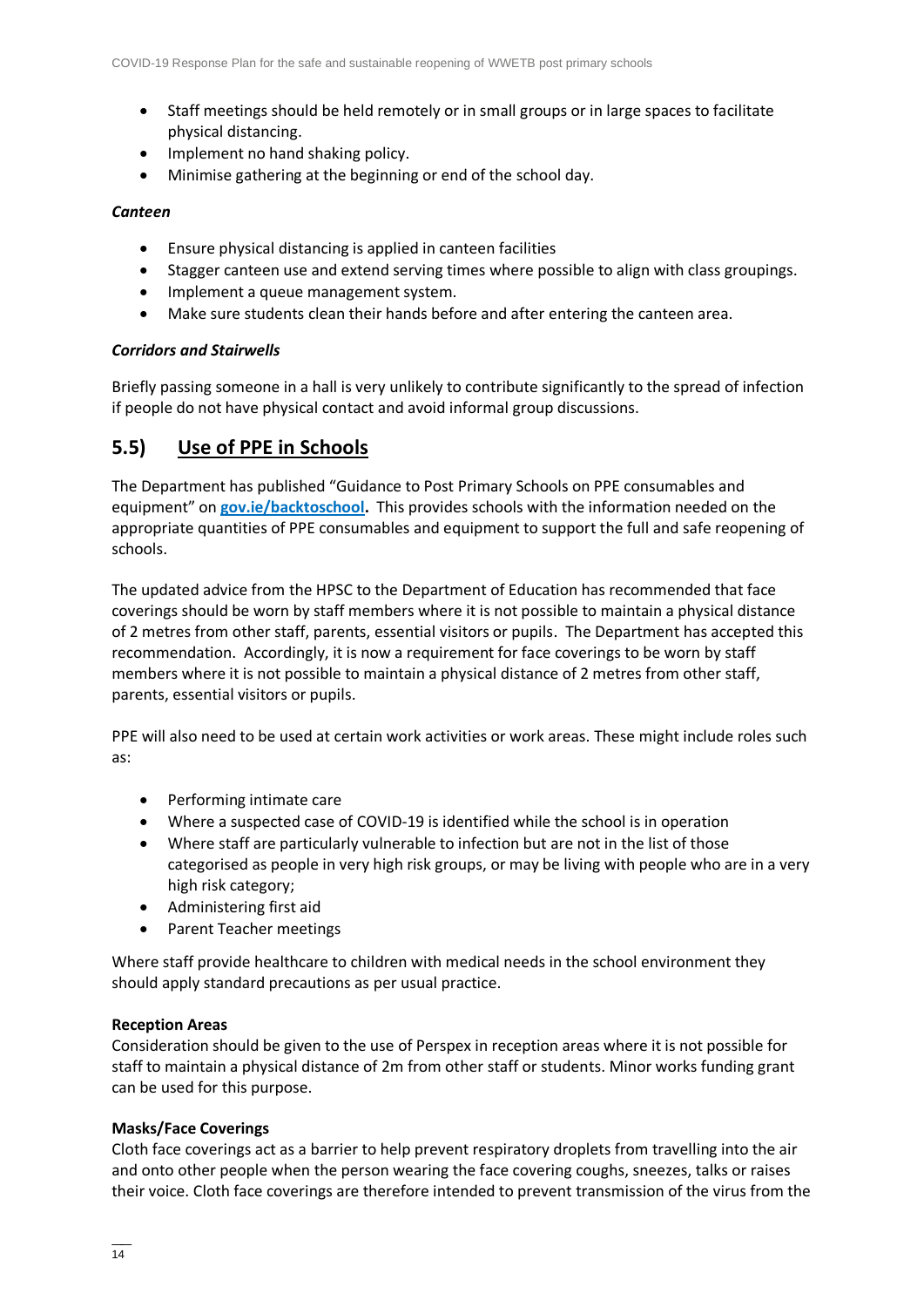wearer (who may not know that they are infected) to those with whom they come into close contact.

It is therefore a requirement that teachers, staff and students attending post primary schools wear a face covering when a physical distance of 2m from other staff or students cannot be maintained.

In WWETB schools,

- 1. **Three** reusable face masks will be supplied to each staff member
- 2. **Two** reusable face masks will be supplied to each post-primary student
- 3. A supply of disposable masks will be available at each school

WWETB continues to follow the HSA advice regarding the wearing of face masks where possible. Schools will be asked to indicate specific requirements for visors for staff based on individual need.

In certain situations, the use of clear visors should be considered, for example staff interacting with students with hearing difficulties or learning difficulties.

All students on the post primary transport scheme should be asked to wear face coverings unless there is a good reason not to do so.

Cloth face coverings should not be worn by any of the following groups:

- Any person with difficulty breathing
- Any person who is unconscious or incapacitated
- Any person who is unable to remove the face-covering without assistance
- Any person who has special needs and who may feel upset or very uncomfortable wearing the face covering, for example persons with intellectual or developmental disabilities, mental health conditions, sensory concerns or tactile sensitivity.

All staff and students wearing face coverings should be reminded to not touch the face covering and to wash or sanitise their hands (using hand sanitiser) before putting on and after taking off the face covering.

Information should be provided on the proper use, removal, and washing of cloth face coverings <https://www.gov.ie/en/publication/aac74c-guidance-on-safe-use-of-face-coverings/>

- All teachers and staff should be aware that they should wash or sanitize hands (using a hand sanitizer) before and after helping a student put on or adjust a face covering.
- Face coverings should be stored in a space designated for each student that is separate from others when not being worn (e.g., in individually labelled containers or bags).
- Cloth face coverings should be washed after every day of use and/or before being used again, or if visibly soiled.
- Face coverings should not be worn if they are wet. A wet cloth face covering may make it difficult to breathe.
- Schools should consider having additional disposable face coverings available for students, teachers, and staff in case a back-up face covering is needed during the day.
- Whilst staff may wish to utilize their own face covering on a day-to-day basis, schools
- should have available a stock of additional disposable or multi-use face coverings, or if
- appropriate face visors, available for staff in case a back-up face covering is needed
- throughout the day or where required on an ongoing basis.

On the use of face masks by staff, schools should consider the specific circumstances where the use of medical face masks, to EU Standard EN 14683, may be more appropriate for staff (for example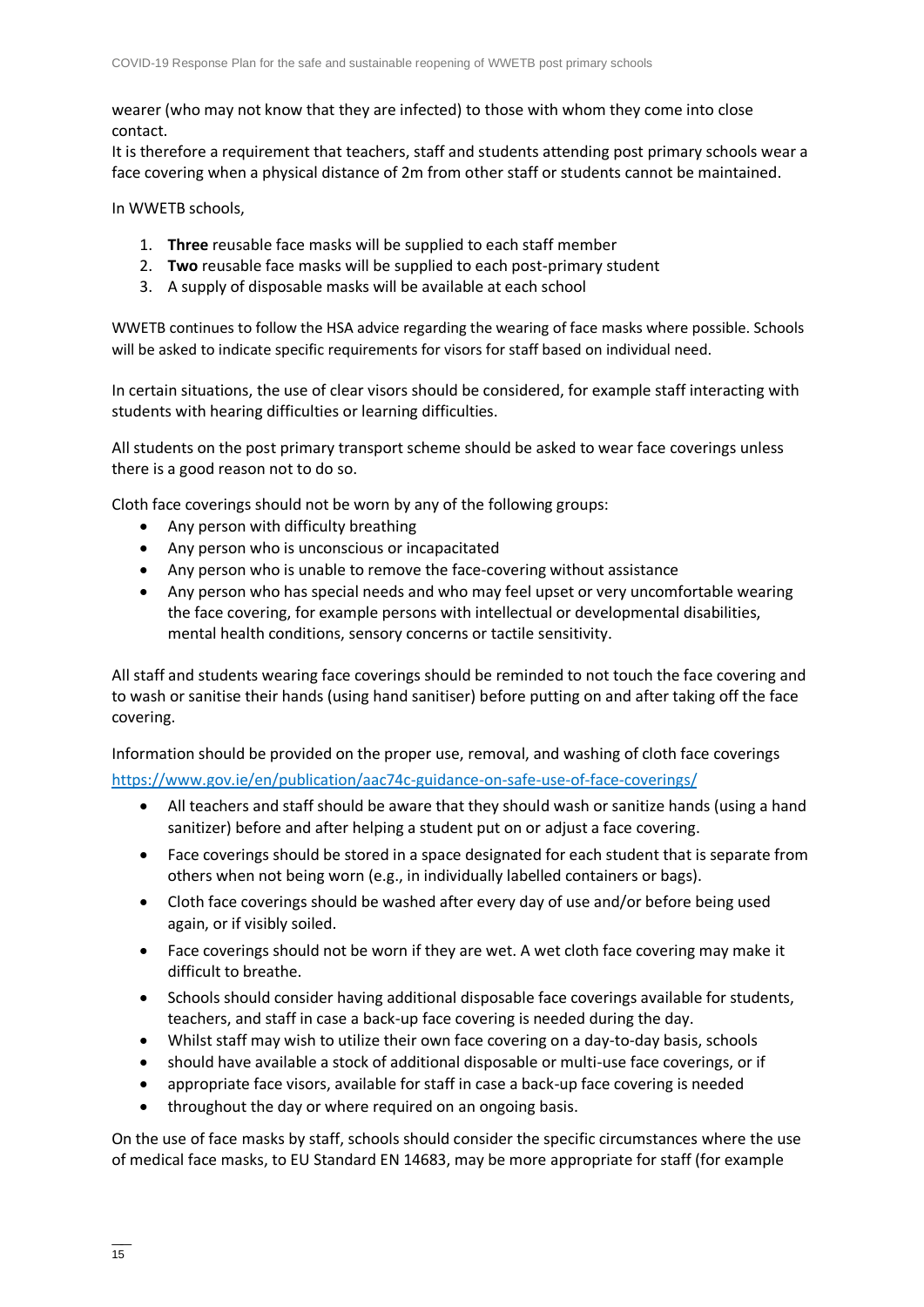where staff by necessity need to be in close and continued proximity with students with intimate care needs such as SNAs or School Bus Escorts).

Wearing a face covering or mask does not negate the need to stay at home if symptomatic.

#### **Gloves**

The use of disposable gloves in the school by students or staff is not generally appropriate but may be necessary for matters such as cleaning, intimate care settings or when administering first aid. Routine use does not protect the wearer and may expose others to risk from contaminated gloves. Routine use of disposable gloves is not a substitute for hand hygiene.

#### **Aprons**

Aprons may also be appropriate in certain circumstances including for intimate care needs or for staff assigned to cleaning an area where a suspected or confirmed case of COVID-19 was present.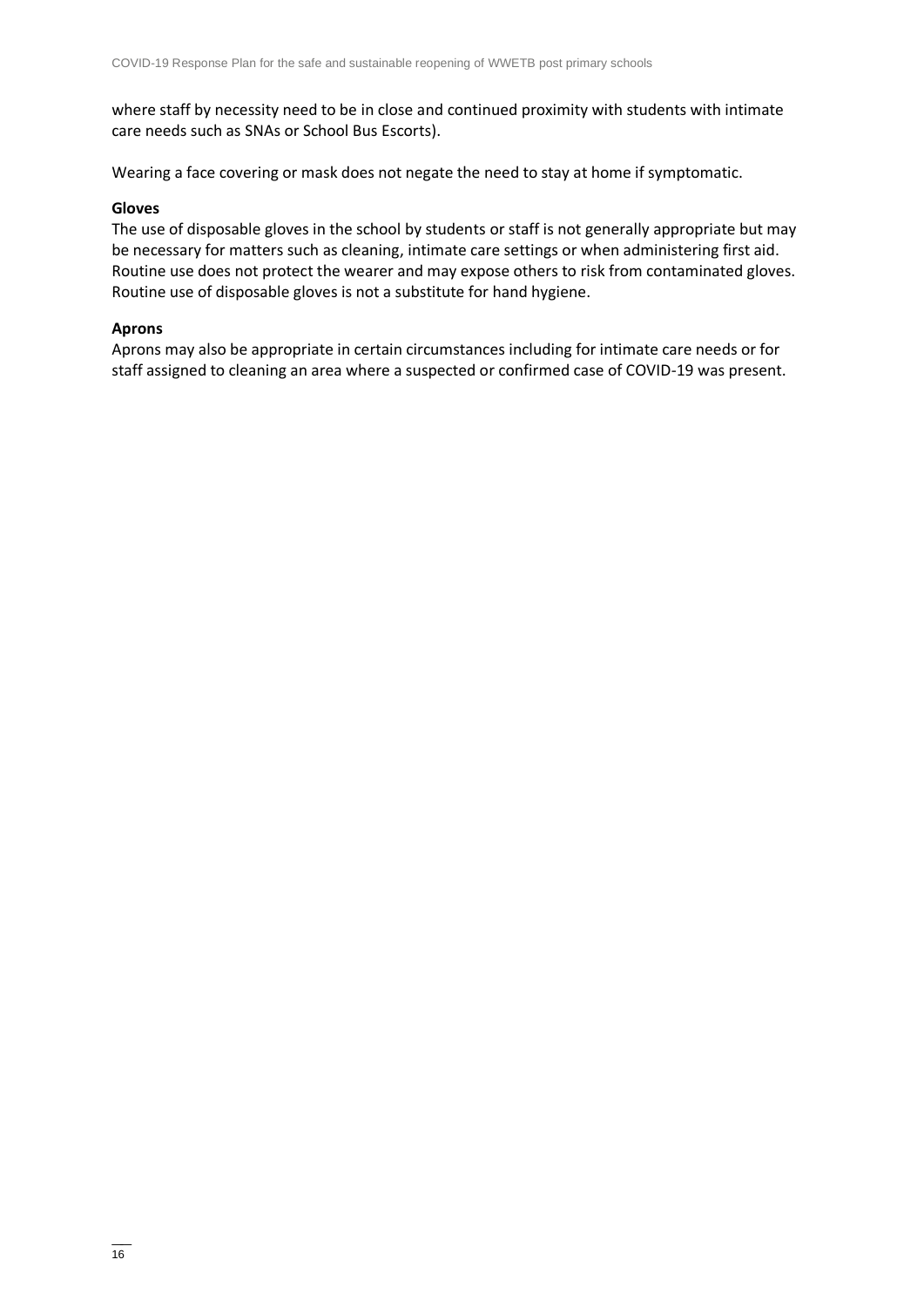### **6) Impact of COVID-19 on certain school activities**

### **The Department will work with stakeholders to provide more detailed advice on school activities in advance of school reopening.**

#### *Choir/Music Performance*

Choir practices/performances and music practices/performances involving wind instruments may pose a higher level of risk and special consideration should be given to how they are held ensuring that the room is well-ventilated and the distance between performers is maintained.

#### *Sport Activities*

Schools should refer to the HPSC guidance on Return to Sport.

#### *Shared Equipment*

Art – Where possible students should be encouraged to have their own individual art and equipment supplies.

Electronics – Shared electronic devices such as tablets, touch screens, keyboards should be cleaned between use and consideration could be given to the use of wipeable covers for electronics to facilitate cleaning.

Musical Equipment/Instruments – To the greatest extent possible, instruments should not be shared between students and if sharing is required, the instruments should be

Library Policy – Where practical students should have their own books. Textbooks that are shared should be covered in a wipeable plastic covering that can be wiped with a suitable household cleaning agent between uses. Students should be encouraged to perform hand hygiene after using any shared item.

Shared Sports Equipment – Minimise equipment sharing and clean shared equipment between uses by different people.

Return to School Guidance for Practical Subjects in Post-Primary Schools and Centres for Education is available [here](https://www.gov.ie/en/publication/7acad-reopening-our-post-primary-schools/#additional-guidelines-and-procedures)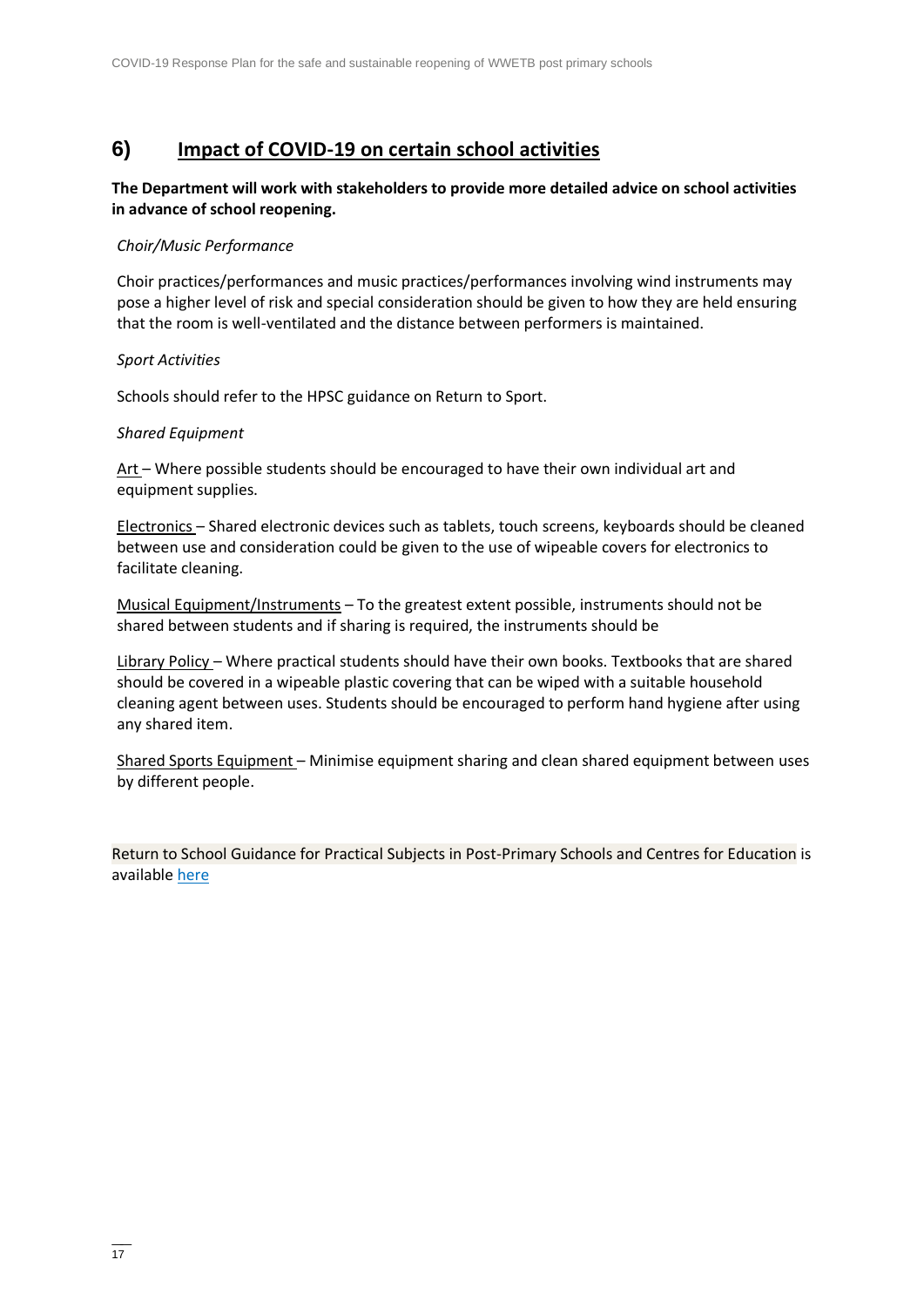# **7) Hygiene and Cleaning in Schools**

The Department of Education will provide additional funding to schools to support the enhanced cleaning required to minimise the risks of COVID-19. Details of the funding supports will be provided to schools by way of circular and will be updated as required. The funding will be provided to schools in advance of reopening.

The specific advice in relation to school cleaning is set out in the HPSC advice and will be covered in the induction training. This advice sets out the cleaning regime required to support schools to prevent COVID-19 infections and the enhanced cleaning required in the event of a suspected cases of COVID-19. Schools are asked to carefully read and understand the cleaning advice and to apply that to all areas of the school as appropriate.

- Schools are reminded to take particular care of the hygiene arrangements for wash hand and toilet facilities.
- In summary, each school setting should be cleaned at **least once per day**. Additional cleaning if available should be focused on frequently touched surfaces – door handles, handrails, chairs/arm rests, communal eating areas, sink and toilet facilities.
- If students are moving between classrooms consideration may be given to appropriate cleaning products being provided to enable them to wipe down their desk, chair, and surface before leaving the room.
- All staff will have access to cleaning products and will be required to maintain cleanliness of their own work area. Under no circumstances should these cleaning materials be removed from the building.
- Staff should thoroughly clean and disinfect their work area before and after use each day.
- There will be regular collection of used waste disposal bags from offices and other areas within the school facility**.**
- Shower facilities shall not be available for use by staff or students due to the increased risk associated with communal shower facilities and areas. This shall be reviewed in line with government guidance.
- Staff must use and clean their own equipment and utensils (cup, cutlery, plate etc.).

### *Cleaning/Disinfecting rooms where a student/staff member with suspected COVID-19 was present*

- The rooms should be cleaned as soon as practicable possible.
- Once the room is vacated the room should not be reused until it has been thoroughly cleaned and disinfected and all surfaces are dry.
- Disinfection only works on things that are clean. Therefore, when disinfection is required it is always in addition to cleaning.
- Person/s assigned to cleaning should avoid touching their face while they are cleaning and wear household gloves and a plastic apron.
- Clean the environment and furniture using disposable cleaning cloths and a household detergent followed by disinfection with a chlorine-based product (household bleach).
- Pay special attention to frequently touched surfaces, the back of chairs, couches, door handles and any surfaces that are visibly soiled with body fluids.
- Once the room has been cleaned and disinfected and all surfaces are dry, the room can be reused.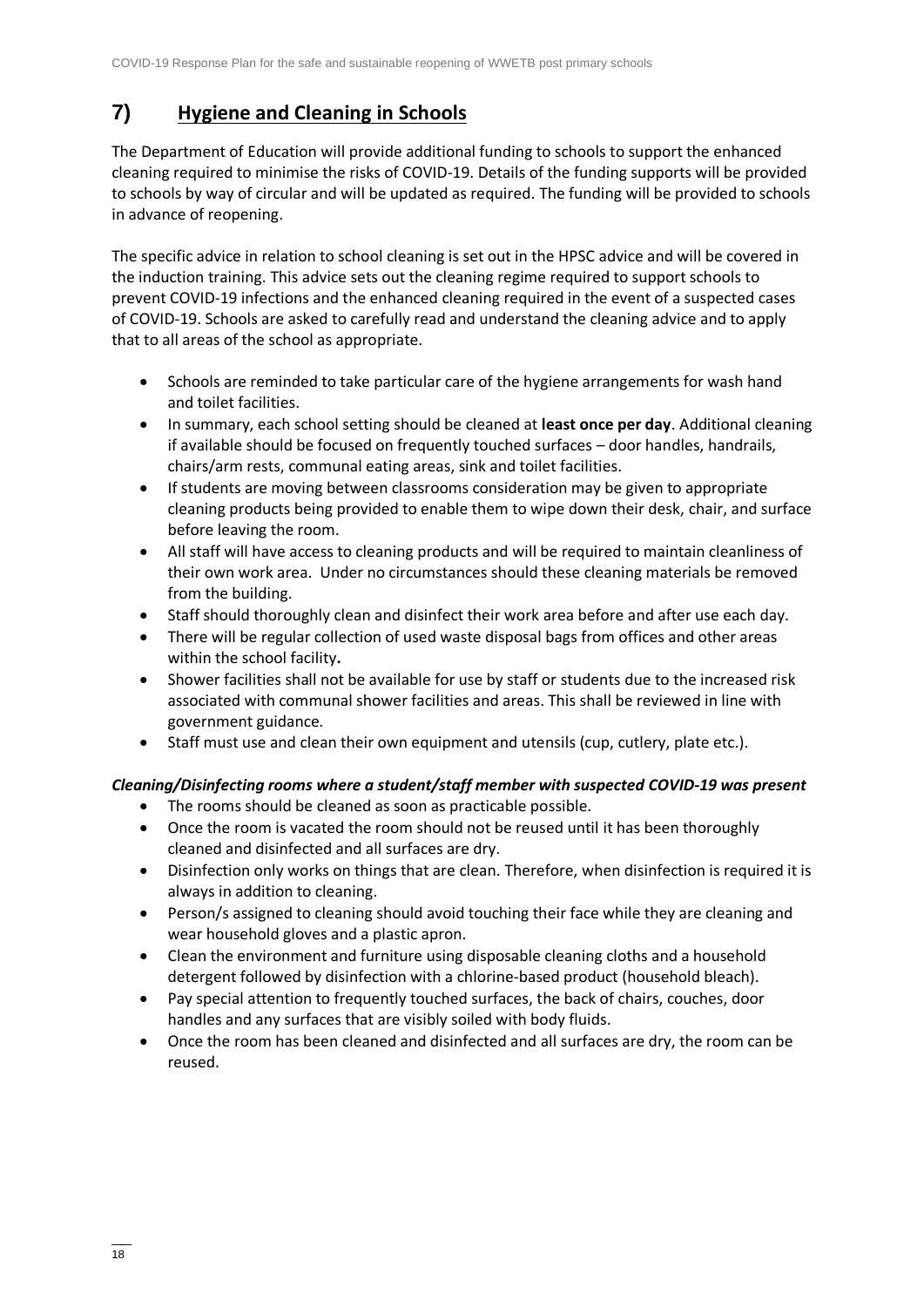# **8) Dealing with a Suspected Case of COVID-19**

Staff or students should not attend school if displaying any symptoms of COVID-19. The following outlines how a school should deal with a suspected case that may arise in a school setting.

A designated isolation area should be identified within the school building. The possibility of having more than one person displaying signs of COVID-19 should be considered and a contingency plan for dealing with additional cases put in place. The designated isolation area should be behind a closed door and away from other staff and students.

If a staff member/student displays symptoms of COVID-19 while at school the following are the procedures to be implemented:

- If the person with the suspected case is a student, the parents/guardians should be contacted immediately;
- Isolate the person and have a procedure in place to accompany the individual to the designated isolation area via the isolation route, keeping at least 2 metres away from the symptomatic person and also making sure that others maintain a distance of at least 2 metres from the symptomatic person at all times;
- The isolation area does not have to be a room but if it is not a room it should be 2m away from others in the room;
- If it is not possible to maintain a distance of 2m a staff member caring for a student should wear a face covering or mask. Gloves should not be used as the virus does not pass through skin;
- Provide a mask for the person presenting with symptoms. He/she should wear the mask if in a common area with other people or while exiting the premises;
- Assess whether the individual who is displaying symptoms can immediately be directed to go home/be brought home by parents and call their doctor and continue self-isolation at home;
- Facilitate the person presenting with symptoms remaining in isolation if they cannot immediately go home and facilitate them calling their doctor. The individual should avoid touching people, surfaces and objects. Advice should be given to the person presenting with symptoms to cover their mouth and nose with the disposable tissue provided when they cough or sneeze and put the tissue in the waste bag provided;
- If the person is well enough to go home, arrange for them to be transported home by a family member, as soon as possible and advise them to inform their general practitioner by phone of their symptoms. Public transport of any kind should not be used;
- If they are too unwell to go home or advice is required, contact 999 or 112 and inform them that the sick person is a COVID-19 suspect;
- Carry out an assessment of the incident which will form part of determining follow-up actions and recovery;
- Arrange for appropriate cleaning of the isolation area and work areas involved (*details at Section 7*)

The HSE will inform any staff/parents who have come into close contact with a diagnosed case via the contact tracing process. The HSE will contact all relevant persons where a diagnosis of COVID-19 is made. The instructions of the HSE should be followed and staff and student confidentiality is essential at all times.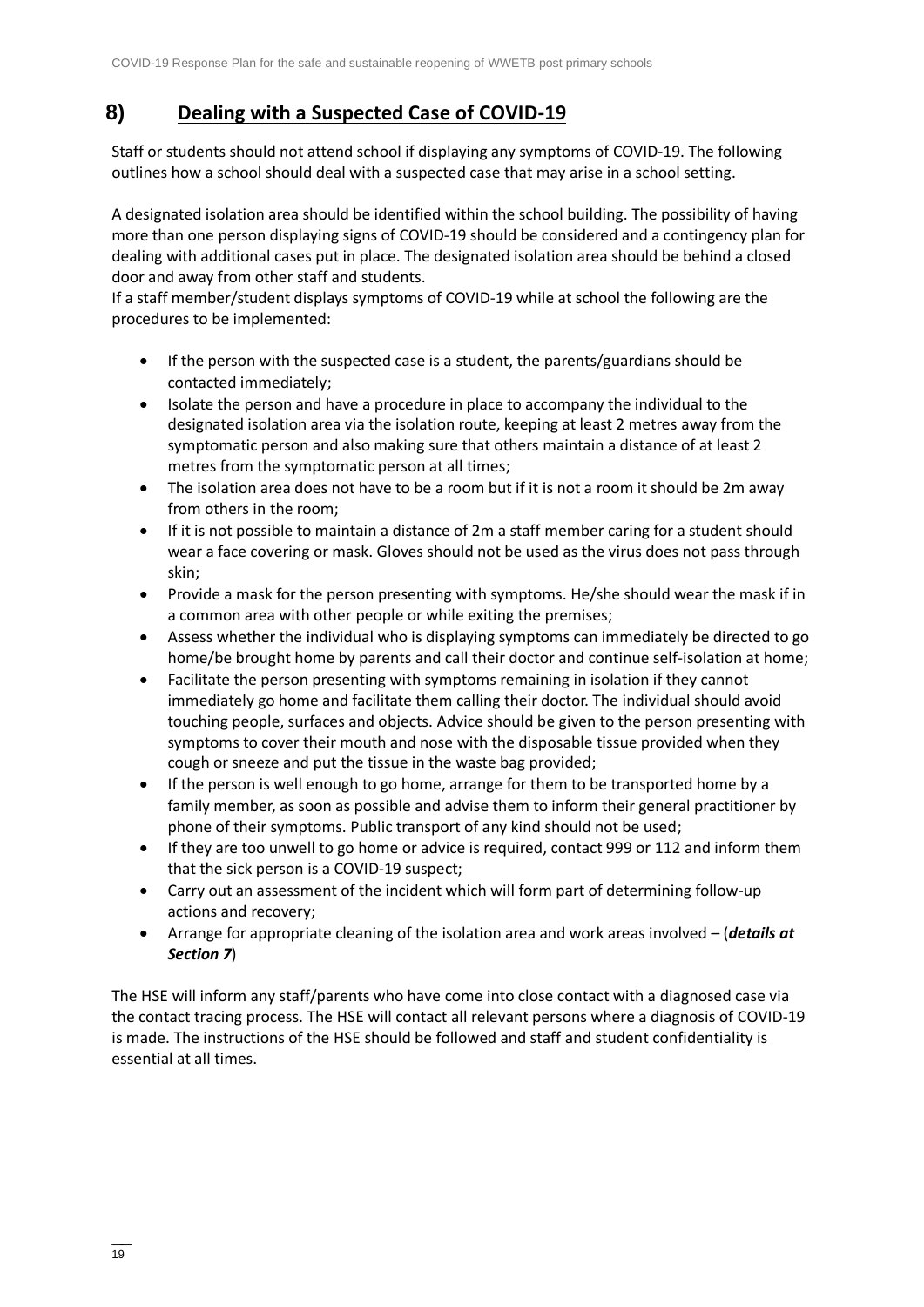# **9) Staff Duties**

Staff have a statutory obligation to take reasonable care for their own health and safety and that of their colleagues and other parties.

The cooperation and assistance of all staff is essential to reduce the risk of spread of COVID19 and to protect health and safety as far as possible within the school. All staff have a key role to play.

In this regard and in order to facilitate a safe return to work, these duties include, but are not limited to, the following:

- Adhere to the School COVID-19 Response Plan and the control measures outlined.
- Complete the RTW form before they return to work.
- Must inform the Principal if there are any other circumstances relating to COVID-19, not included in the form, which may need to be disclosed to facilitate their safe return to the workplace.
- Must complete COVID-19 Induction Training and any other training required prior to their return to school.
- Must be aware of, and adhere to, good hygiene and respiratory etiquette. Coordinate practices and work with their colleagues to ensure that physical distancing is maintained.
- Make themselves aware of the symptoms of COVID-19 and monitor their own wellbeing.
- Self-isolate at home and contact their GP promptly for further advice if they display any symptoms of COVID-19.
- Not return to or attend school if they have symptoms of COVID-19 under any circumstances.
- Adhere to the procedure outlined above if they develop any symptoms of COVID-19 whilst within the school facility. .
- Keep themselves informed of the updated advice of the publ**ic** health authorities and comply with same.

### **10) COVID-19 related absence management**

The management of a COVID-19 related absence will be managed in line with agreed procedures with the Department of Education.

### **11) Employee Assistance and Wellbeing Programme**

The Department recognises the need for school staff wellbeing and collective self-care. Support for school staff wellbeing will be provided by Department Support Services including the PDST and CSL, as well as by the HSE's Health Promotion Team. An [Occupational Health Strategy](https://www.education.ie/en/Education-Staff/Information/Occupational-Health-Strategy/) is in place as a supportive resource for individual staff members in schools. The aim of the Occupational Health Strategy is to promote the health and wellbeing of employees in the workplace, with a strong focus on prevention. The Occupational Health Strategy comprises the Employee Assistance Service and the Occupational Health Service. The Employee Assistance Service (EAS) is provided by Spectrum.Life under the logo of 'Wellbeing Together: Folláinne Le Chéile'.

Under the EAS, employees have a dedicated free-phone confidential helpline 1800 411 057 available 24 hours a day, 365 days a year providing advice on a range of issues such as wellbeing, legal, financial, mediation, management support etc. Where required, short-term counselling is available to employees and their families (over the age of 18 years and living at home). A bespoke wellbeing portal and app which offers access to podcasts and blogs on topics around wellbeing and mental health,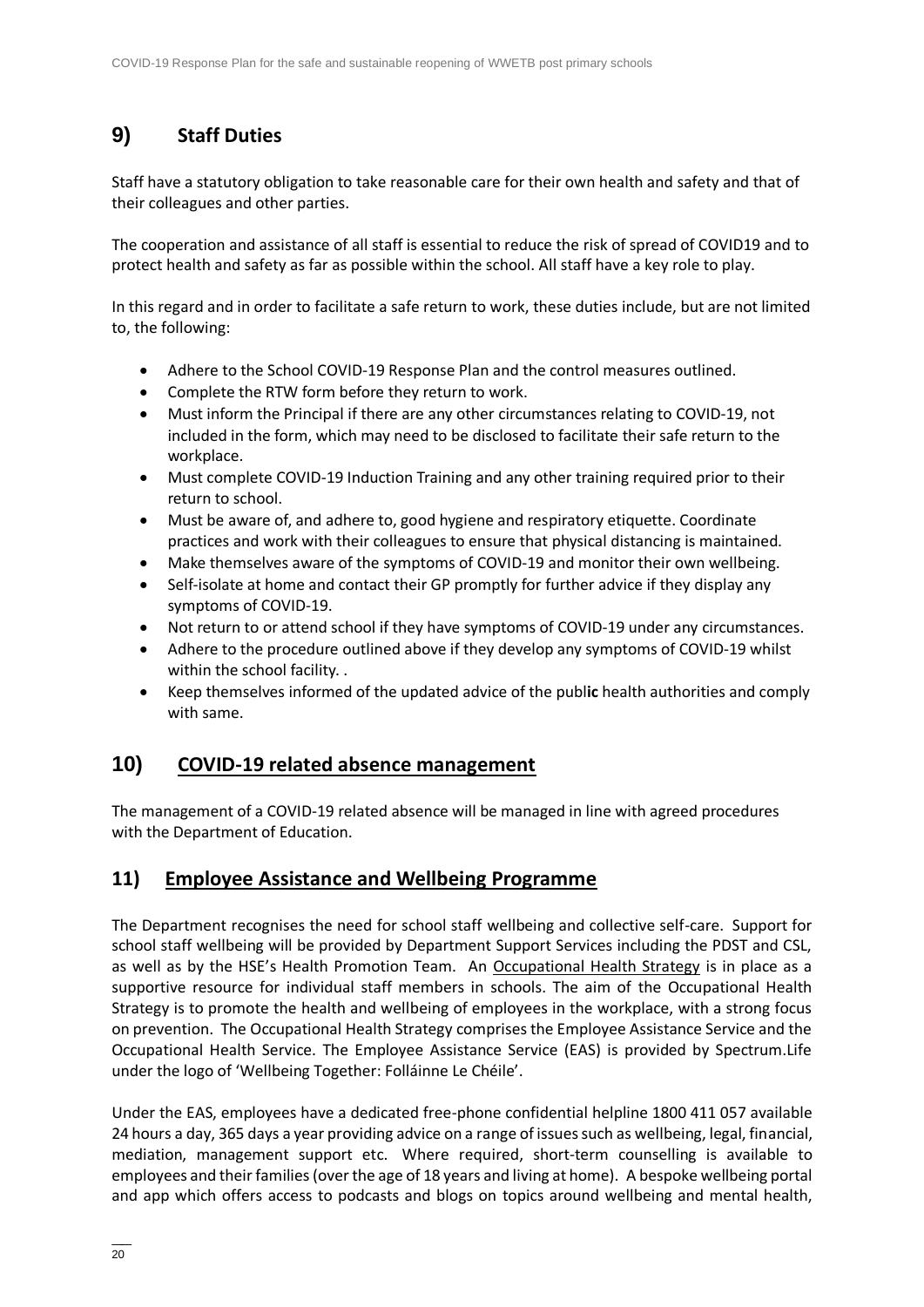family life, exercise and nutrition is also available. In addition online cognitive behavioural therapy is provided. As part of the services provided by Spectrum.Life a Mental Health Promotion Manager is available to develop and deliver evidence based mental health and wellbeing initiatives to reduce stigma and improve mental health literacy and to increase engagement with the service. They will also be providing a series of webinars and presentations to promote staff wellbeing in schools as schools reopen and during the upcoming school year.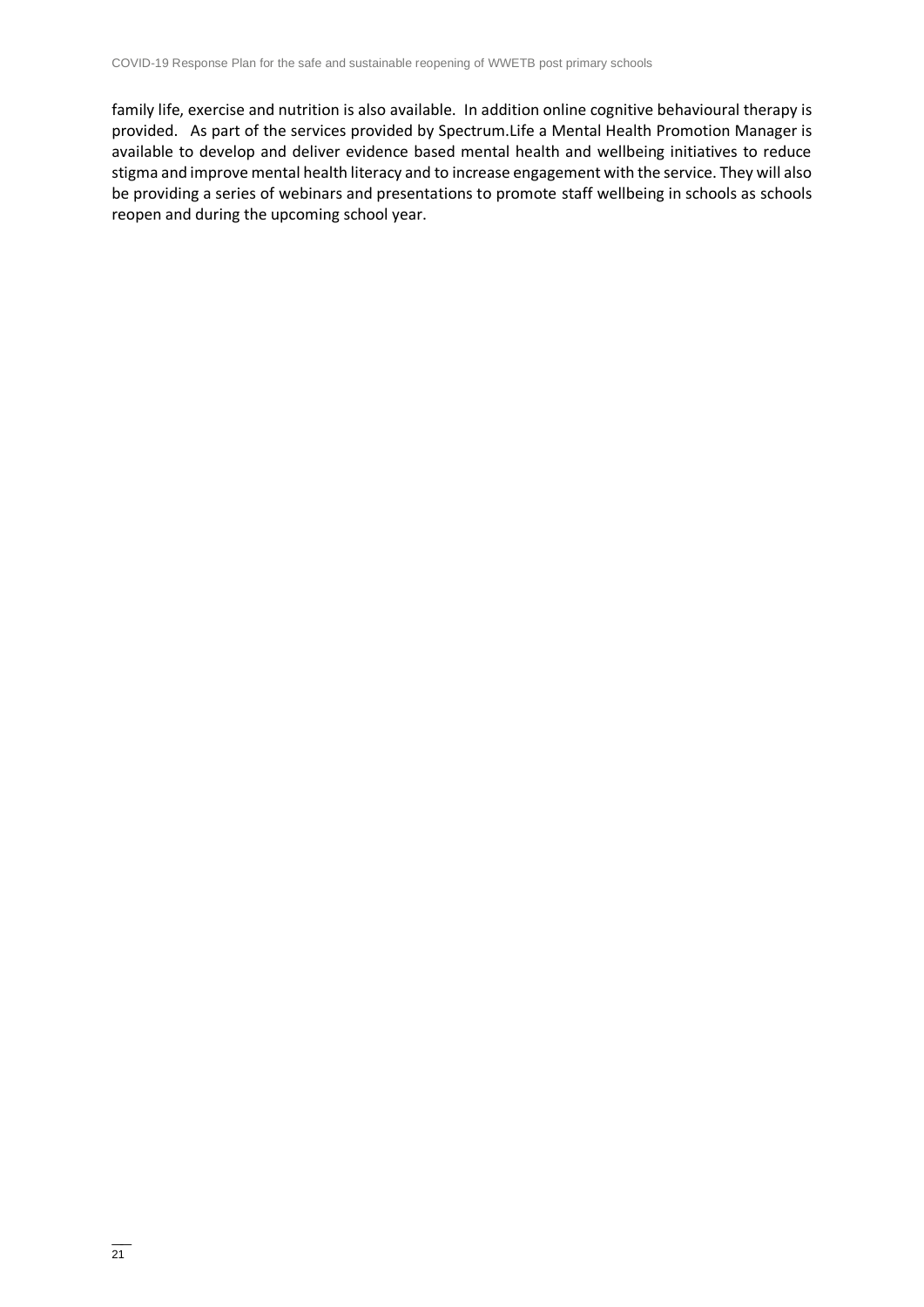COVID-19 Response Plan for the safe and sustainable reopening of WWETB post primary schools

### **APPENDIX 1**





### **COVID-19 Policy Statement**

Creagh College is committed to providing a safe and healthy workplace for all our staff and a safe learning environment for all our students. To ensure that, we have developed the following COVID-19 Response Plan. WWETB and all school staff are responsible for the implementation of this plan and a combined effort will help contain the spread of the virus. We will:

- continue to monitor our COVID-19 response and amend this plan in consultation with our staff
- provide up to date information to our staff and students on the Public Health advice issued by the HSE and Gov.ie
- display information on the signs and symptoms of COVID-19 and correct hand-washing techniques
- agree with staff, a worker representative who is easily identifiable to carry out the role outlined in this plan
- inform all staff and students of essential hygiene and respiratory etiquette and physical distancing requirements
- adapt the school to facilitate physical distancing as appropriate in line with the public health guidance and direction of the Department of Education
- keep a contact log to help with contact tracing
- ensure staff and students engage with the induction / familiarisation briefing provided by the Department of Education
- implement the agreed procedures to be followed in the event of someone showing symptoms of COVID-19 while at school
- provide instructions for staff and students to follow if they develop signs and symptoms of COVID-19 during school time
- implement cleaning in line with Department of Education advice

All school staff will be consulted on an ongoing basis and feedback is encouraged on any concerns, issues or suggestions.

This can be done through the Lead Worker Representative(s), who will be supported in line with the agreement between the Department and education partners.

Signed:  $\bigwedge^{\prime} e_{\mathcal{N}}$   $\vdots$   $\bigwedge^{\prime} e_{\mathcal{N}}$   $\vdots$   $\bigwedge^{\prime} e_{\mathcal{N}}$   $\vdots$   $\bigwedge^{\prime} e_{\mathcal{N}}$   $\vdots$   $\bigwedge^{\prime} e_{\mathcal{N}}$   $\vdots$   $\bigwedge^{\prime} e_{\mathcal{N}}$   $\vdots$   $\bigwedge^{\prime} e_{\mathcal{N}}$   $\vdots$   $\bigwedge^{\prime} e_{\mathcal{N}}$   $\vdots$   $\bigwedge^{\prime} e_{\math$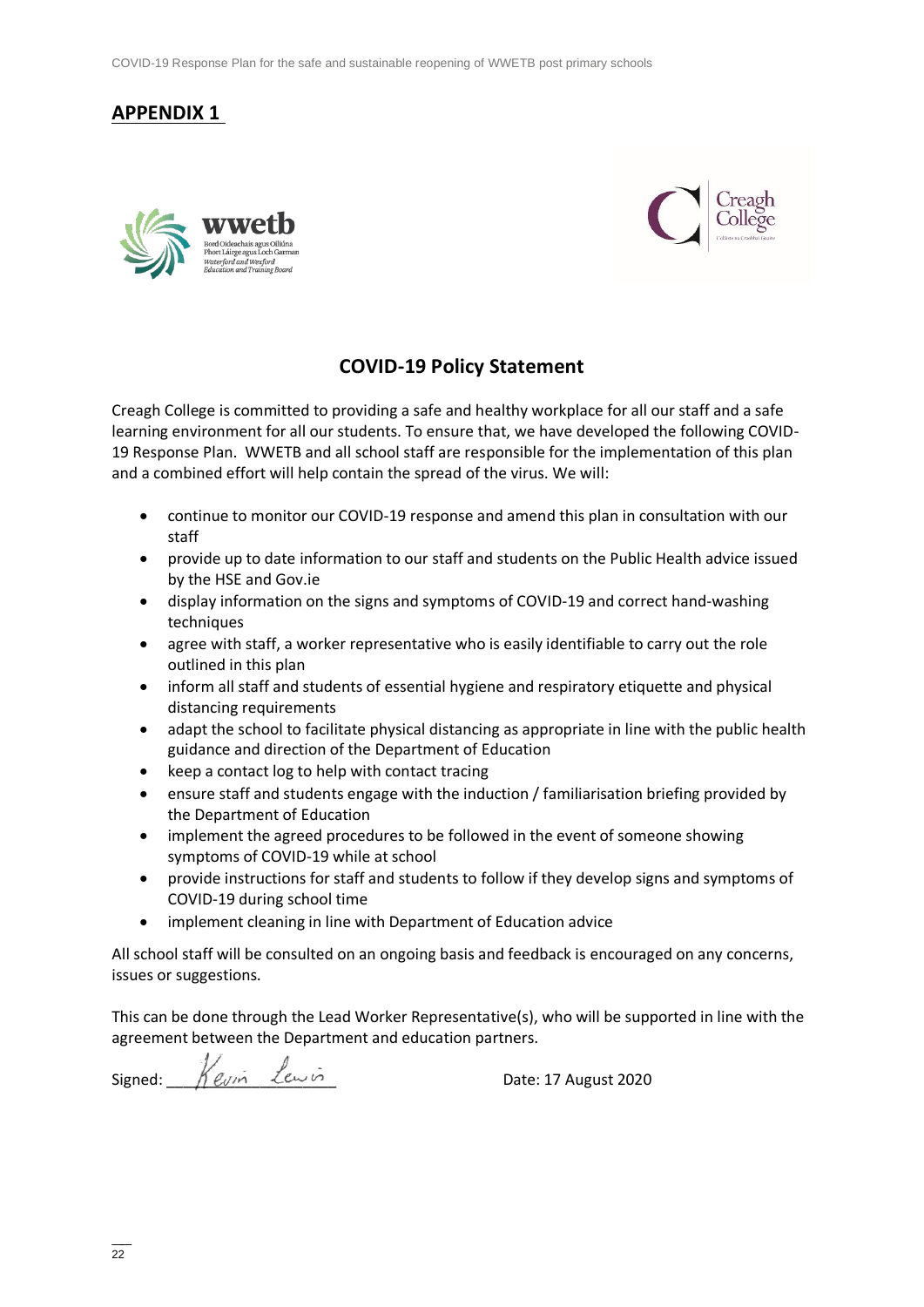### **Appendix 2 Pre-Return to Work Questionnaire COVID-19**

This questionnaire must be completed by staff **at least 3 days** in advance of returning to work. It may also be sent via MS Forms.

If the answer is Yes to any of the below questions, you are advised to seek medical advice before returning to work.

Name:

Name of School: **We also contain the School:** 

Name of Principal: \_\_\_\_\_\_\_\_\_\_\_\_\_\_\_\_\_\_\_\_\_\_\_\_ Date: \_\_\_\_\_\_\_\_\_\_\_\_\_\_\_\_

|    | <b>Questions</b>                                                                                                                                             | <b>YES</b> | <b>NO</b> |
|----|--------------------------------------------------------------------------------------------------------------------------------------------------------------|------------|-----------|
| 1. | Do you have symptoms of cough, fever, high temperature, sore<br>throat, runny nose, breathlessness or flu like symptoms now or in<br>the past 14 days?       |            |           |
| 2. | Have you been diagnosed with confirmed or suspected COVID-19<br>infection in the last 14 days?                                                               |            |           |
| 3. | Have you been advised by the HSE that you are you a close contact<br>of a person who is a confirmed or suspected case of COVID-19 in the<br>past 14 days?    |            |           |
| 4. | Have you been advised by a doctor to self-isolate at this time?                                                                                              |            |           |
| 5. | Have you been advised by a doctor to cocoon at this time?                                                                                                    |            |           |
| 6. | Have you been advised by your doctor that you are in the very high<br>risk group?<br>If yes, please liaise with your doctor and Principal re return to work. |            |           |

I confirm, to the best of my knowledge that I have no symptoms of COVID-19, am not self-isolating, awaiting results of a COVID-19 test or been advised to restrict my movements.

Please note: The school is collecting this sensitive personal data for the purposes of maintaining safety within the workplace in light of the COVID-19 pandemic. The legal basis for collecting this data is based on vital public health interests and maintaining occupational health and will be held securely in line with our retention policy.

Signed: \_\_\_\_\_\_\_\_\_\_\_\_\_\_\_\_\_\_\_\_\_\_\_\_\_\_\_\_\_\_\_\_\_\_\_\_\_\_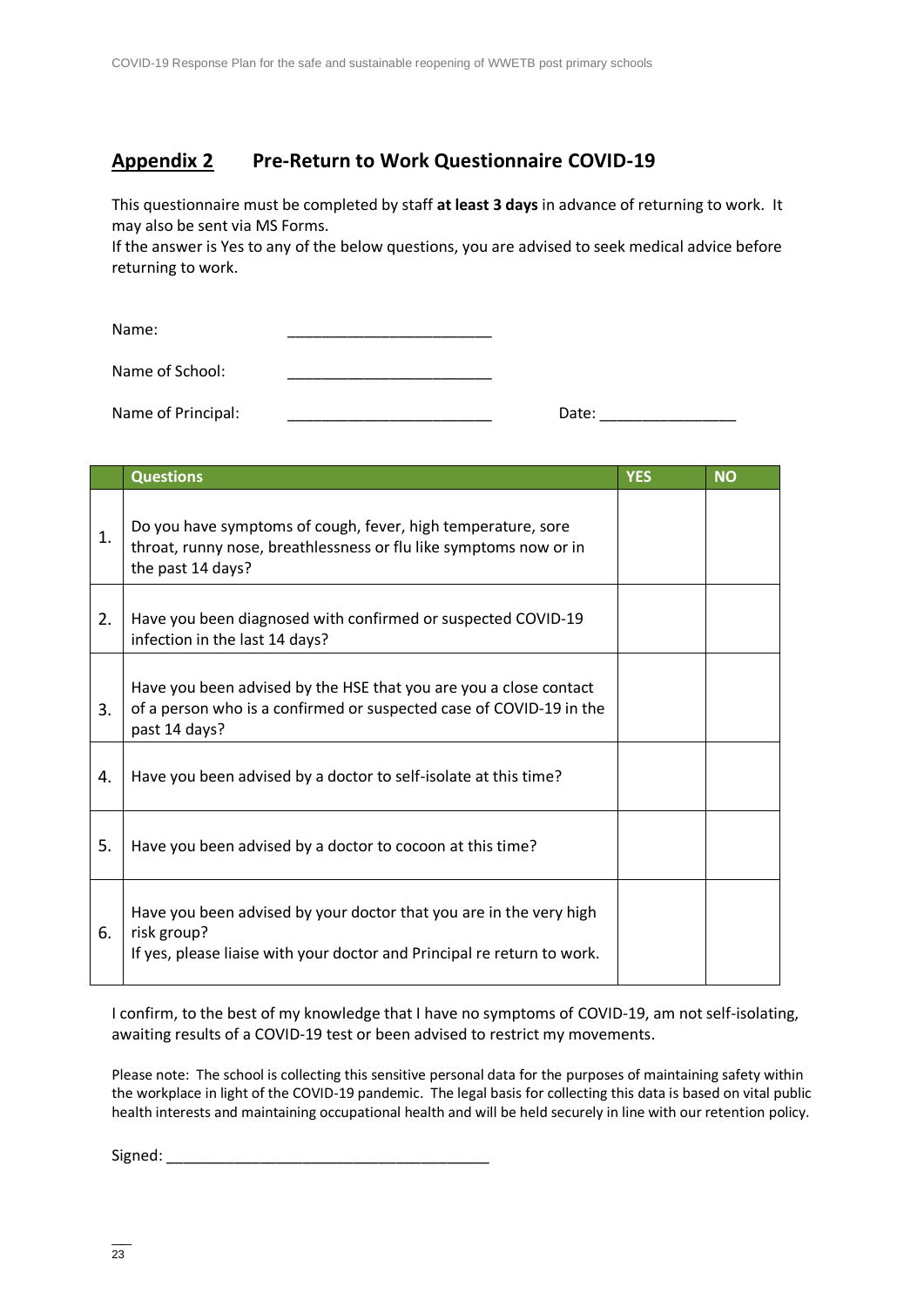### **Appendix 3 Lead Worker Representative – Post primary Schools**

The Lead Worker Representatives in Creagh College are:

| Names of Lead Worker Representative/s:   Contact details: |                             |
|-----------------------------------------------------------|-----------------------------|
| Ciaran MacRaghnaill                                       | ciaranmacraghnaill@wwetb.ie |
| Amy Newens                                                | amynewens@wwetb.ie          |

The COVID-19 Return to Work Safely Protocol is designed to support employers and workers to put measures in place that will prevent the spread of COVID-19 in the workplace. The Protocol was developed following discussion and agreement between the Government, Trade Unions and Employers at the Labour Employer Economic Forum.

The Protocol provides for the appointment of a Lead Worker Representative (LWR) in each workplace. The LWR will work in collaboration with the employer to assist in the implementation of measures to prevent the spread of COVID -19 and monitor adherence to those measures and to be involved in communicating the health advice around COVID-19 in the workplace.

The purpose of this section is to set out the provisions in respect of the LWR in schools. These arrangements will operate for the 2020/21 school year and will be kept under review by the parties.

This document should be read in conjunction with:

- the COVID-19 [Return to Work Safely Protocol;](https://www.gov.ie/en/publication/22829a-return-to-work-safely-protocol/)
- the [Guidance and FAQs for Public Service Employers during COVID-19;](https://www.gov.ie/en/news/092fff-update-on-working-arrangements-and-leave-associated-with-covid-19-fo/)
- COVID-19 Response Plan for Post primary Schools (available on the Department of Education website).

### **1. Collaborative Approach**

Responsibility for the development and implementation of the COVID-19 Response Plan and the associated control measures lies with the Board of Management/ Education and Training Board and school management.

Strong communication and a shared collaborative approach is key to protecting against the spread of COVID-19 in schools, and looking after the health, safety and wellbeing of staff and students. Adherence to the Return to Work Protocol will only be achieved if everyone has a shared obligation in implementing the measures contained within the Protocol in their place of work.

If a staff member has any concerns or observations in relation to the COVID-19 Response Plan, control measures or the adherence to such measures by staff, students or others, they should contact the LWR who will engage with school management.

### **2. Role of the Lead Worker Representative**

The role of LWR is separate to that of the Safety Representative under the health and safety legislation. However the Safety Representative may act as the LWR if selected to do so by the staff. In summary, the role of the LWR is to: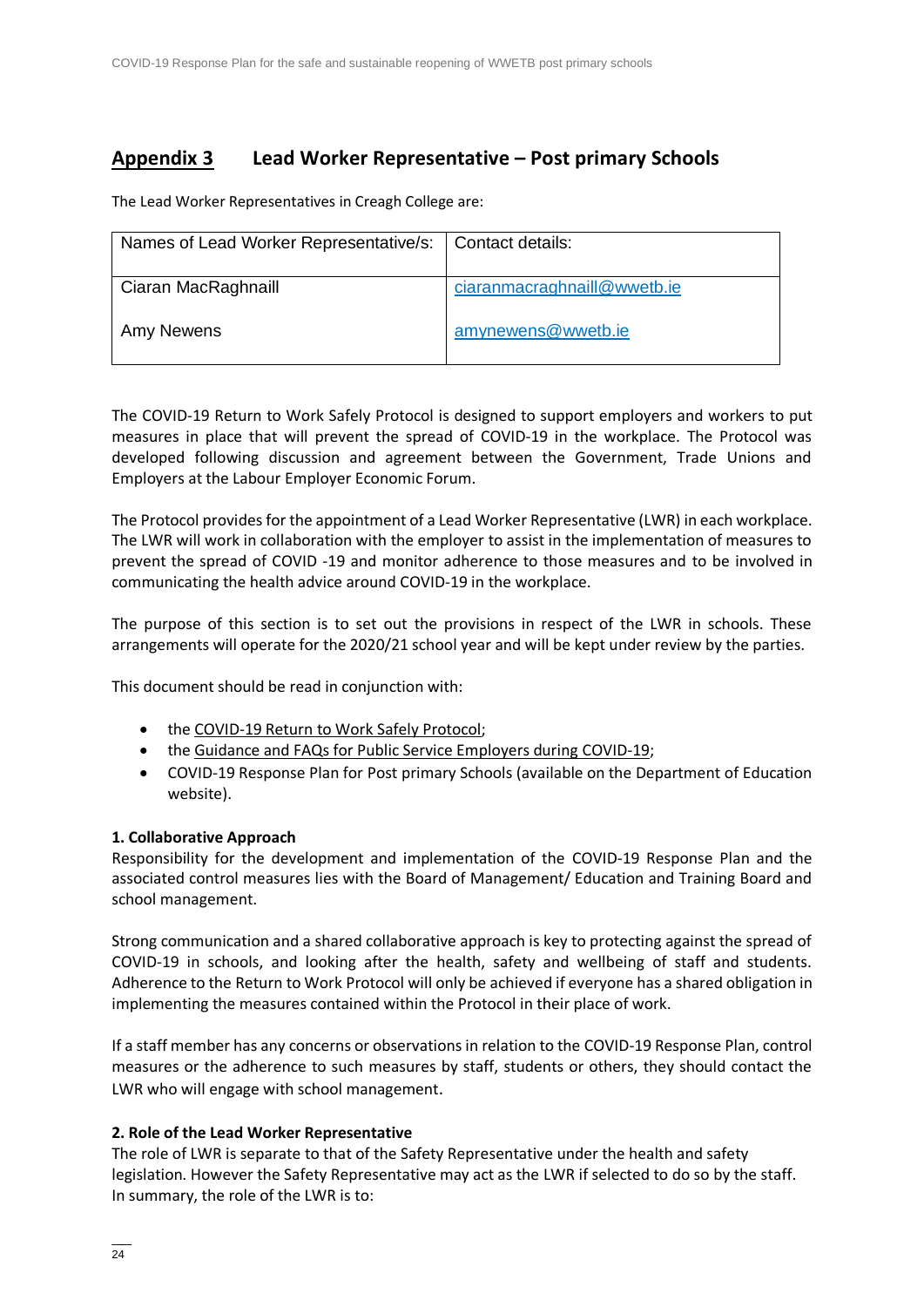- Represent all staff in the workplace regardless of role, and be aware of specific issues that may arise in respect of different staff cohorts;
- Keep up to date with the latest COVID-19 public health advice;
- Work collaboratively with school management to ensure, so far as is reasonably practicable, the safety, health and welfare of employees in relation to COVID-19;
- Consult with school management on the control measures required to minimise the risk of staff and students being exposed to COVID-19;
- Promote good hygiene practices, in conjunction with school management, such as washing hands regularly and maintaining good respiratory etiquette along with maintaining social distancing in accordance with public health advice;
- Assist school management with the implementation of measures to suppress COVID-19 in the workplace in line with the Return to Work Safely Protocol and current public health advice;
- Monitor, in conjunction with school management, adherence to measures put in place to prevent the spread of COVID-19;
- Conduct reviews of safety measures that are in place to address and suppress COVID-19 in the workplace. Reviews (including an examination of the workplace) should be conducted on a regular basis (at least twice per week);
- Report any issues of concern immediately to school management and keep records of such issues and actions taken to rectify them;
- Consult with the school management on the school's COVID-19 Response Plan in the event of someone developing COVID-19 while in school including the location of an isolation area and a safe route to that area;
- Following any incident, assess with the school management any follow up action that is required;
- Consult with colleagues on matters relating to COVID-19 in the workplace;
- Make representations to school management on behalf of their colleagues on matters relating to COVID-19 in the workplace.

#### **3. What can a Lead Worker Representative Do?**

The LWR may consult with, and make representations to, school management on any issue of concern in relation to COVID-19. These include issues in relation to:

- Cleaning protocols and their implementation
- Physical Distancing
- Configuration/re-configuration of the school facilities, including classrooms, corridors, halls, open areas, entry and exit points, school grounds etc.
- Implementation of one-way systems in the school to ensure social distancing including when entering and exiting the school
- Hand Hygiene facilities including their location and whether they are stocked and maintained
- Hand sanitising
- Staff awareness around hand hygiene in the school
- Respiratory hygiene
- Personal Protective Equipment
- At Risk Groups
- Visitors/Contractors

#### **4. Does a LWR have any legal responsibilities?**

No. A Lead Worker Representative does not have any duties in relation to COVID-19 other than those that apply to employees generally. In other words, the LWR is not responsible for the control measures within an organisation, which remains the employer's responsibility.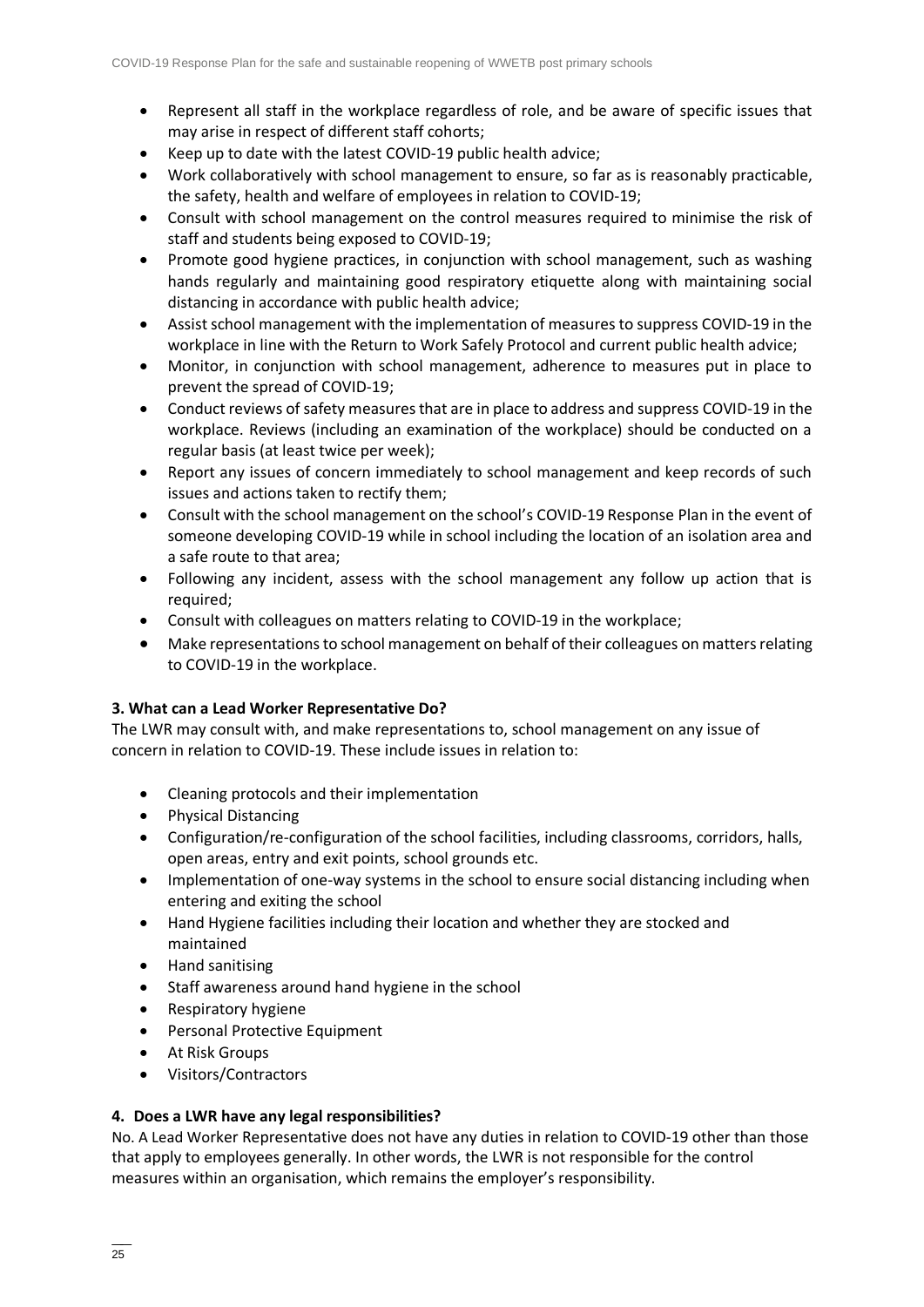### **5. Lead Worker Representative(s)**

Every school will appoint one Lead Worker Representative. In schools with more than 40 staff, a second Lead Worker Representative will be appointed.

### **6. Selection of Lead Worker Representative(s)**

The school staff are entitled to select staff members for the LWR position(s). The LWR(s) represent all staff in the workplace regardless of role and must be aware of specific issues that may arise in respect of different staff cohorts. In this regard, where a school has two LWRs, the roles should be spread between teaching and non-teaching staff where feasible e.g. where there is a significant number of non-teaching staff in the school and one or more expressions of interest are received from that cohort (this will be discussed further between the parties).

The process for the selection and appointment of the LWR(s) is that management will seek expressions of interest from all staff in the first instance. A template email for this purpose is attached. If an election is necessary, all school staff have a vote to select the LWR(s).

The LWR(s) will, following selection by the school staff, be formally appointed by WWETB. The LWR(s) will be required to confirm, prior to taking up the role, that they have been provided with and have completed the requisite training and that they are fully aware of the requirements of the role.

### **7. Supports for the Lead Worker Representative/s**

The LWR(s) shall be entitled to:

- Be provided with information and training in respect of their role. Training for the LWR(s) is available [here](https://www.gov.ie/en/publication/dd7fb-induction-training-for-reopening-schools/#cleaning-induction)
- Be consulted by school management on the control measures being put in place by the school to minimise the risk of being exposed to COVID-19;
- Regular communication with school management on issues related to COVID-19;
- Be informed of changes in practice arising from COVID-19 response measures;
- Have access to any risk assessments prepared or carried out in relation to COVID-19 and to details of incidents of suspected COVID-19 cases that have been notified to the HSE, where they occurred and any actions taken.
- Be provided with the necessary facilities to enable them to consult with employees or prepare any submissions or reports. These might include access to a meeting room, photocopier, communications and equipment.

Where the LWR is a teacher, the LWR will receive protected time of 2 hours per week from timetable to enable them to carry out their duties in that role. In the rare instances where the appointment of a teacher selected for the LWR would cause curricular/timetabling difficulties which cannot be resolved, school management will examine internal and external possibilities to enable the teacher's appointment as LWR. Where the matter cannot be resolved, management will set out the reasons why this is the case. In this circumstance, an alternative individual must be appointed as LWR.

Where the LWR is an SNA, 66 of the "72 hours" will be utilised by the LWR to carry out their duties in that role.

Where the LWR is a Secretary or Caretaker, a re-prioritisation of duties by school management should be carried out to afford the staff member sufficient time to carry out their duties in that role within the scope of their normal contracted hours.

#### **8. Procedure for dealing with issues that arise**

Where a COVID-19 control concern is identified by the LWR (or is notified to the LWR by a staff member), the LWR should bring this to the attention of the Principal. Action points for addressing the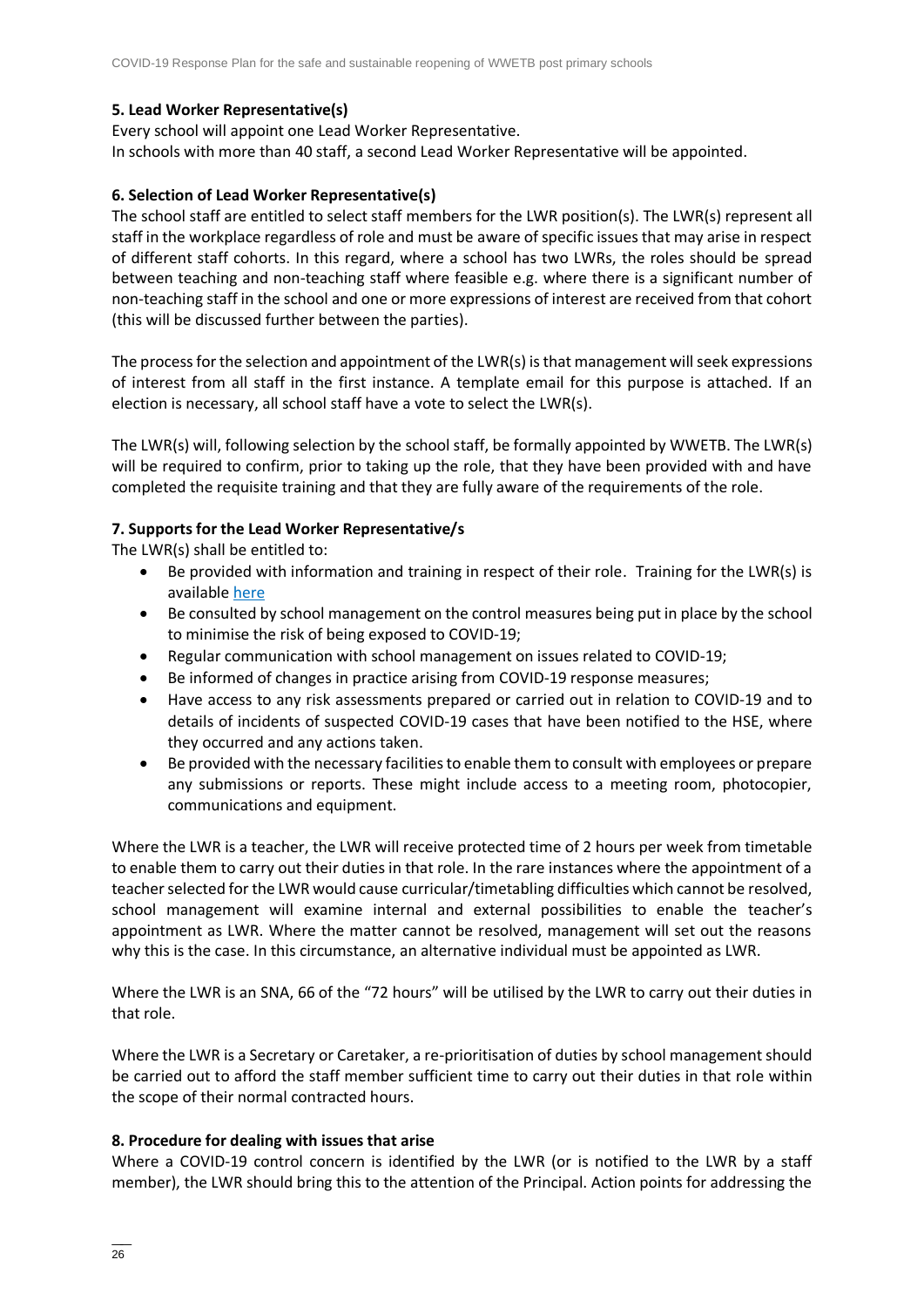issue should where possible be agreed between the LWR and the Principal as a matter of urgency. Staff should be informed of the outcome. It is envisaged that issues will be resolved at school level to the maximum extent possible.

If agreement cannot be reached, the LWR should notify the Board of Management (Chairperson in the first instance)/ Education and Training Board head office of the issue. Action points for addressing the issue should where possible be agreed between the LWR and WWETB head office as a matter of urgency. Staff should be informed of the outcome.

If, having exhausted the process above, a serious issue of concern remains outstanding, the LWR may have recourse to the [Health and Safety Authority.](https://www.hsa.ie/)

### **9. Glossary of Terms**

- **COVID-19 Response Plan:** plan designed to support the staff and BOM/ETB in putting measures in place that will prevent the spread of COVID-19 in the school environment. The plan details the policies and practices necessary for a school to meet the Return to Work Safely Protocol, the Department of Education plan for school reopening and to prevent the introduction and spread of COVID-19 in the school environment. COVID-19 Response Plans for Post primary Schools are available on the Department's website.
- **Labour Employer Economic Forum (LEEF):** the forum for high level dialogue between Government, Trade Union and Employer representatives on matters of strategic national importance - involves the Irish Congress of Trade Unions, Government & Employers.
- **Return to Work Protocol:** national protocol designed to support employers and workers to put measures in place that will prevent the spread of COVID-19 in the workplace.
- **Safety Representative:** Section 25 of the Safety, Health and Welfare at Work Act 2005 sets out the selection and role of the Safety Representative in the workplace. The rights of the Safety Representative are set out in legislation. (Note: A Safety Representative has rights and not duties under the 2005 Act). This role is separate to the LWR under COVID-19, but the Safety Representative may act as the LWR if selected to do so by the staff.

#### **TEMPLATE EMAIL TO STAFF REGARDING LEAD WORKER REPRESENTATIVE APPOINTMENT PROCESS**

#### Dear All,

As you will be aware, significant work and consultation has taken place to enable a full return to school from the beginning of the 2020/21 school year.

The resumption of school-based teaching and learning and the return to the workplace of staff must be done safely and in strict adherence to the advice and instructions of public health authorities and the Government.

The COVID-19 Return to Work Safely Protocol is designed to support employers and workers to put measures in place that will prevent the spread of COVID-19 in the workplace. The Protocol was developed following discussion and agreement between the Government, Trade Unions and Employers at the Labour Employer Economic Forum. In addition, every school has a COVID-19 Response Plan in place.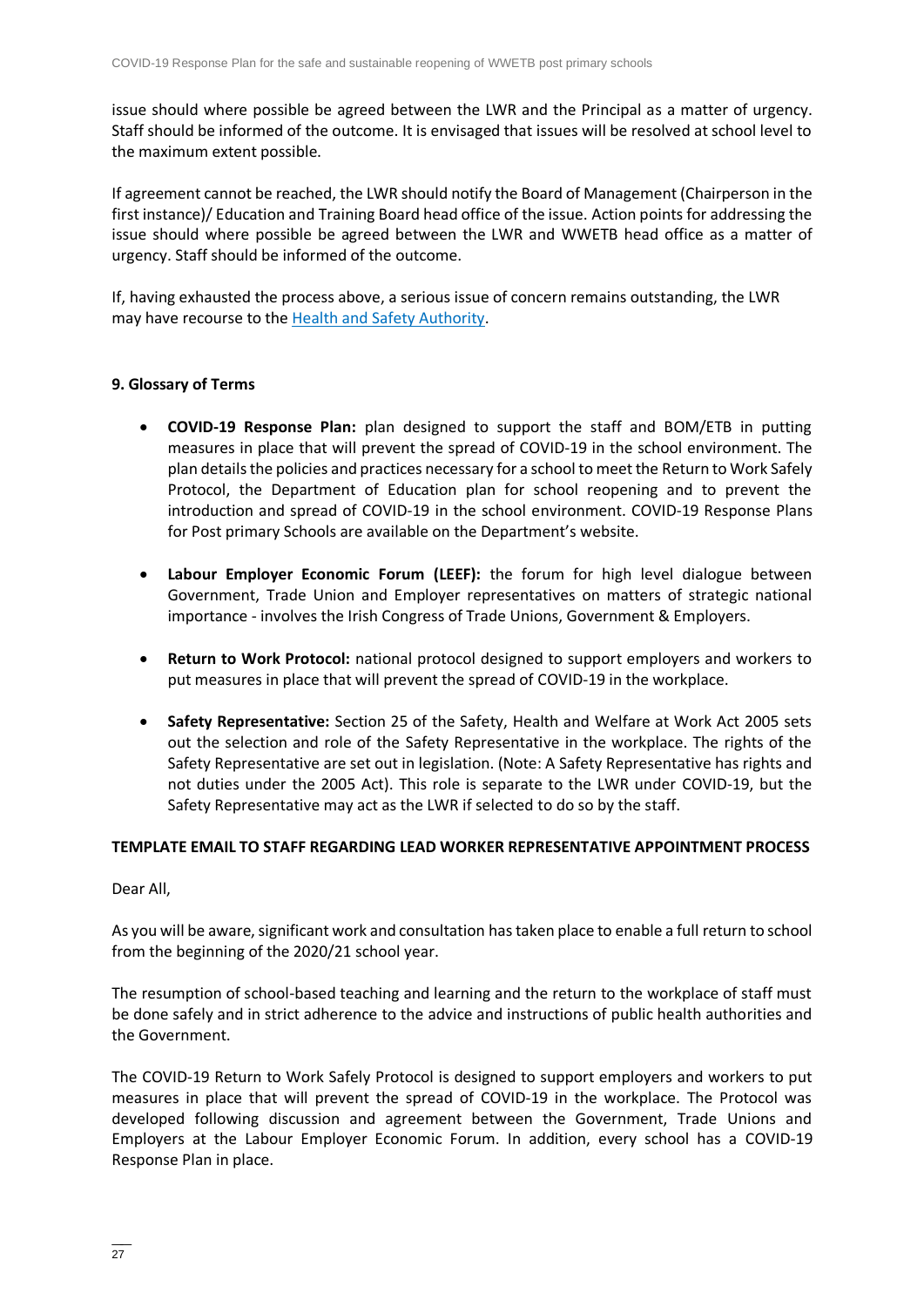The Return to Work Safely Protocol provides for the appointment of a Lead Worker Representative (LWR) in each workplace.

The LWR will work in collaboration with the employer to assist in the implementation of measures to prevent the spread of COVID -19 and monitor adherence to those measures and to be involved in communicating the health advice around COVID-19 in the workplace.

A copy of the school's COVID-19 Response Plan is attached and this includes further detail on the role of the Lead Worker Representative.

In this school, there are (1 or 2 – *delete as appropriate*) Lead Worker Representative positions.

Under the Protocol, the school staff are entitled to select staff members for the LWR position(s). In this regard, I am now inviting expressions of interest from staff for these positions, by return email.

The LWR(s) represents all staff in the workplace regardless of role and must be aware of specific issues that may arise in respect of different staff cohorts. Where a school has two LWRs, the roles should be spread between teaching and non-teaching staff where feasible e.g. where there is a significant number of non-teaching staff in the school and one or more expressions of interest are received from that cohort.

Training for the role will be provided.

If an election is necessary, all school staff have a vote to select the LWR(s). Further details on this process will be sent to you if this arises. Following selection by the school staff, the LWR(s) will be formally appointed. The LWR details will be sent to all staff following their appointment.

Yours sincerely,

\_\_\_\_\_\_\_\_ Principal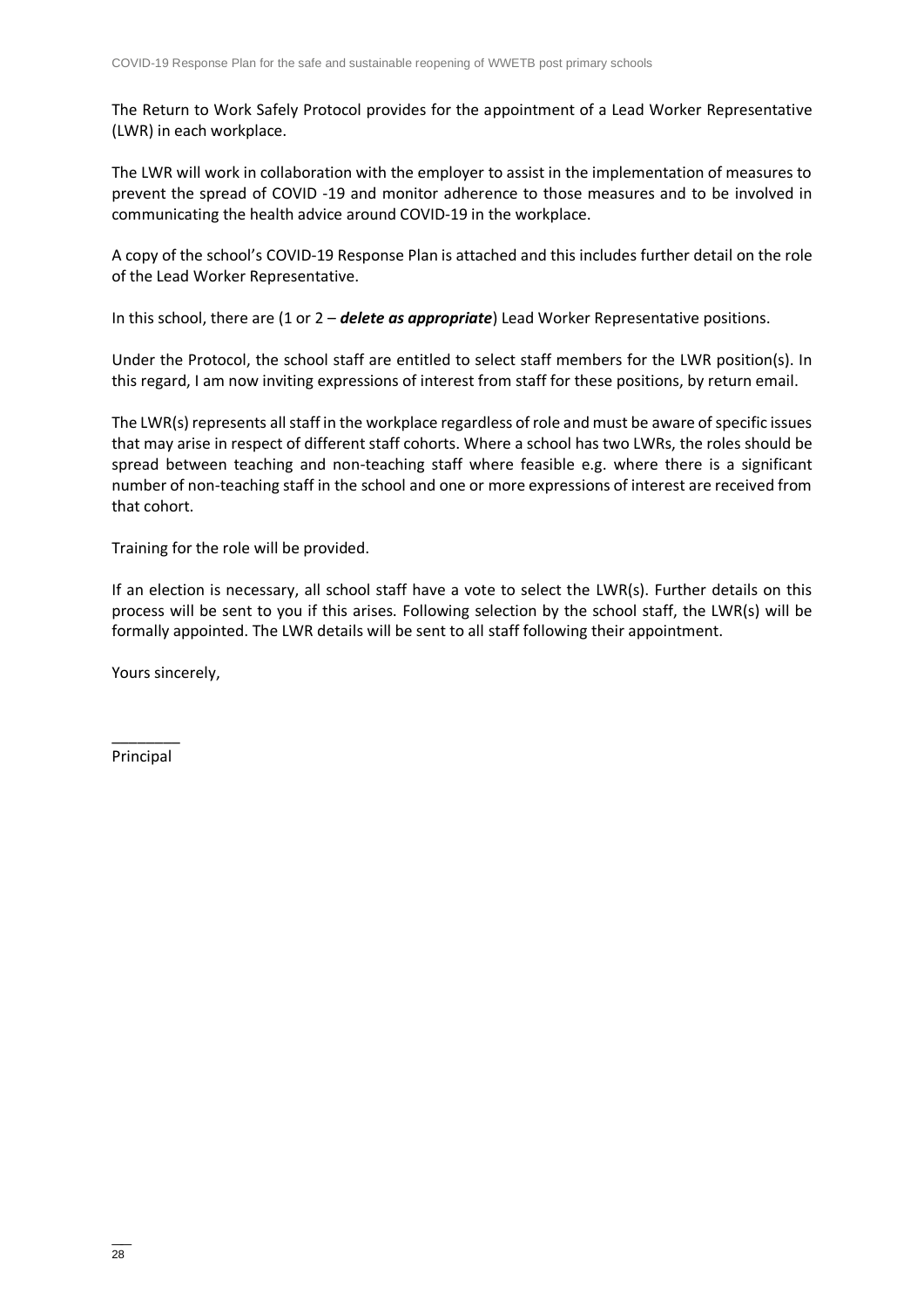The current risk assessment for the school is available from the principal.

# **Appendix 4 Template Risk Assessment**

COVID-19 Risk Template (List identifies COVID-19 as the hazard and outlines control measures required to deal with this risk)

| <b>Hazards</b> | Is the<br>hazard<br>present?<br>Y/N | What is<br>the<br>risk? | <b>Risk rating Controls</b><br>$H = High$<br>M=Medium<br>L=Low | (When all controls are in place risk<br>will be reduced)                                                                                                     | Is this<br>control<br>in.<br>place? | Action/to do list/outstanding<br>controls<br>*Risk rating applies to<br>outstanding controls outlined                                                                                                                                                                                                                                                                                                                                                   | Person<br>responsible   | Signature<br>and date<br>when<br>action |
|----------------|-------------------------------------|-------------------------|----------------------------------------------------------------|--------------------------------------------------------------------------------------------------------------------------------------------------------------|-------------------------------------|---------------------------------------------------------------------------------------------------------------------------------------------------------------------------------------------------------------------------------------------------------------------------------------------------------------------------------------------------------------------------------------------------------------------------------------------------------|-------------------------|-----------------------------------------|
| COVID-19       | N                                   | Illness                 | H                                                              | School Covid19 Response Plan in place in<br>line with Department of Education guidance<br>and the Return to Work Safely Protocol and<br>public health advice |                                     | Follow public health guidance from<br>HSE re hygiene and respiratory<br>etiquette<br>Complete School COVID-19 Policy<br>Statement<br>Return to Work Forms received<br>and reviewed<br><b>Undertake Induction Training</b><br>Maintain log of staff, student and<br>visitors<br>Complete checklists as required:<br><b>School Management</b><br>How to deal with a suspected case<br>Physical distancing requirements<br>Other school specific checklist | Name of staff<br>member |                                         |

If there is one or more High Risk (H) actions needed, then the risk of injury could be high and immediate action should be taken. Medium Risk (M) actions should be dealt with as soon as possible. Low Risk (L) actions should be dealt with as soon as practicable.

Risk Assessment carried out by:

Date: /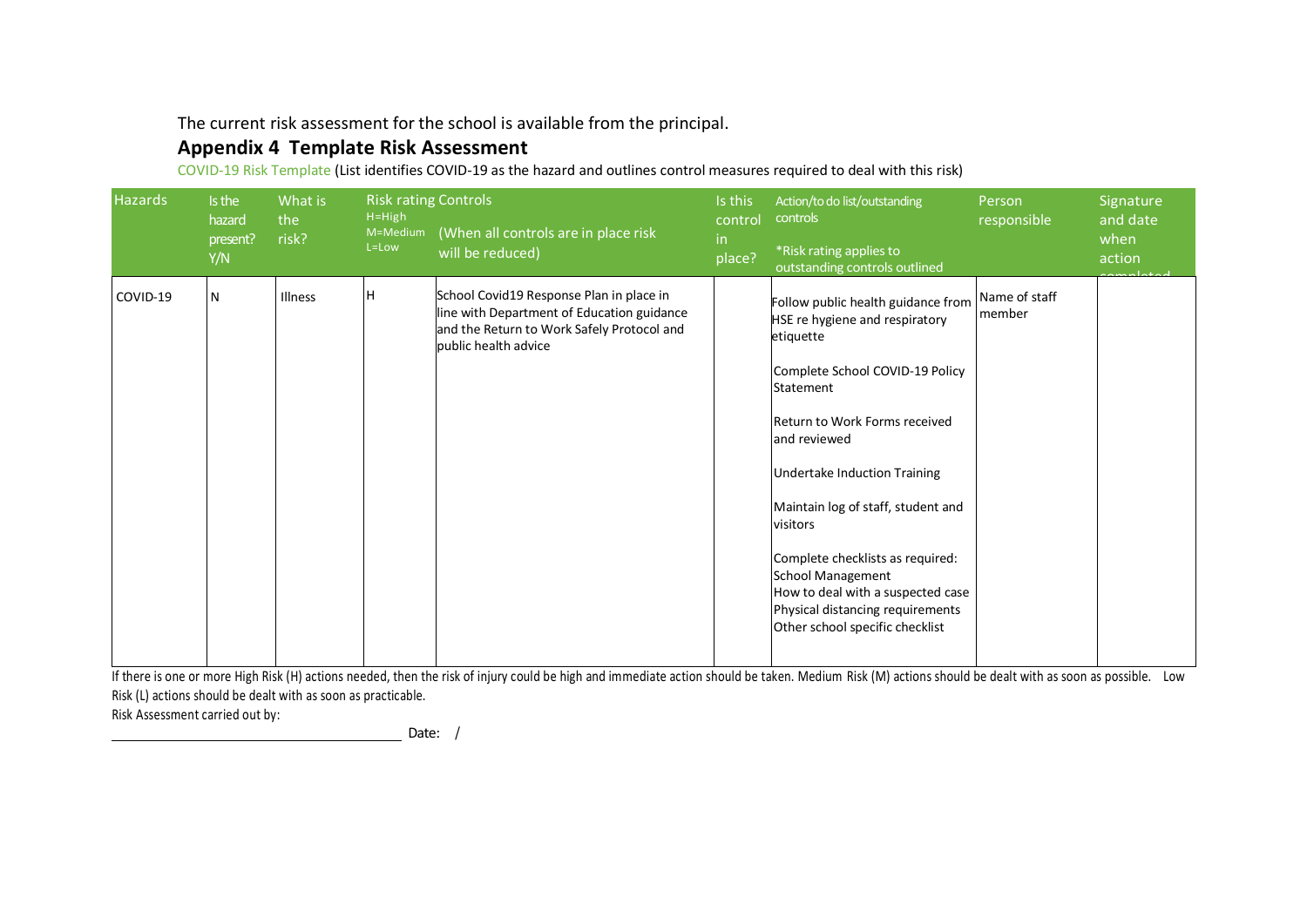# **Appendix 5**

| <b>Name of School</b>                                                        | <b>Creagh College</b>                                                                                                                                                                                                                                                                                                                                                                                                           |                      |             |                                      | <b>School Contact</b><br>Person |                      | <b>Paul Glynn</b>  |                                                                     |  |
|------------------------------------------------------------------------------|---------------------------------------------------------------------------------------------------------------------------------------------------------------------------------------------------------------------------------------------------------------------------------------------------------------------------------------------------------------------------------------------------------------------------------|----------------------|-------------|--------------------------------------|---------------------------------|----------------------|--------------------|---------------------------------------------------------------------|--|
| <b>Address of School</b>                                                     | Carnew Road, Gorey, Co. Wexford. Y25 V6Y9                                                                                                                                                                                                                                                                                                                                                                                       |                      |             | For Queries only:<br><b>Phone No</b> |                                 | 0539484035           |                    |                                                                     |  |
|                                                                              | <b>Email</b>                                                                                                                                                                                                                                                                                                                                                                                                                    |                      |             |                                      |                                 |                      | paulglynn@wwetb.ie |                                                                     |  |
| <b>Name of Visitor</b>                                                       |                                                                                                                                                                                                                                                                                                                                                                                                                                 |                      |             |                                      |                                 |                      |                    | Was the visit pre-<br>arranged with the<br>Principal?<br>Yes □ No □ |  |
| <b>Date of Visit</b>                                                         | $\frac{1}{\sqrt{1-\frac{1}{2}}}\frac{1}{\sqrt{1-\frac{1}{2}}}\frac{1}{\sqrt{1-\frac{1}{2}}}\frac{1}{\sqrt{1-\frac{1}{2}}}\frac{1}{\sqrt{1-\frac{1}{2}}}\frac{1}{\sqrt{1-\frac{1}{2}}}\frac{1}{\sqrt{1-\frac{1}{2}}}\frac{1}{\sqrt{1-\frac{1}{2}}}\frac{1}{\sqrt{1-\frac{1}{2}}}\frac{1}{\sqrt{1-\frac{1}{2}}}\frac{1}{\sqrt{1-\frac{1}{2}}}\frac{1}{\sqrt{1-\frac{1}{2}}}\frac{1}{\sqrt{1-\frac{1}{2}}}\frac{1}{\sqrt{1-\frac{$ |                      | <b>Time</b> | Entry<br>to school                   | am $\square$ pm $\square$       |                      |                    | <b>Exit</b><br>from School<br>am $\square$ pm $\square$             |  |
| <b>Visitor Status</b>                                                        | Contractor $\Box$                                                                                                                                                                                                                                                                                                                                                                                                               | Parent/Guardian<br>□ |             | Other $\Box$ Please complete:        |                                 |                      |                    |                                                                     |  |
| <b>Contact details of</b><br>visitor                                         | Company Name<br>(if applicable)                                                                                                                                                                                                                                                                                                                                                                                                 |                      |             |                                      |                                 |                      |                    |                                                                     |  |
| <b>PLEASE PRINT</b>                                                          | <b>Address</b>                                                                                                                                                                                                                                                                                                                                                                                                                  |                      |             |                                      |                                 |                      |                    |                                                                     |  |
|                                                                              | Contact No.                                                                                                                                                                                                                                                                                                                                                                                                                     |                      |             |                                      |                                 | <b>Email Address</b> |                    |                                                                     |  |
|                                                                              | Reason for Visit                                                                                                                                                                                                                                                                                                                                                                                                                |                      |             |                                      |                                 |                      |                    |                                                                     |  |
| Who the visitor met (separate line required for each person the visitor met) |                                                                                                                                                                                                                                                                                                                                                                                                                                 |                      |             |                                      |                                 |                      |                    |                                                                     |  |
| <b>Name of Person visited</b>                                                |                                                                                                                                                                                                                                                                                                                                                                                                                                 |                      |             |                                      |                                 |                      |                    | Length of time spent<br>with each person in<br>the school           |  |
|                                                                              |                                                                                                                                                                                                                                                                                                                                                                                                                                 |                      |             |                                      |                                 |                      |                    |                                                                     |  |
|                                                                              |                                                                                                                                                                                                                                                                                                                                                                                                                                 |                      |             |                                      |                                 |                      |                    |                                                                     |  |
|                                                                              |                                                                                                                                                                                                                                                                                                                                                                                                                                 |                      |             |                                      |                                 |                      |                    |                                                                     |  |
|                                                                              |                                                                                                                                                                                                                                                                                                                                                                                                                                 |                      |             |                                      |                                 |                      |                    |                                                                     |  |
|                                                                              |                                                                                                                                                                                                                                                                                                                                                                                                                                 |                      |             |                                      |                                 |                      |                    |                                                                     |  |

# **Creagh College Contact Tracing Log**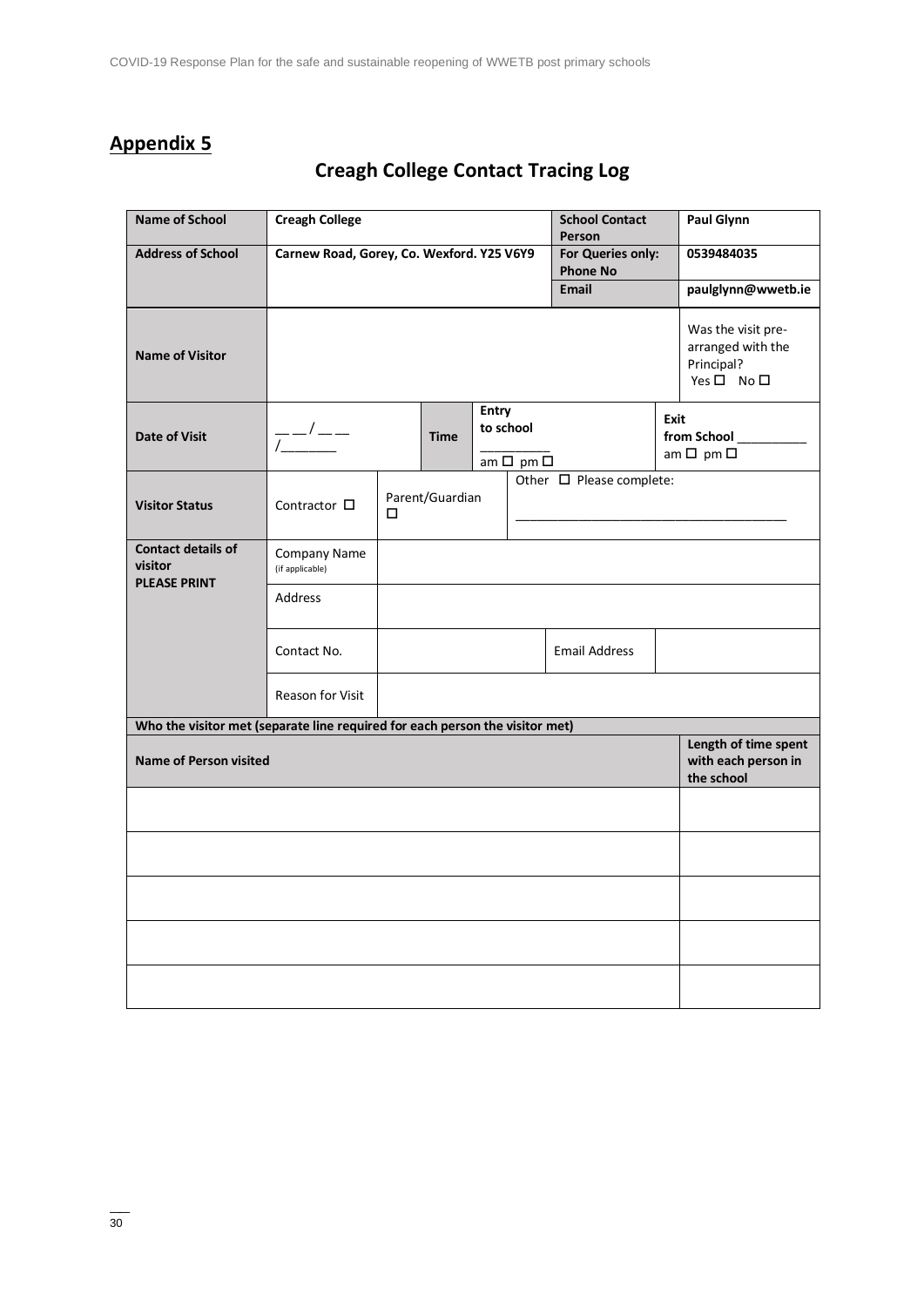### **Appendix 6 Checklist for School Management**

This checklist supports planning and preparation, control measures and induction needed to support a safe return to school for students, staff, parents and others.

### **For completion by the agreed person with overall responsibility of managing the implementation of the COVID-19 Response plan. This is likely to be the principal (with supports as agreed with the Department).**

### **Planning and Systems**

- 1. Is there a system in place to keep up to date with the latest advice from Government and DES, to ensure that advice is made available in a timely manner to staff and students and to adjust your plans and procedures in line with that advice?
- 2. Have you appointed staff member/s to the LWR position (detailed at Section 4.3 above) in accordance with the agreed protocol?
- 3. Have you advised staff as to has been appointed to the position of LWR?
- 4. Have you prepared a school COVID-19 response plan and made it available to staff and students?
- 5. Have you a system in place to provide staff and students with information and guidance on the measures that have been put in place to help prevent the spread of the virus and what is expected of them?
- 6. Have you displayed the COVID-19 posters in suitable locations highlighting the signs and symptoms of COVID-19?
- 7. Have you told staff and students of the purpose of the COVID-19 contact log?
- 8. Have you a COVID-19 contact log in place to support HSE tracing efforts if required?
- 9. Have you informed staff on the measures that have been put in place to help prevent the spread of the virus and what is expected of them, and provided a system for them to raise issues or concerns and to have them responded to?
- 10. Have you reviewed and updated risk assessments in line with Department advice to take account of any controls to help prevent the spread of COVID-19?
- 11. Have you updated emergency plans, in particular to take account of the COVID response plan?

### **Staff**

- 12. Have you made available to each staff member a COVID-19 return-to-work form to be completed and returned 3 days before they return to the workplace? *(Template attached)*
- 13. Are you aware of staff members who are at very high risk under the HSE guidance on people most at risk [\(HSE guidance on people most at-risk\)](https://www2.hse.ie/conditions/coronavirus/people-at-higher-risk.html) and advised them of the Department of Education's agreed arrangements for management of those staff?
- 14. Have you advised staff and students they must stay at home if sick or if they have any [symptoms](https://www2.hse.ie/conditions/coronavirus/symptoms.html)  [of COVID-19?](https://www2.hse.ie/conditions/coronavirus/symptoms.html)
- 15. Have you told staff and students what to do and what to expect if they start to develop symptoms of COVID-19 while in school, including where the isolation area is?
- 16. Have you advised staff of the availability of the supports of the occupational health and wellbeing programme through Spectrum Life?

### **Training and Induction**

- 17. Have you advised staff and students to view the Department of Education's training materials which are available online?
- 18. Have you taken the necessary steps to update your school induction / familiarisation training to include all information relating to COVID-19?
- 19. Have first aiders, if available, been given updated training on infection prevention and control re hand hygiene and use of PPE as appropriate? *(It is intended that training will be provided as part of the DES online training programme).*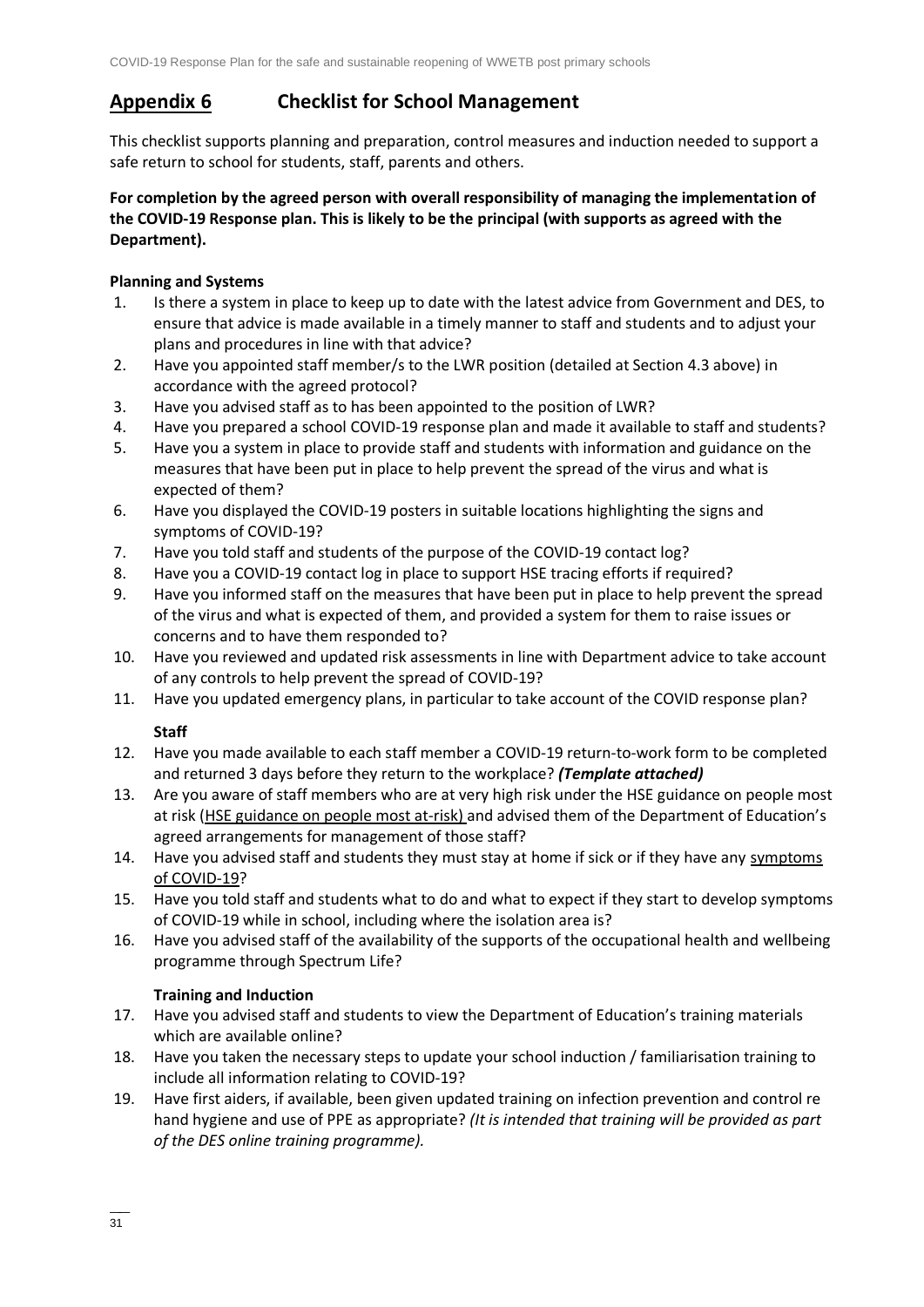### **Buildings / Equipment**

- 20. If you have mechanical ventilation does it need cleaning or maintenance before the school reopens?
- 21. Does your water system need flushing at outlets following low usage to prevent Legionnaire's Disease?
- 22. Have you visually checked, or had an appropriate person check, all equipment in the school for signs of deterioration or damage before being used again?
- 23. Have you arranged for the school including all equipment, desks, benches, doors and frequently touched surfaces points, been thoroughly cleaned before reopening?

#### **Control Measures in place**

### **Hand / respiratory hygiene**

- 24. Have you accessed supplies of hand sanitizers and any necessary PPE equipment in line with the HPSC health guidance relating to the reopening of schools, from the national framework provided by the Department? This framework close to being finalised and will be available for drawdown with guidance as to how and what to order accompanying it.
- 25. Are there hand washing/hand sanitising stations in place to accommodate staff, students and visitors adhering to hand hygiene measures in accordance with Department guidance?
- 26. Have arrangements been made for staff and students to have regular access to handwashing/hand sanitising facilities as appropriate?
- 27. Are hand sanitisers easily available and accessible for all staff, students and visitors e.g. in each classroom and at entry and exit points to school buildings?
- 28. Have you made arrangements to ensure hand hygiene facilities are regularly checked and wellstocked?
- 29. Does the alcohol-based hand sanitiser have at least 60% ethanol or 70% isopropanol as the active ingredient?
- 30. Have you informed staff and students about the importance of hand washing?
- 31. Have you arranged for staff and students to view [how to wash their hands](https://www2.hse.ie/wellbeing/how-to-wash-your-hands.html) (with soap and water for at least 20 seconds) and dry them correctly through the use of the HSE video resource?
- 32. Have you shown staff and students how to use hand sanitiser correctly and where hand-sanitising stations are located?
- 33. Have you displayed posters on how to wash hands correctly in appropriate locations?
- 34. Have you told staff and students when they need to wash their hands or use hand sanitiser? This includes:
	- $\triangleright$  before and after eating and preparing food
	- $\triangleright$  after coughing or sneezing
	- $\triangleright$  after using the toilet
	- $\triangleright$  where hands are dirty
	- $\triangleright$  before and after wearing gloves
	- $\triangleright$  before and after being on public transport
	- $\triangleright$  before leaving home
	- $\triangleright$  when arriving/leaving the school /other sites
	- $\triangleright$  after each class
	- $\triangleright$  after touching potentially contaminated surfaces
	- $\triangleright$  if in contact with someone displaying any COVID-19 symptoms
- 35. Have you told staff and students of the importance of good respiratory measures to limit the spread of the virus, including?
	- $\triangleright$  avoid touching the face, eyes, nose and mouth
	- $\triangleright$  cover coughs and sneezes with an elbow or a tissue
	- $\triangleright$  dispose of tissues in a covered bin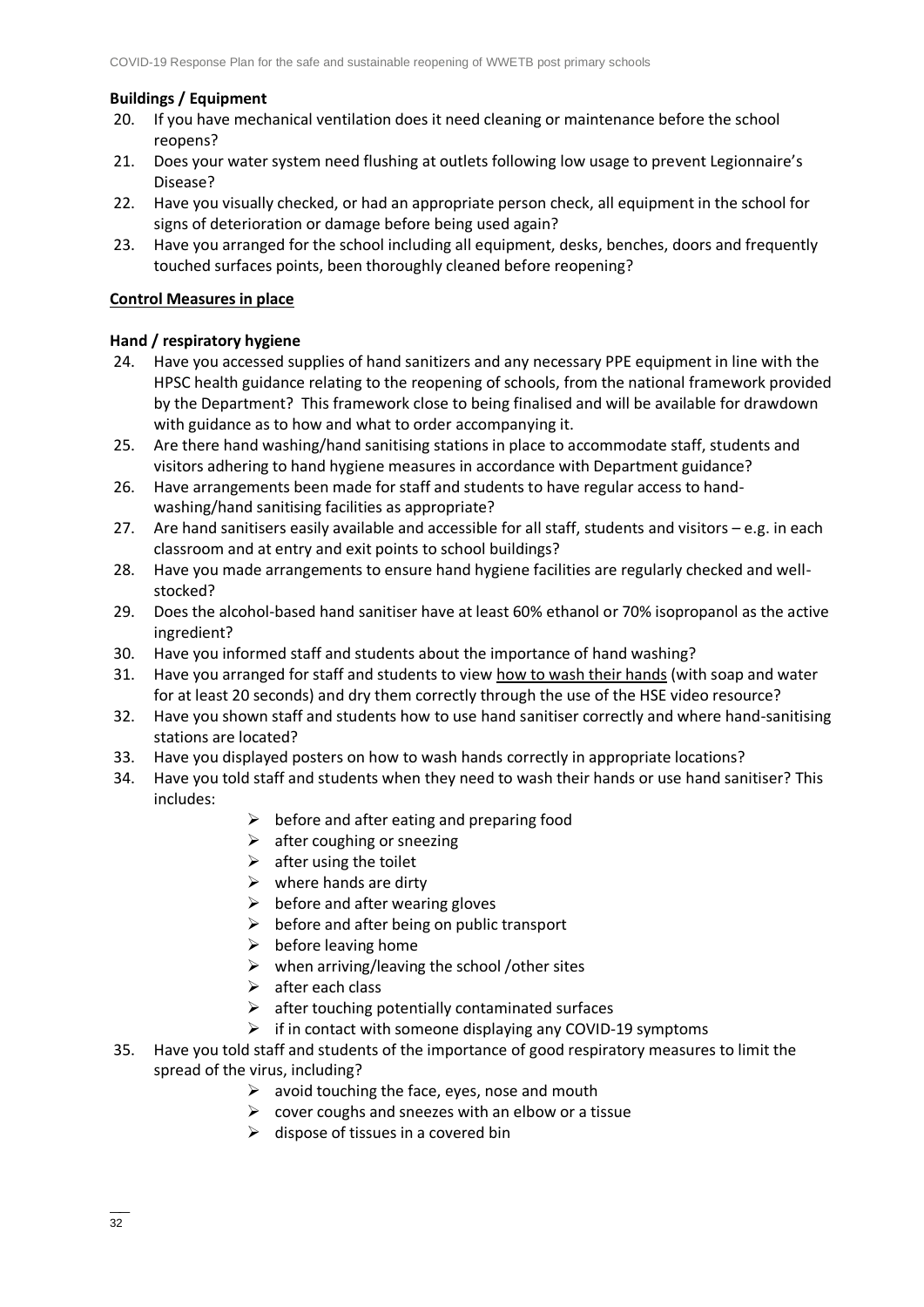### **Physical Distancing:**

- 36. Have you identified all available school space to be used to maximise physical distancing?
- 37. Have you reviewed the templates provided by the Department of Education which show options for revised layout of school rooms to meet physical distancing requirements?
- 38. Have you arranged to revise the layout of the rooms and furniture as per the Department guidelines?
- 39. Have you arranged in each room that the teacher's desk should be at least 1m (and where possible 2m) away from student desks?
- 40. Have you arranged in each room that students would be, at least 1m and (where possible 2m) away from each other?
- 41. Have you where possible and practicable assigned students to main class cohorts to minimise the risk of infection from COVID-19?
- 42. Have you arranged the timetable to facilitate double classes where possible and practicable?
- 43. Have you advised staff and students that when students are moving to an elective subject they would, where practicable be seated with members of their main class cohort?
- 44. Have you made arrangements to limit interaction on arrival and departure from school and in other shared areas?
- 45. Have you encouraged walking or cycling to school as much as possible?
- 46. Have you made arrangements, in so far as possible, to open additional access points to school to reduce congestion?
- 47. Can you provide a one system for entering and exiting the school, where practical?
- 48. Have you arranged for staff meetings to be held remotely or in small groups or in large spaces to facilitate physical distancing?
- 49. Have you taken steps to minimise rotation of staff between classes where possible?
- 50. Have you a system to regularly remind staff and students to maintain physical distancing?
- 51. Have you advised staff and students not to shake hands and to avoid any physical contact?
- 52. Have you stopped all non-essential travel for school activities?

### **Visitors to Schools**

- 53. Have you identified the activities that involve interacting with essential visitors to schools, made arrangements to minimise the number of such visitors and put in place measures to prevent physical contact, as far as possible?
- 54. Are there arrangements in place to inform essential visitors to schools of the measures to help prevent the spread of infection?
- 55. Have you a system in place for all visitors who do need to come to the school to make appointment, arrange to contact a central point and to record their visit using the contact tracing log?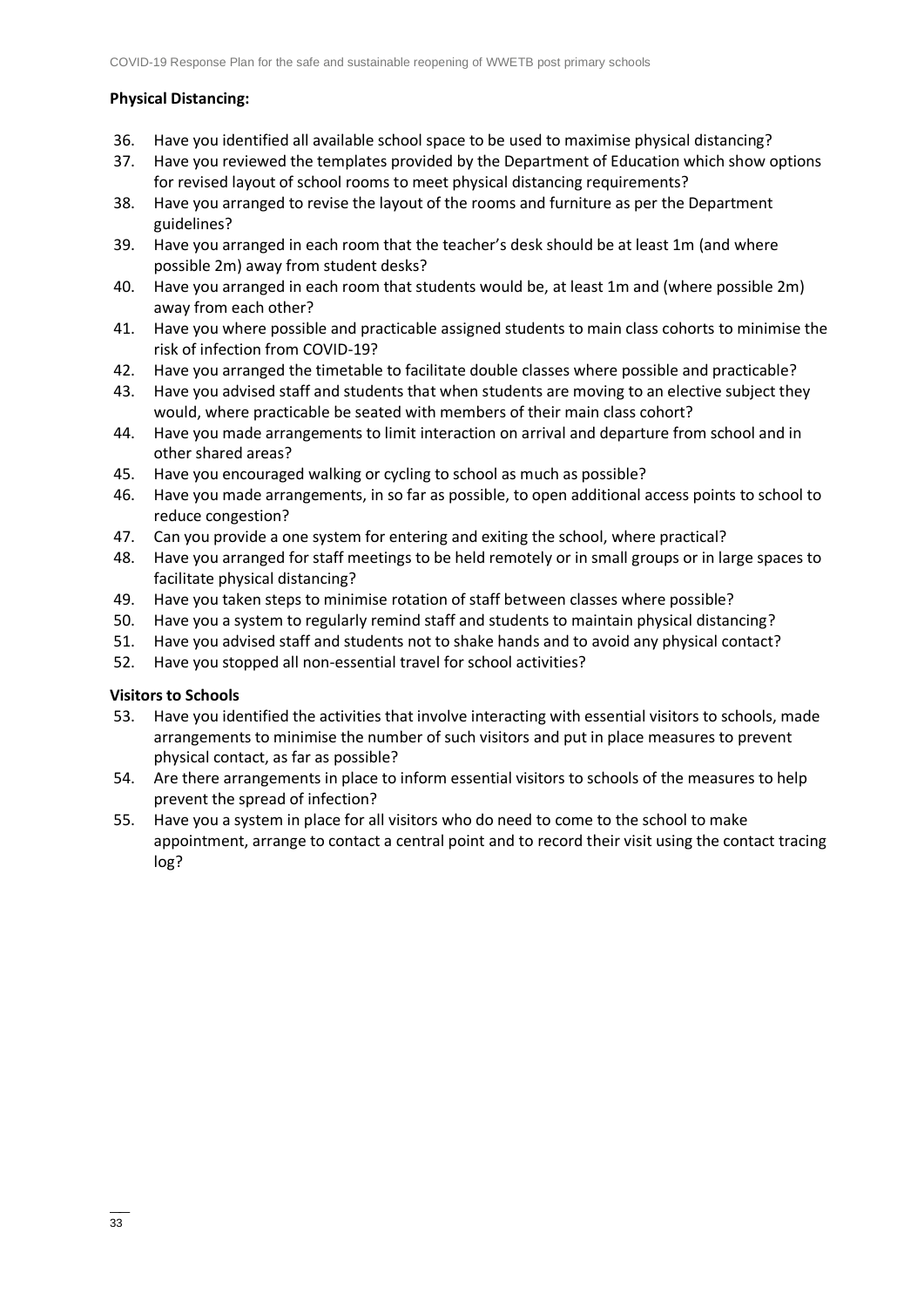### **Appendix 7 Checklist for dealing with a suspected case of COVID-19**

Each main class cohort should be considered a separate group for the purpose of managing suspected cases. Each teacher/staff member will be required to manage a suspected case in line with the protocol and training.

### **A nominated member of the school management team will be responsible for ensuring that all aspects of the protocol to deal with suspected cases have been adhered to.**

### **Isolation Area**

- **1.** Have you identified a place that can be used as an isolation area, preferably with a door that can close?
- **2.** The isolation area does not have to be a separate room but if it is not a room it should be 2m away from others in the room.
- **3.** Is the isolation area accessible, including to staff and students with disabilities?
- **4.** Is the route to the isolation area accessible?
- **5.** Have you a contingency plan for dealing with more than one suspected case of COVID-19?
- **6.** Are the following available in the isolation area(s)?
	- ➢ Tissues
	- ➢ Hand sanitiser
	- ➢ Disinfectant/wipes
	- ➢ Gloves/Masks
	- ➢ Waste Bags
	- ➢ Bins

### **Isolating a Person**

- **7.** Are procedures in place to accompany the infected person to the isolation area, along the isolation route with physical distancing from them?
- **8.** Are staff familiar with this procedure?
- **9.** Have others been advised to maintain a distance of at least 2m from the affected person at all times? (it is intended that this will be dealt with as part of DES online training)
- **10.** Is there a disposable mask to wear for the affected person while in the common area and when exiting the building?

#### **Arranging for the affected person to leave the School**

- **11.** Staff have you established by asking them if the staff members feel well enough to travel home?
- **12.** Student have you immediately contacted their parents/guardians and arranged for them to collect their student? Under no circumstances can a student use public or school transport to travel home if they are a suspected case of COVID-19.
- **13.** The affected person should be advised to avoid touching other people, surfaces and objects.
- **14.** The affected person should be advised to cover their mouth and nose with disposable tissue(s) when they cough or sneeze, and to put the tissue in the bin.
- **15.** Has transport home or to an assessment centre been arranged if the affected person has been directed to go there by their GP?
- **16.** Has the affected person been advised not to go to their GP's surgery or any pharmacy or hospital?
- **17.** Has the affected person been advised they must not use public transport?
- **18.** Has the affected person been advised to continue wearing the face mask until they reach home?

### **Follow up**

- **19.** Have you carried out an assessment of the incident to identify any follow-up actions needed?
- **20.** Have you advised the LWR of the incident in accordance with the agreed protocol?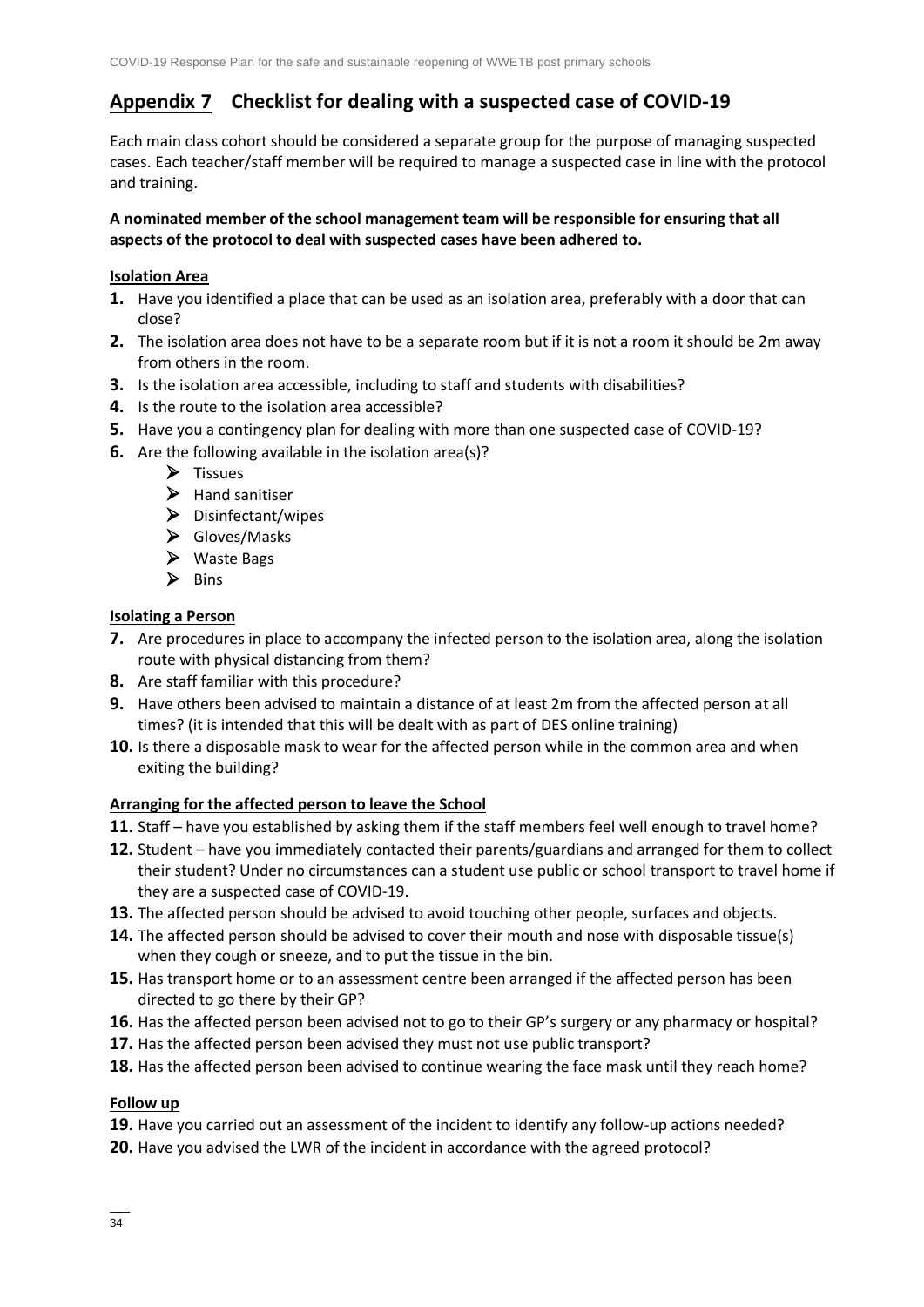#### **21.** Are you available to provide advice and assistance if contacted by the HSE?

#### **Cleaning**

- **22.** Have you taken the isolation area out-of-use until cleaned and disinfected?
- **23.** Have you made arrangements to clean and disinfect any classroom space where the staff or students were located?
- **24.** Have you arranged for cleaning and disinfection of the isolation area and any other areas involved, as soon as practical after the affected person has left the building?
- **25.** Have the cleaners been trained in dealing with contaminated areas and supplied with the appropriate PPE? Online training for cleaning staff i[s here](https://www.gov.ie/en/publication/dd7fb-induction-training-for-reopening-schools/#cleaning-induction)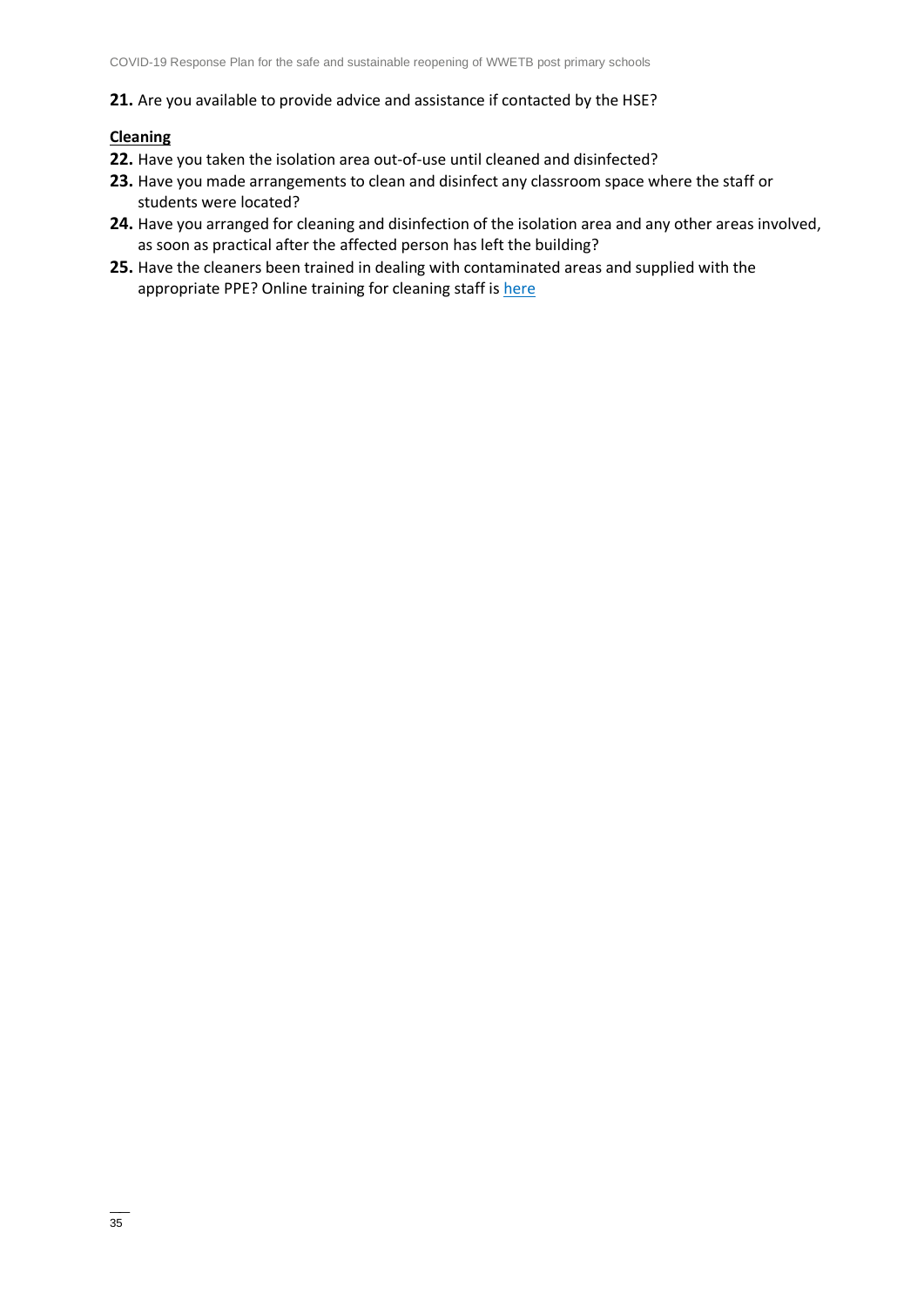### **Appendix 8 Checklist Lead Worker Representative**

### **Checklist of questions in line with the protocol at Appendix 3 as agreed between the Department and management bodies**

- **1.** Have you been s/elected by your colleagues on the staff and have you agreed with your school principal to act as a Lead Worker Representative for your school, in accordance with the process for *lead worker representative/s in schools that has been agreed centrally and is to be implemented locally).*
- **2.** Have you been provided with information and training in relation to the role of Lead Worker Representative? Training is available [here](https://www.gov.ie/en/publication/dd7fb-induction-training-for-reopening-schools/#cleaning-induction) and further training will be provided by WWETB.
- **3.** Are you keeping up to date with the latest COVID-19 advice from Government?
- **4.** Are you aware of the [signs and symptoms of COVID-19?](https://www2.hse.ie/conditions/coronavirus/symptoms.html)
- **5.** Do you know [how the virus is spread?](https://www2.hse.ie/conditions/coronavirus/how-coronavirus-is-spread.html)
- **6.** Do you know how to help prevent the spread of COVID-19?
- **7.** Have you watched and do you understand the online training provided by the Department of Education and have you been given induction training before returning to school?
- **8.** Have you been made aware of the control measures your school has put in place to minimise the risk of you and others being exposed to COVID-19?
- **9.** Are you helping in keeping your fellow workers up to date with the latest COVID-19 advice from Government?
- **10.** Have you completed the COVID-19 return-to-work form and given it to your school? *(DES template Return-to-Work form available)*
- **11.** Are you aware of the control measures your school has put in place to minimise the risk of you and others being exposed to COVID-19? (*Checklist for School Management available)*
- **12.** On behalf of the employer did your school principal consult with you when putting control measures in place? Control measures have been agreed centrally between the Department and education partners and will be revised as necessary. Consultation at school level should take place on any specific local arrangements necessary to implement the protocol
- **13.** Have you a means of regular communication with the principal and where applicable any other person with overall responsibility for the school COVID-19 plan?
- **14.** Are you co-operating with your school to make sure these control measures are maintained?
- **15.** Have you familiarised yourself with the cleaning requirements needed to help prevent cross contamination? (*Checklist for Cleaning and Disinfection available*)
- **16.** Have you been asked to walk around and check that the control measures are in place and are being maintained?
- **17.** Are you reporting immediately to the person with overall responsibility for the school COVID-19 plan any problems, areas of non-compliance or defects that you see?
- **18.** Are you keeping a record of any problems, areas of non-compliance or defects and what action was taken to remedy the issue?
- **19.** Are you familiar with what to do in the event of someone developing the symptoms of COVID-19 while at school?
- **20.** Are you co-operating with your school in identifying an isolation area and a safe route to that area? (*Checklist for dealing with suspected case of COVID-19 available)*
- **21.** Are you helping in the monitoring and keeping under review the management of someone developing symptoms of COVID-19 while at school?
- **22.** Once the affected person has left the school, are you helping in assessing what follow-up action is needed?
- **23.** Are you helping in maintaining the staff and student contact log?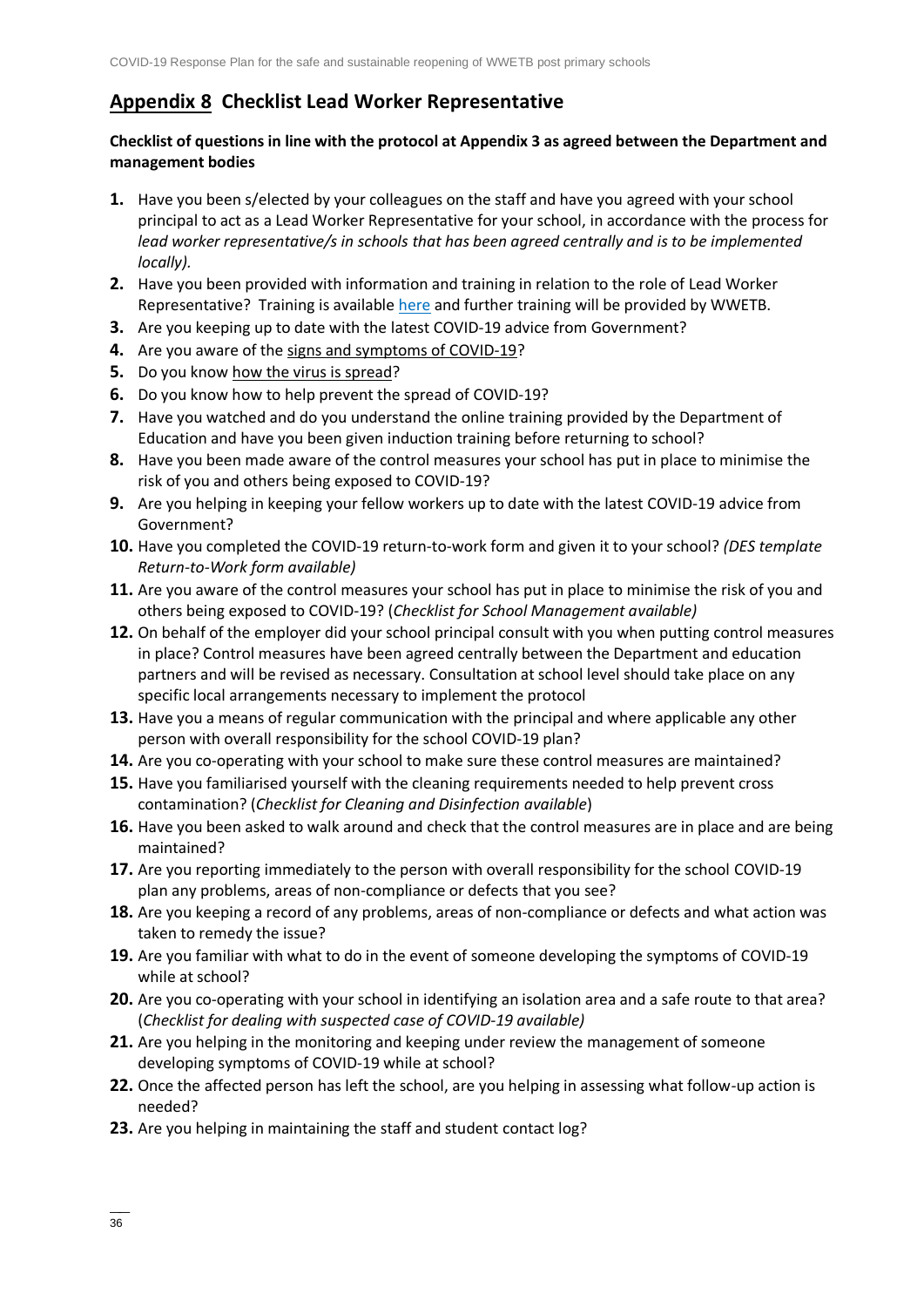- **24.** Have you been made aware of any changes to the emergency plans or first aid procedures for your school?
- **25.** Are you making yourself available to fellow staff to listen to any COVID-19 control concerns or suggestions they may have?
- **26.** Are you raising those control concerns or suggestions with your school Principal and feeding back the response to the staff member/s who raised the issue?
- **27.** Are you aware of the availability of the Spectrum Life Wellbeing Together Programme?
- **28.** Have you been provided by the Principal/ school management with the supports to which you are entitled in your role as Lead Worker Representative?
- **29.** If you are a teacher, have you been provided with the 2 hours per week of protected time off class contact hours, as provided for in the protocol?
- **30.** If you are an SNA, have you been provided with 66 of the "72 hours", as provided for in the protocol?
- **31.** If you are a school secretary or a caretaker have your duties been re-prioritised by school management to afford you sufficient time to carry out your duties as LWR within the scope of your normal contracted hours, as provide for in the protocol?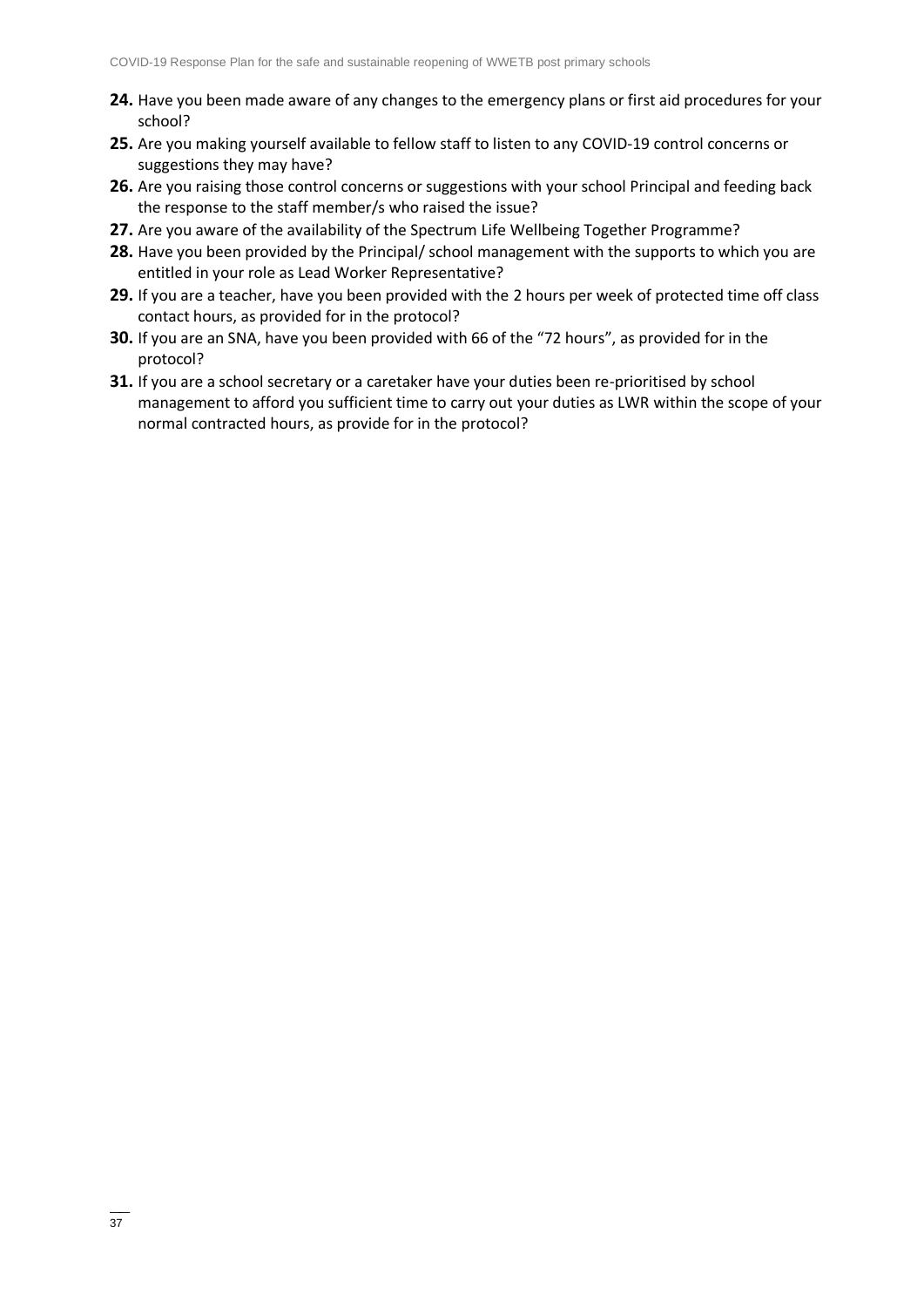# **Appendix 9 Checklist for Cleaning**

- **1.** Have you a system in place for checking and keeping up to date with the latest public health advice from Government and the Department of Education, to ensure that advice is made available in a timely manner to staff and students and to adjust your cleaning procedures in line with that advice?
- **2.** Have you reviewed the HPSC health advice for the safe reopening of schools, in particular *Section 5.6 Environmental Hygiene*?
- **3.** Have you explained the need for the enhanced cleaning regime to staff and students?
- **4.** Are you aware that cleaning is best achieved using a general purpose detergent ad warm water, clean cloths, mops and the mechanical action of wiping and cleaning, following by rinsing and drying?
- **5.** Have you sufficient cleaning materials in place to support the enhanced cleaning regime?
- **6.** Have you provided training for cleaning staff (availabl[e here\)](https://www.gov.ie/en/publication/dd7fb-induction-training-for-reopening-schools/#cleaning-induction) on the enhanced cleaning regime?
- **7.** Have you made arrangements for the regular and safe emptying of bins?
- **8.** Are you familiar with the cleaning options for school settings set out in the HPSC health advice for schools for surfaces, toilets, cleaning equipment, PPE and waste management?
- **9.** Are you aware that each school setting should be cleaned once per day?
- **10.** Have you in place a system for regular cleaning of the following frequently touched surfaces?
	- Door handles,
	- Hand rails
	- Chairs/arm rests
	- Communal eating areas
	- Sinks
	- Toilets facilities
- **11.** Have you provided cleaning materials to staff and students so that they can clean their own desk or immediate workspace?
- **12.** Have you advised staff that they are responsible for cleaning personal items that have been brought to work and are likely to be handled at work or during breaks? E.g. mobile phone laptop and to avoid leaving them down on communal surfaces or they will need to clean the surface after the personal item is removed.
- **13.** Have you advised staff and students to avoid sharing items such as cups, bottles, cutlery, pens
- **14.** Have you put in place a written cleaning schedule to be made available to cleaning staff including:
	- $\blacktriangleright$  Items and areas to be cleaned
	- $\triangleright$  Frequency of cleaning
	- $\triangleright$  Cleaning materials to be used
	- $\triangleright$  Equipment to be used and method of operation
- **15.** Details of how to clean following a suspected case of COVID-19 are at *Section 7 of the Plan above (can be added here again if considered useful)*
- **16.** If disinfection of contaminated surfaces is required, is a system in place to do this following cleaning?
- **17.** If cleaning staff have been instructed to wear gloves when cleaning are they aware of the need to wash their hands thoroughly with soap and water, both before and after wearing gloves?
- **18.** Have you a system in place for the disposal of cleaning cloths and used wipes in a rubbish bag? *Current HSE guidance recommends waste such as cleaning waste, tissues etc. from a person suspected of having COVID-19 should be double bagged and stored in a secure area for 72 hours before being presented for general waste collection.*
- **19.** Have you ensured there is a system in place to make sure reusable cleaning equipment including mop heads and non-disposable cloths are clean before re-use?
- **20.** Have you ensured there is a system in place to ensure that equipment such as buckets are emptied and cleaned with a fresh solution of disinfectant before re-use?